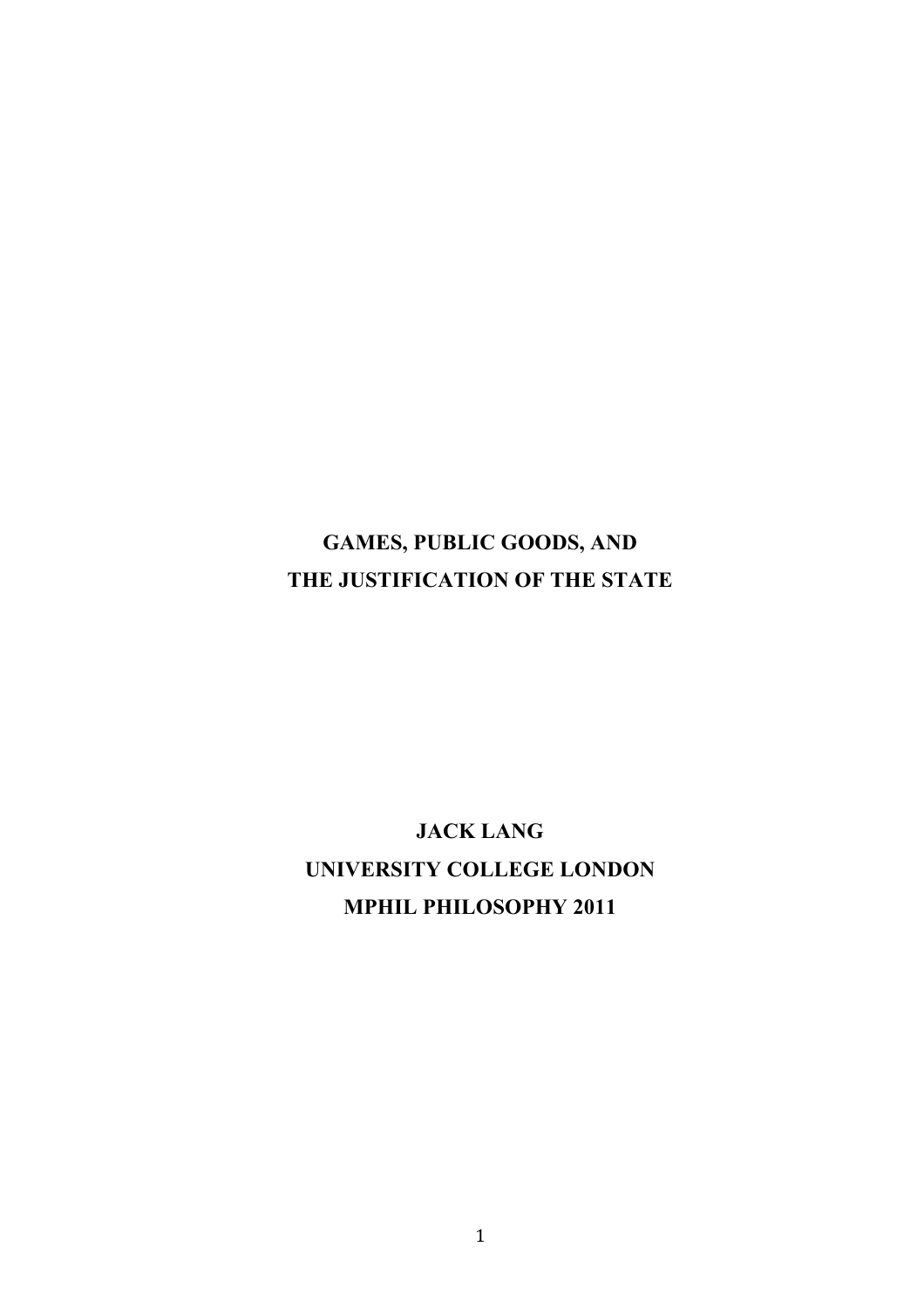### **DECLARATION**

I, Jack Lang, confirm that the work presented in this thesis is my own. Where information has been derived from other sources, I confirm that this has been indicated in the thesis.

Signed \_\_\_\_\_\_\_\_\_\_\_\_\_\_\_\_\_\_\_\_\_\_\_\_\_\_\_\_\_\_\_\_\_\_\_\_\_\_\_\_\_\_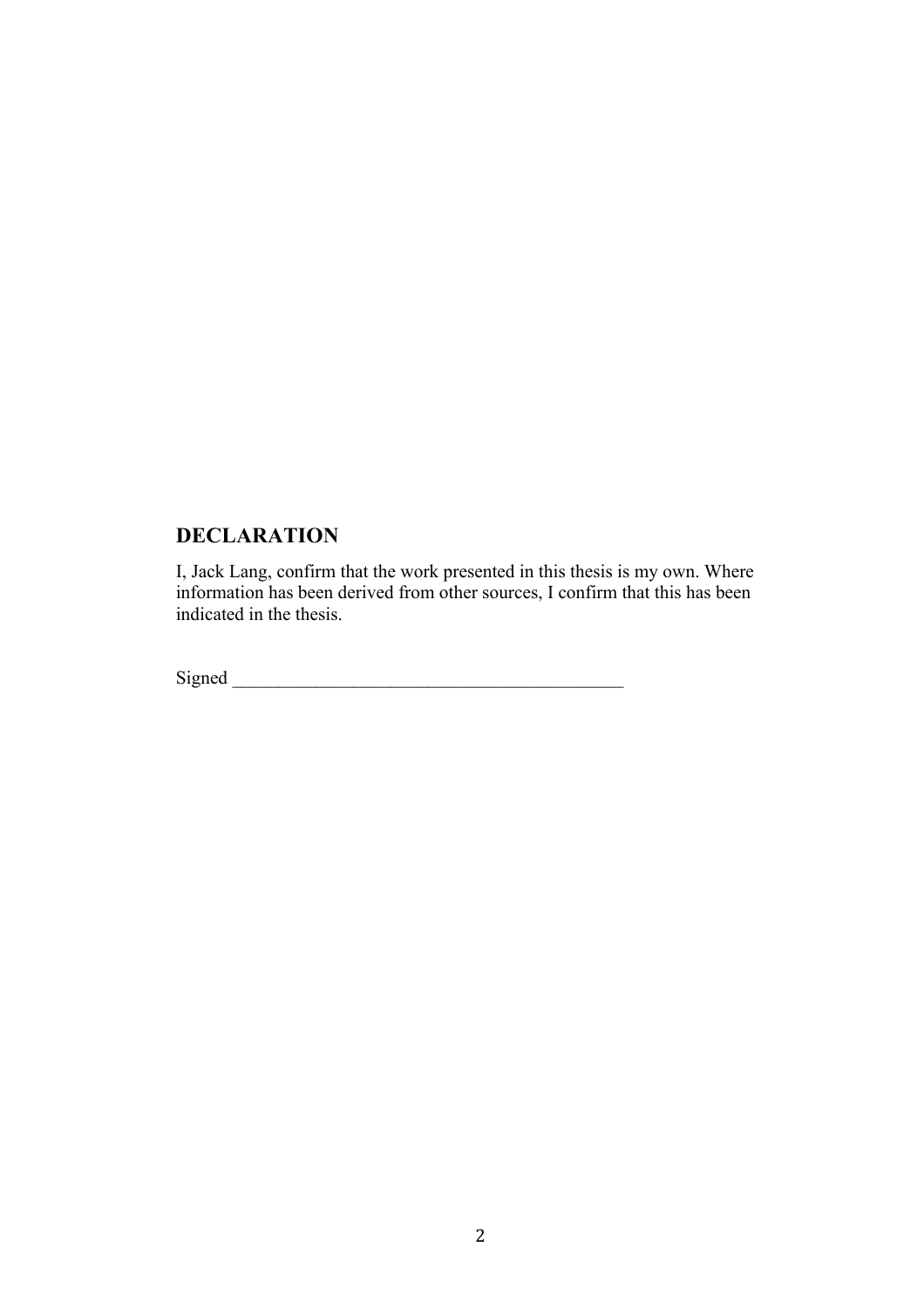### **ABSTRACT**

The normative assessment of the state, I argue, may take two main forms. One may focus on legitimacy, which is established through voluntary and morally significant relationships between individuals and the states that claim authority over them. I focus on a second type of assessment; that of justification. A state, and its coercive acts, may be justified (even if that state is not legitimate) when its existence is, for whatever reason, taken to be beneficial to those it coerces.

One popular justification of the state - the so-called 'public goods argument' invokes the prisoners' dilemma; the coercive state, on such a view, is justified insofar as it allows individuals to achieve the mutually beneficial outcomes that would evade them in its absence. In the second half of the paper, I argue that such a game theoretical argument fails. Two types of account suggest that mutually beneficial interaction (cooperation) is possible even within the prisoners' dilemma framework. One of those accounts, I argue, is rather more successful than the other. Those positions also highlight reasons for doubting that the game theoretical framework can provide a plausible basis for the justificatory task.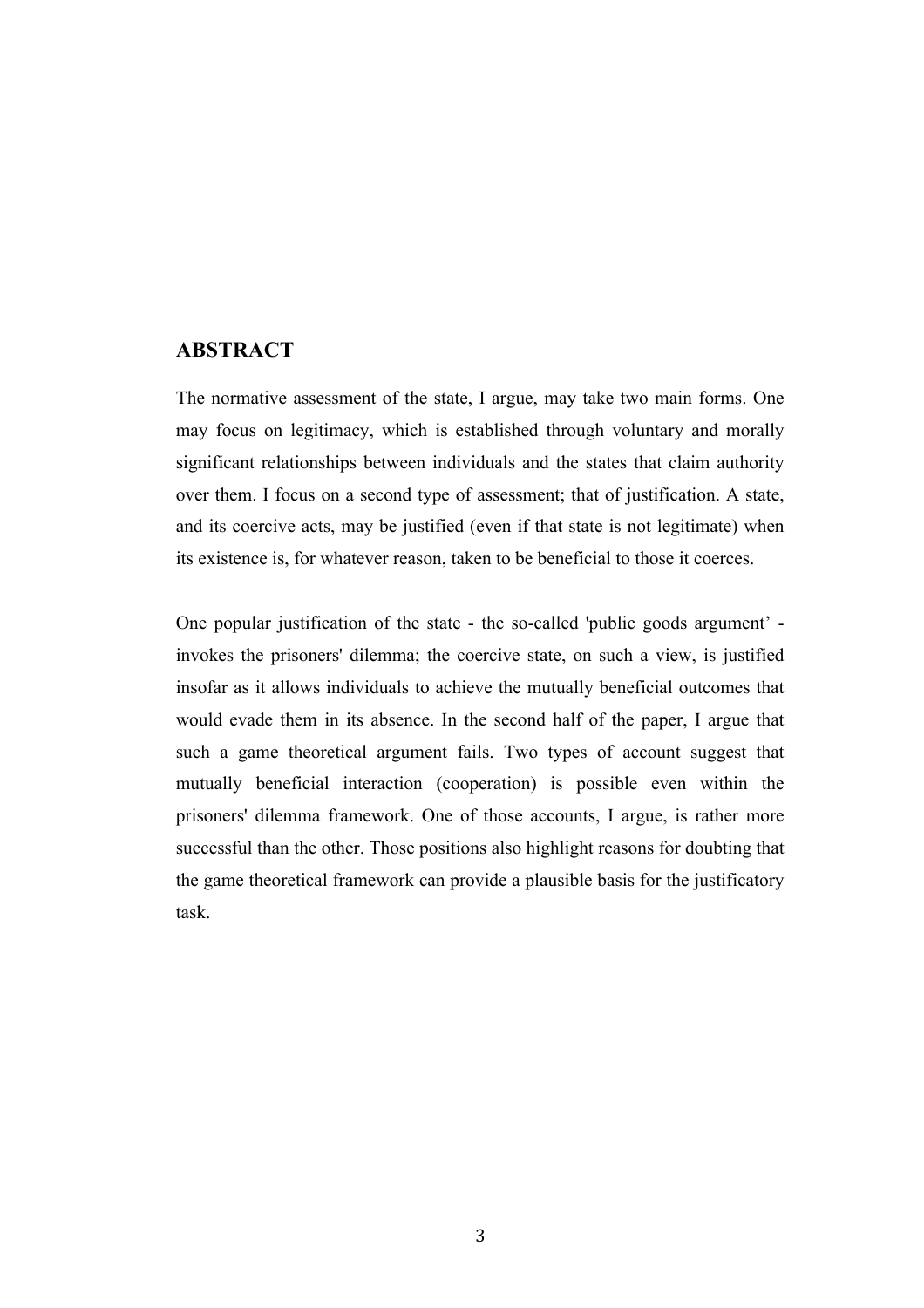### **TABLE OF CONTENTS**

| Arguments for the legitimacy of states, and philosophical anarchism  14           |  |
|-----------------------------------------------------------------------------------|--|
|                                                                                   |  |
|                                                                                   |  |
| Prisoners and the putative shortcomings of individual rationality 24              |  |
|                                                                                   |  |
|                                                                                   |  |
|                                                                                   |  |
|                                                                                   |  |
|                                                                                   |  |
|                                                                                   |  |
|                                                                                   |  |
|                                                                                   |  |
|                                                                                   |  |
|                                                                                   |  |
|                                                                                   |  |
| (iii) Indefinite iteration, infinite iteration, and the last contract problem  58 |  |
|                                                                                   |  |
|                                                                                   |  |
|                                                                                   |  |
|                                                                                   |  |
|                                                                                   |  |
|                                                                                   |  |
|                                                                                   |  |
|                                                                                   |  |
|                                                                                   |  |
|                                                                                   |  |
|                                                                                   |  |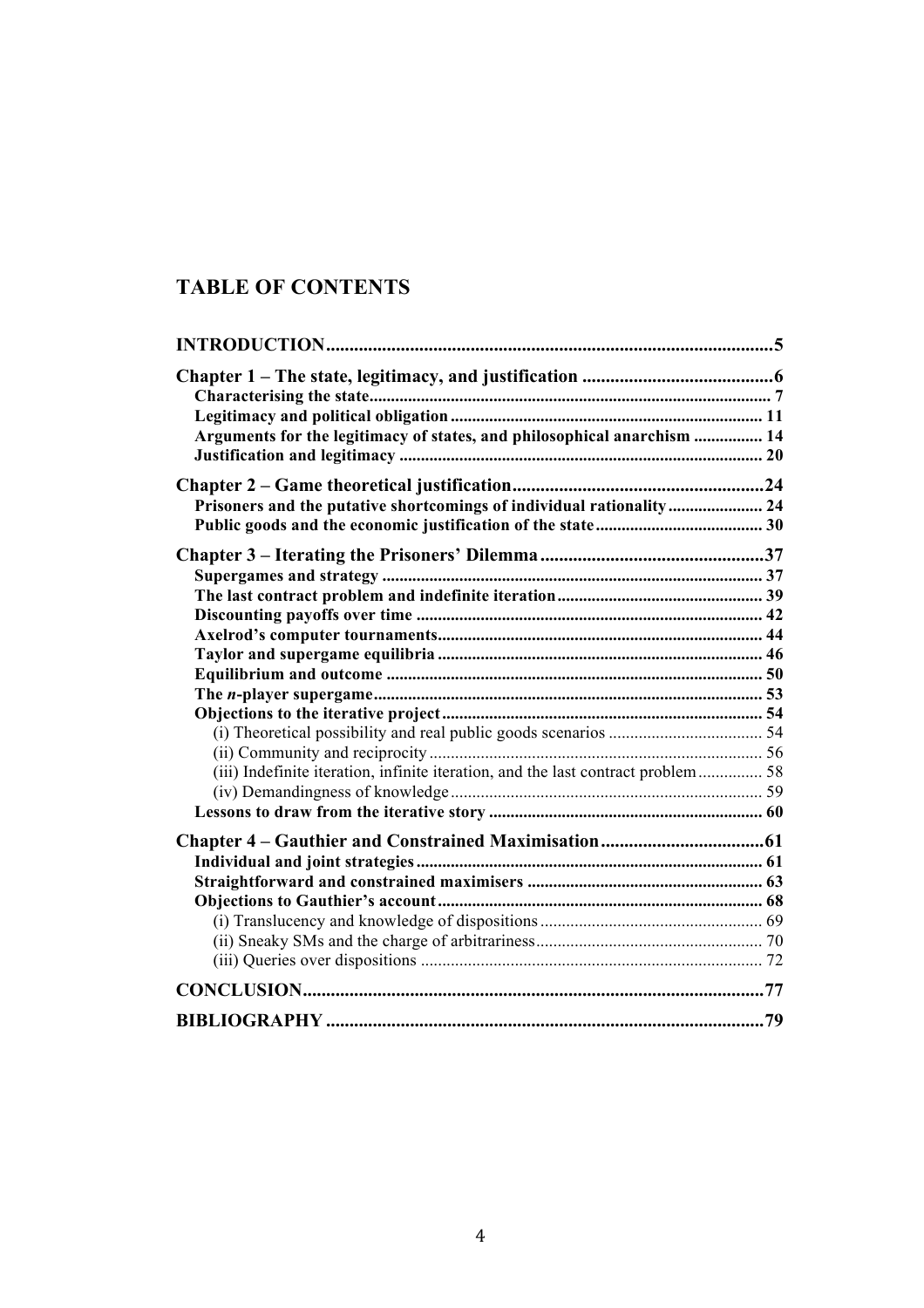# **GAMES, PUBLIC GOODS, AND THE JUSTIFICATION OF THE STATE**

#### **INTRODUCTION**

In recent times, the use of game theory has become increasingly prevalent in political philosophy. The analytical tools it provides are undoubtedly attractive at first glance, offering clear and lucid explanations of certain behavioural phenomena. Certain games, however, have been taken to form a plausible basis of more normative positions. One type of game in particular – the prisoners' dilemma – has been employed in debates surrounding the state, and the nature of our relationship with it. It is this game, and its use within one type of normative discussion, that forms the subject of this thesis.

The normative assessment of the state, I argue, may take two main forms. Firstly, one may focus on legitimacy, which, I posit, is established through voluntary and morally significant relationships between individuals and the states that claim authority over them. My focus in this paper, however, is on a second type of assessment: that of justification. A coercive state may be justified (even if that state is not legitimate) when its existence is, for whatever reason, taken to be beneficial to those whom it coerces.

One popular justification of the state invokes the prisoners' dilemma; the coercive state, on such a view, is justified insofar as it allows individuals to achieve the mutually beneficial outcomes that would evade them in its absence. In the second half of the paper, I argue that such a game theoretical argument fails. Two types of account suggest that mutually beneficial interaction (cooperation) is possible even within the prisoners' dilemma framework. Those positions also highlight reasons for doubting that the framework can provide a plausible basis for the justificatory task.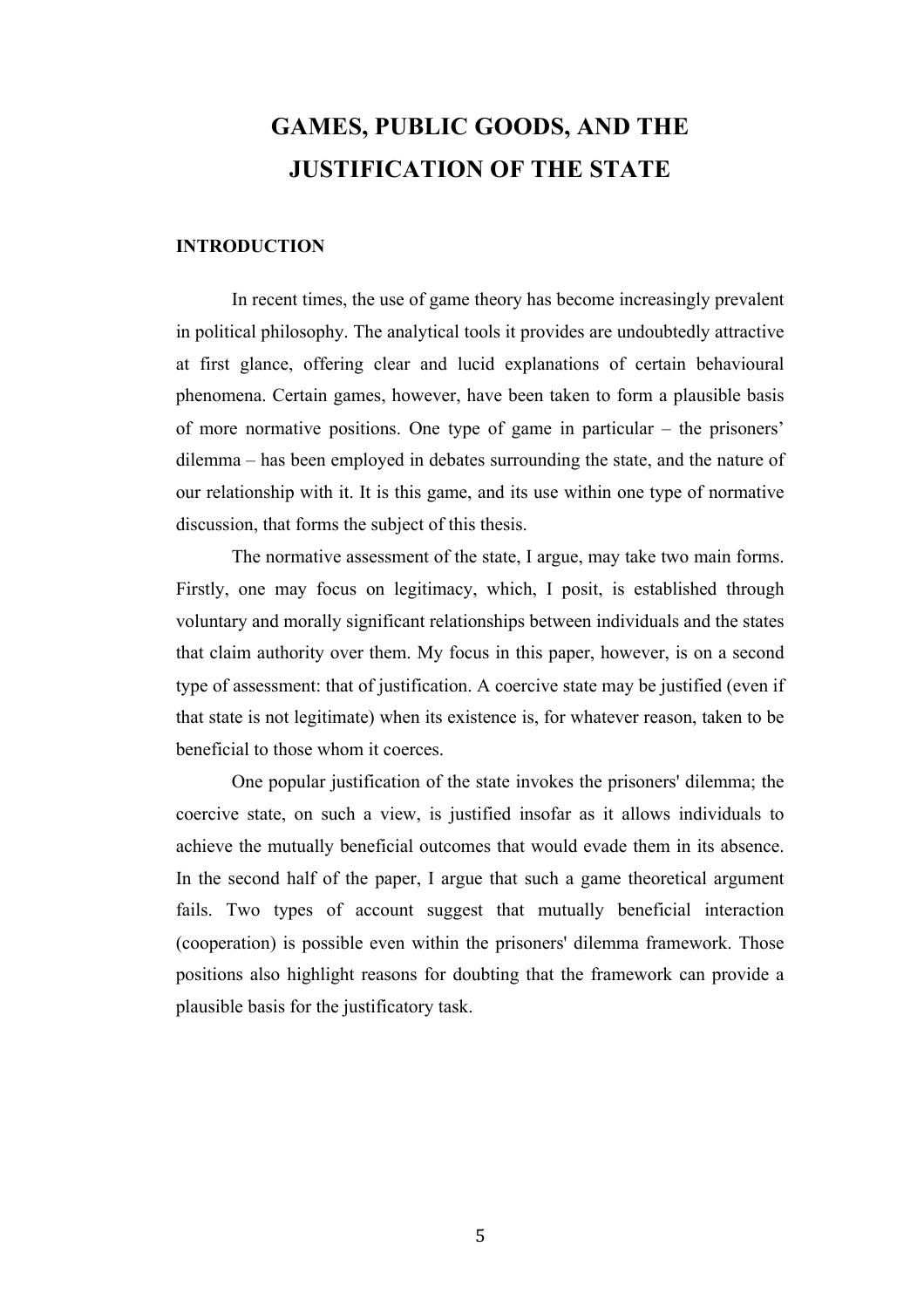#### **CHAPTER 1 – THE STATE, LEGITIMACY, AND JUSTIFICATION**

The primary questions in political philosophy concern our relationship with the state. The issue is undoubtedly a complex one, involving descriptive, explanatory, and normative tasks. Our common understanding of such a relationship tends to involve a dense web of notions, such as obligation, duty, legitimacy, justification, authority, power and coercion. The occasional lack of conceptual clarity that surrounds these notions can obscure important distinctions among them.

My task in this chapter is to delineate two different ways of normatively evaluating the state; ways which are often run together. The question of state *legitimacy*, I wish to argue, should be thought of as concerning a state's right to rule; its right, established on the basis of some (morally) relevant interaction with certain individuals, to impose obligations, and to employ coercive measures to enforce them. A distinct issue is that of *justification*; a state, whether legitimate or not, may be justified if it proves effective at providing certain goods, or exhibits certain characteristics, such that its existence is taken (in a manner I shall go on to specify) to be a 'good thing.'

I make this distinction for two reasons. Firstly, I do so in order to clarify the location of my project within the field of political philosophy. My aim in this paper is to present, and subsequently criticise, what I (and others) take to be the most plausible version of a justification of the state. If my argument in the current chapter is clear and convincing, it will thereafter be clear why I don't take such proposals to bear on the question of legitimacy, and those concepts related to it. The distinction made in this chapter will allow me to cordon off a set of questions, which, I take it, do not relate directly to the crux of my thesis.

Secondly, I make the distinction in order to motivate interest in the justificatory position under scrutiny. As well as being simply clarificatory, the distinction in question is an important one. As I shall note, it suggests why we should regard justification as significant, despite being divorced from the (seemingly more fundamental) question of legitimacy. I indicate that, in light of a particular challenge posed to the common assumptions about legitimacy – that of philosophical anarchism – justification can be a key tool in the moral assessment of the state.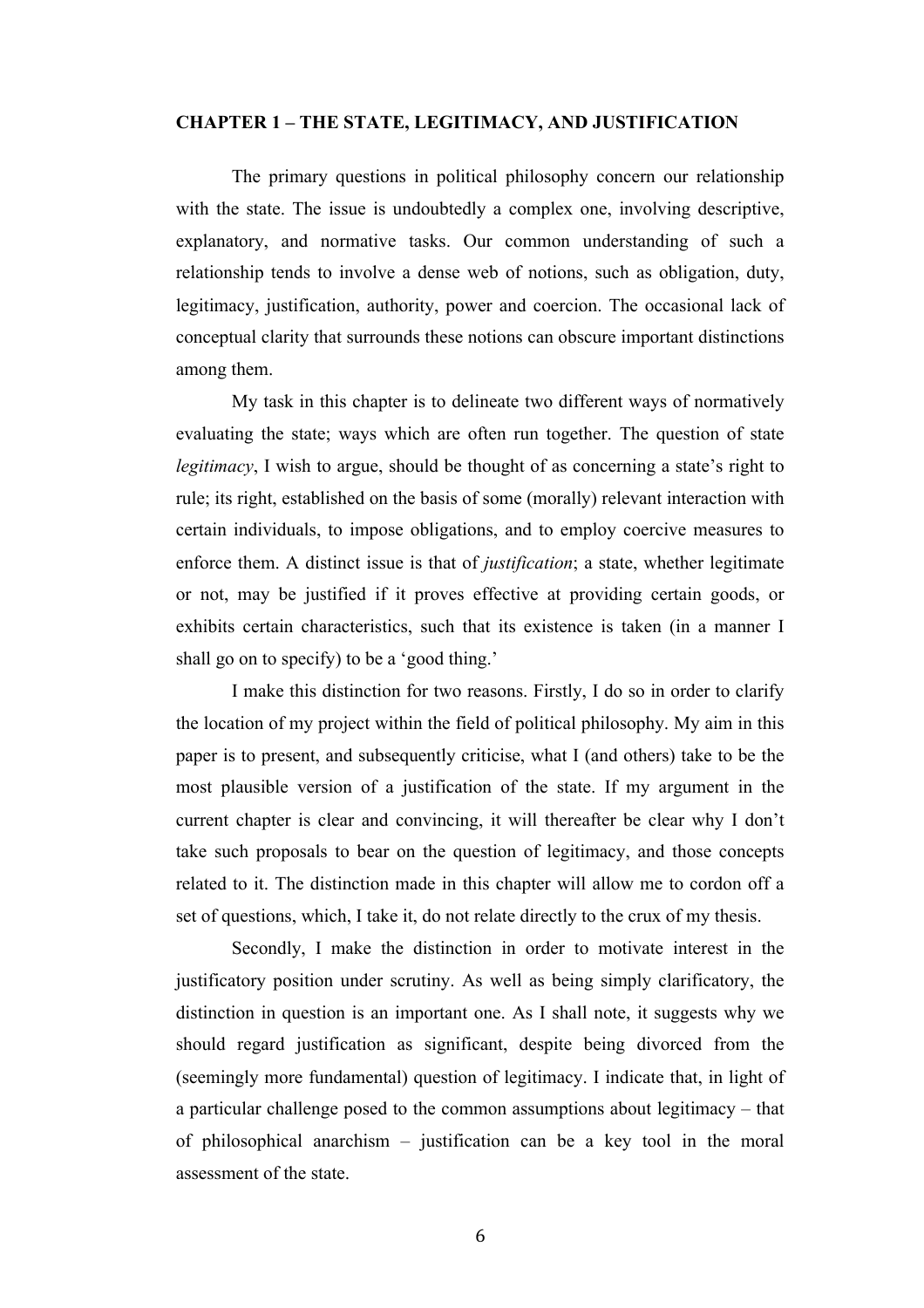#### **Characterising the state**

Before I embark on the main task of this chapter, it will be salient to provide a brief characterisation of the state. States, quite evidently, come in all shapes and sizes; both in the real world, and in terms of the hypothetical recommendations of philosophers. Primitively, I think, we view the state as a body that exhibits, at the very least, the following features.

The state, through its directives, seeks to provide individuals with reasons to act in certain ways that are stipulated by those directives. Individuals may be given (new) reasons for action in a number of ways. When I am threatened by a knife-wielding thug on the street, I may gain a reason to act on the way that he orders; I hand over my wallet because the considerable disutility I attach to being stabbed makes that course of action the most rational in that scenario. The state may provide individuals with reasons in this way; it exercises *power* to change the conduct of individuals.

It also, however, goes further than this. Within a certain territory, the state claims legitimate *authority*; what we way may characterise, for the instant, as some right to rule. Legitimate authority, we might think, creates reasons for individuals in a different manner; individuals obey the directives of the state out of a moral duty, not simply out of fear, or due to prudential reasons. The claim to legitimate authority, then, is what distinguishes the state from a knife-wielding thug; the former seeks to impose moral obligations in a manner that the latter does not. Such an effort to establish legitimacy need not be successful, as we shall see presently, but I posit that the attempt is necessary for statehood.<sup>1</sup>

As the famous Weberian characterisation pinpoints, the state generally claims a *monopoly* on the use of legitimate force within a given territory; it claims not only the right to rule, but also that it alone has such a right. $2$  Coercive action by any body other than the state itself – or those bodies to whom it

<sup>&</sup>lt;sup>1</sup>We may follow Joseph Raz here in distinguishing between the notions of *de facto* authority and *de jure* authority. The former, on Raz's account, refers to a body that claims to, but does not have, a right to rule. The latter term equates to legitimacy; a *de jure* authority claims, and actually has, a right to rule. See Raz, 'The Problem of Authority: Revisiting the Service Conception,' in<br>Minnesota Law Review. Vol.90. No.4 (April 2006). p1005.

<sup>&</sup>lt;sup>2</sup> Weber, 'Politics as a Vocation,' in *The Vocation Lectures*, trans. Rodney Livingstone (Hackett, 2004), p33.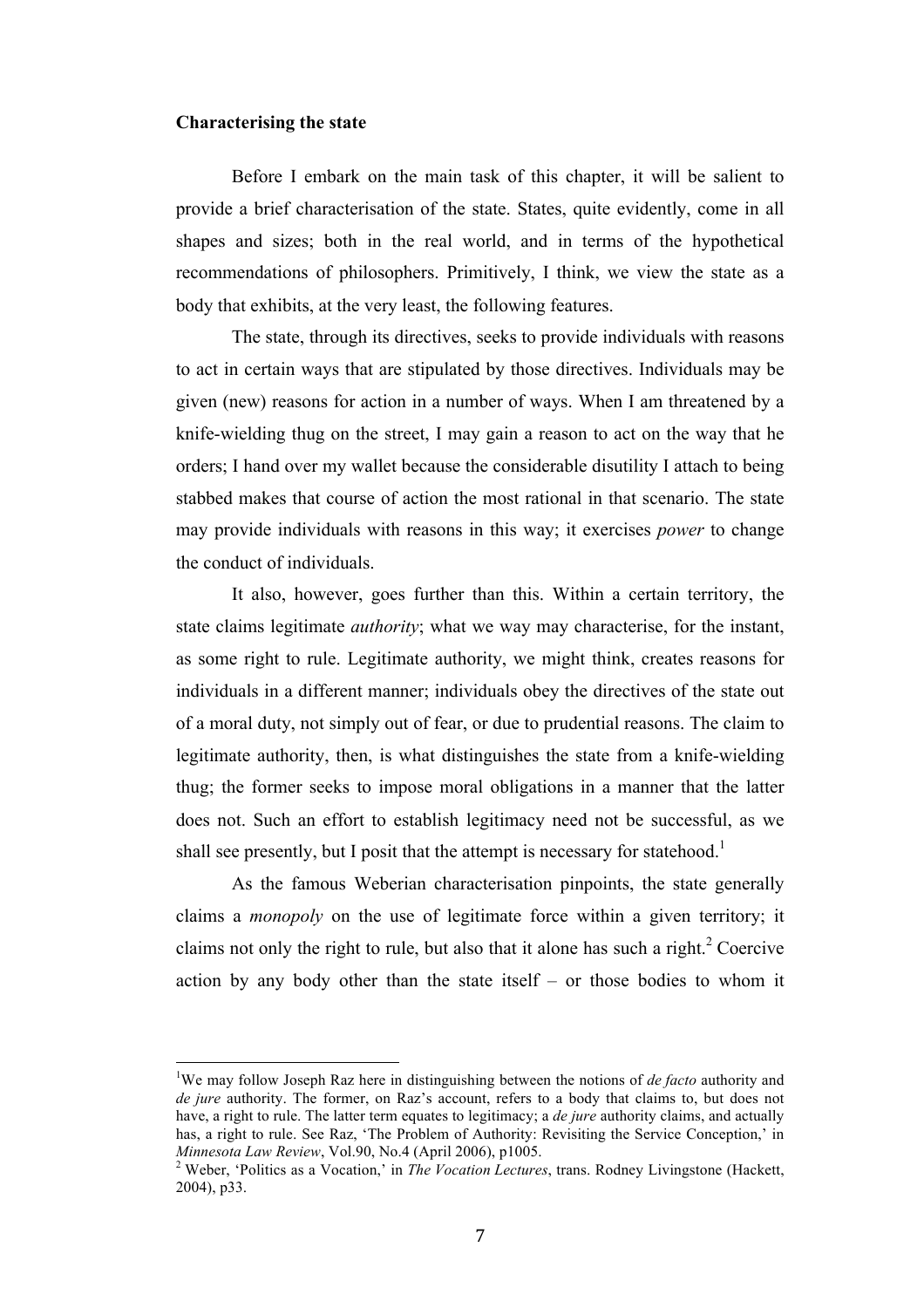delegates such force – is, whether by legal means or otherwise, something that the state seeks either to disallow, or to regulate.

Can a body be an authority without wielding power? It seems fairly clear that it can. Authority may be – to employ terms used by Raz – theoretical rather than practical; it may provide individuals with reasons for belief, rather than reasons for action.<sup>3</sup> On this view, authority is linked to expertise; we may take certain individuals or groups of individuals to be authorities on certain issues or within certain fields. Listening to such authorities, heeding their advice with respect to particular topics, provides us with "information about the balance of reasons as they exist separately and independently" of their utterances.<sup>4</sup> We do not, however, require such authorities to wield (or even attempt to wield) power; advice is not something with which we generally expect to be forced to comply. In addition, most theoretical authorities seem unlikely to press a claim for legitimacy; in fact, it seems doubtful whether the very notion of legitimacy applies to this type of authority at all.

This type of case, however, should not guide our general characterisation of the state. The state, I take it, is a paradigm case of practical authority; it is a body which provides individuals with reasons for action, rather than for mere belief. The utterances of the state generally take the form, not of advice, but of commands. The directives themselves, backed up by coercion, are intended to create new reasons for individuals to act (or refrain from acting) in certain ways, rather than merely to flag up existing reasons. That the word 'authority' can stretch to cover expertise, then, should not obscure an important distinction. Richard Flathman characterises the difference as one between "in authority" and "an authority"; the latter notion, which would be used in sentences of the type "Anne is an authority on breeds of dog," is simply not relevant to the study of the state, which focuses on whoever is *in* authority.<sup>5</sup>

Does, though, the fact that states are practical authorities – bodies that have the ability to alter the balance of reasons of putative subjects – require them to wield power? Could a state not provide reasons for action merely through the morally binding nature of its directives? I do not deny this possibility; a

 $1<sup>3</sup>$  Raz, 'Authority and Consent,' in *Virginia Law Review*, Vol.67: 103 (1981), p108.  $4<sup>4</sup>$  Ibid, p108.

<sup>5</sup> Flathman, *The Practice of Political Authority* (University of Chicago Press, 1980), p16-17.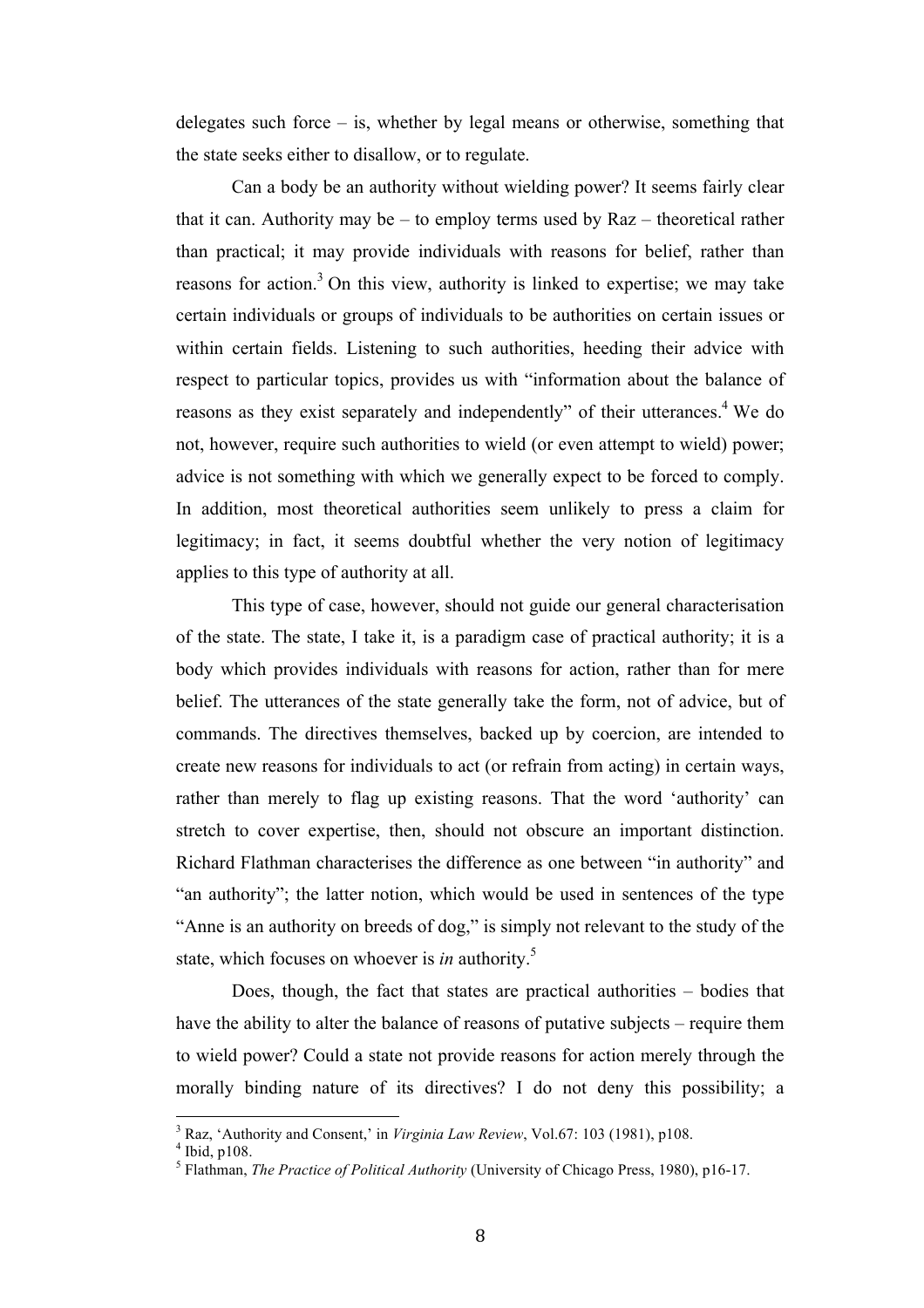legitimate state, ruling over individuals who unfailingly acted on their obligations, might secure compliance without the need for coercion, or even the threat of coercion. Such a hypothetical situation, though, seems to bear very little on the issues at hand.

Firstly, individuals are not morally perfect; they are tempted to, and indeed do, break their obligations, for all manner of reasons. Given this (admittedly primitive) fact about human psychology, the use of coercion would seem to be generally required to secure compliance. Secondly, for reasons I shall come on to, we may doubt that many (or, indeed, any) legitimate states exist. If this were the case, the likelihood of the kind of moral practical authority outlined above would be little or none. Again, it would seem that the wielding of coercive power is a general (if not strictly necessary) feature of states.

We should also, at this point, bring out a distinction between states and specific political bodies, such as governments. Evidently, the two are closely related; governments and the like are commonly the most visible manifestations and instruments of the state, particularly at the current time. Yet the term 'state,' I think, should be considered a broader one; one that might, but need not, evoke specific types of institutions. The existence of a state, on this view, doesn't simply equate to the existence of a particular type of governance at a given instant; rather, a state may be said to exist wherever, and as long as, *some* structure or framework claims a monopoly on the use of legitimate force within a certain territory.

With this clarification in mind, we might think that the term 'legitimate' applies to states and specific governments differently. State legitimacy, I shall argue, is based on some voluntary, obligation-generating interaction between the state and the individuals over whom it claims authority. Governmental legitimacy seems to arise as a secondary question in legitimate states, one that relates to some procedure or due process. As such, it seems right to say that an illegitimate government can exist within a legitimate state (but not vice versa).

This position seems to be consonant with a (broadly) Lockean framework. A. John Simmons presents a plausible reading of Locke, whereby;

…states […] earn their legitimacy by virtue of the (unanimous) consent of their members, a consent that transfers to the collectivity those rights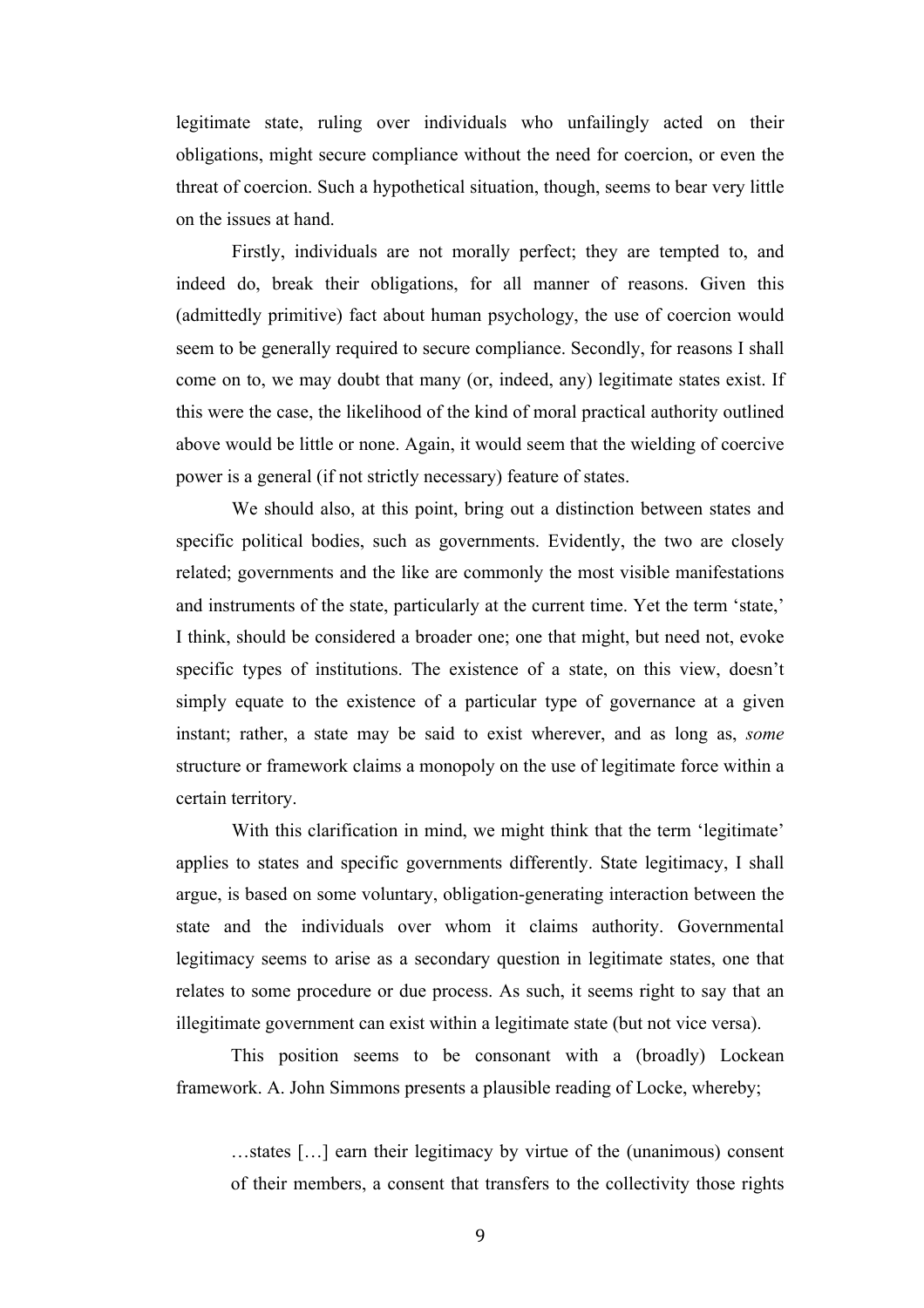whose exercise by a central authority is necessary for a viable political society. Governments are legitimate only if they have been entrusted by the state (society) with the exercise of those same rights. So while a legitimate state might have an illegitimate government (one that, say, acquired its power by force rather than by trust), an illegitimate state could never have a legitimate government since illegitimate states do not possess the rights, transferred to them by their subjects' consents, that must be entrusted by a state to a government in order to legitimate that government.6

As shall become clear, I am sympathetic to such a Lockean view. Note, however, that the distinction between state and governmental legitimacy needn't invoke convictions about the transfer or entrustment of rights. A legitimate government, on a common sense view, would simply be one that has been instituted according to some constitutional process, such as a free, democratic election. I neither venture an account of governmental legitimacy here, nor appraise the candidate views. Suffice it to reiterate at this juncture that I take the question of state legitimacy to be more fundamental than, and thus distinct from, the issue of governmental legitimacy.

Clearly, there is potential for debate about what *type* of governance is legitimate, preferable, feasible, and so on; these, I take it, are questions about *what form* the state should take. This paper, however, invokes what I take to be a more basic question: why have a state at all? This latter enquiry may seem to be a nebulous one, because it may initially be unclear what the alternative is. Whilst we are acquainted with the idea that various different types of rule exist, and that we may be able to choose the type that we prefer (either by participating in the political process, or by deciding which state to live in), experience does not furnish us with many tools to elaborate the possibility of not living in a state at all. States are now (and have long been) a sociological given; we are born within them, and can escape their grasp only by making a sustained effort, if at all.<sup>7</sup>

There may be myriad responses to the question: "why a state?" One answer forms the focus of this thesis. Before I present it, however, it is necessary

<sup>&</sup>lt;sup>6</sup> Simmons, 'Justification and Legitimacy,' in *Ethics*, Vol. 109, No. 4 (July 1999), p747.<br><sup>7</sup> By, for instance, moving to a remote island that is not (yet) under the control of any state.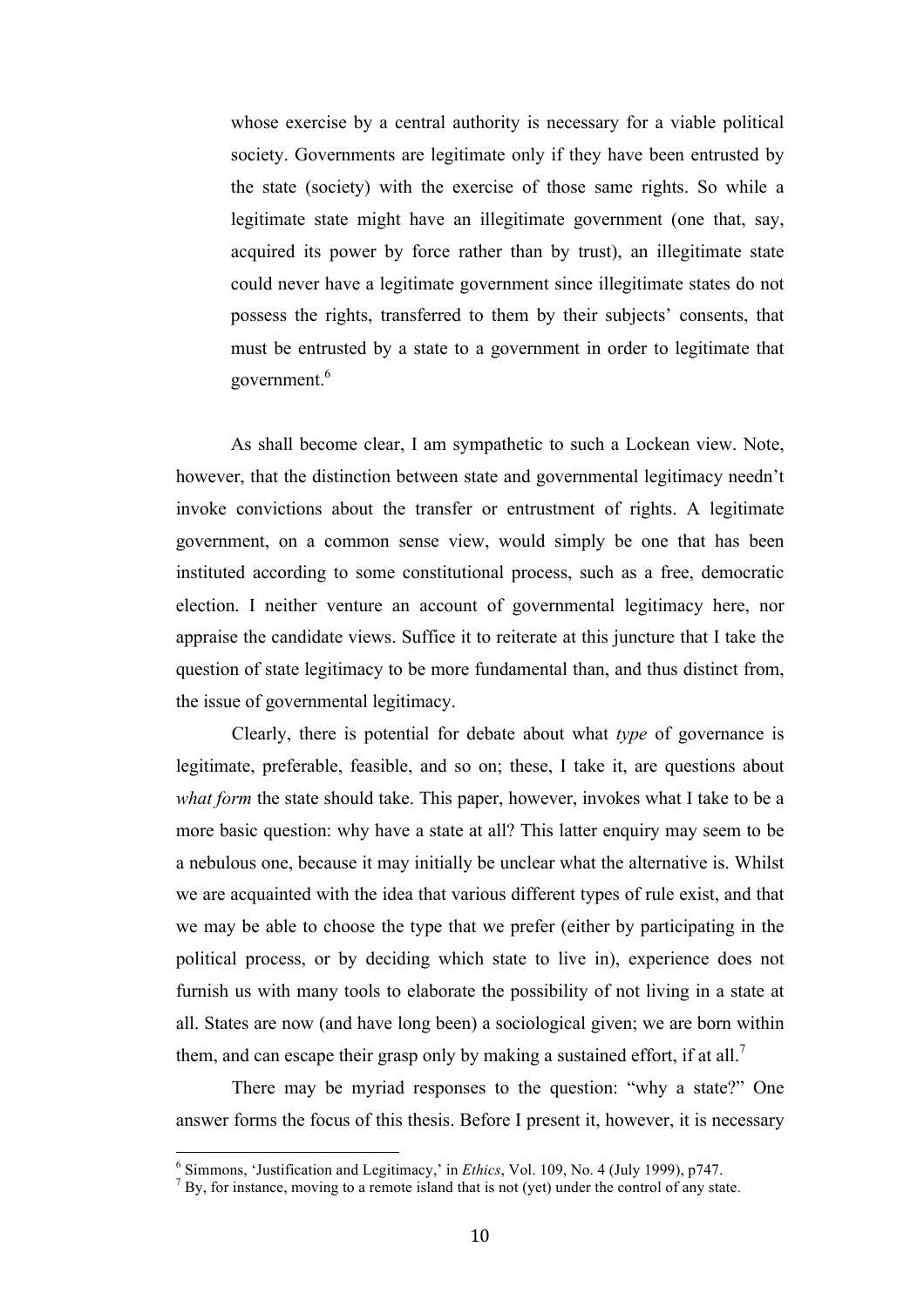to distinguish between two different types of moral evaluation that the state may be submitted to; namely, assessments of legitimacy and of justification. The latter refers primarily to the features the state exhibits, such as its efficacy in providing certain goods. I take the account offered in the next chapter to be an instantiation of this method of evaluation. The former, meanwhile, concerns certain morally significant ways in which the state interacts with the individuals over whom it claims authority. It is to this type of assessment, and the closely related notion of political obligation, that I now turn.

#### **Legitimacy and political obligation**

Legitimacy, as I have primitively defined it thus far, is a right to rule; legitimate authorities somehow have some moral dispensation to issue directives and enforce them, in a way that mere de facto authorities do not. There is a huge philosophical literature that centres upon the question of legitimacy, as well as that of political obligation; indeed, the two notions are often treated in tandem, for reasons that I shall elucidate below.

States tend to (or at least seek to) impose obligations – requirements to act in certain ways – upon their putative subjects. Such requirements are intended to override other reasons that may apply to the individual in a given situation; obligations are to be discharged "regardless of our inclinations."<sup>8</sup> Perhaps the most discussed of these obligations is the alleged obligation to obey the law; individuals are required to conduct themselves in a manner compatible with the guidelines laid down by the legal framework of the state, even if such behaviour conflicts with their individual preferences.

H.L.A. Hart's characterisation of obligations is an instructive one. For Hart, an obligation is a moral requirement that satisfies four conditions;

- (1) An obligation is created by the performance of a voluntary act (or omission).
- (2) An obligation is owed by a specific actor to a specific person/set of persons.

<sup>&</sup>lt;sup>8</sup> Simmons, *Moral Principles and Political Obligations* (Princeton University Press, 1979), p7.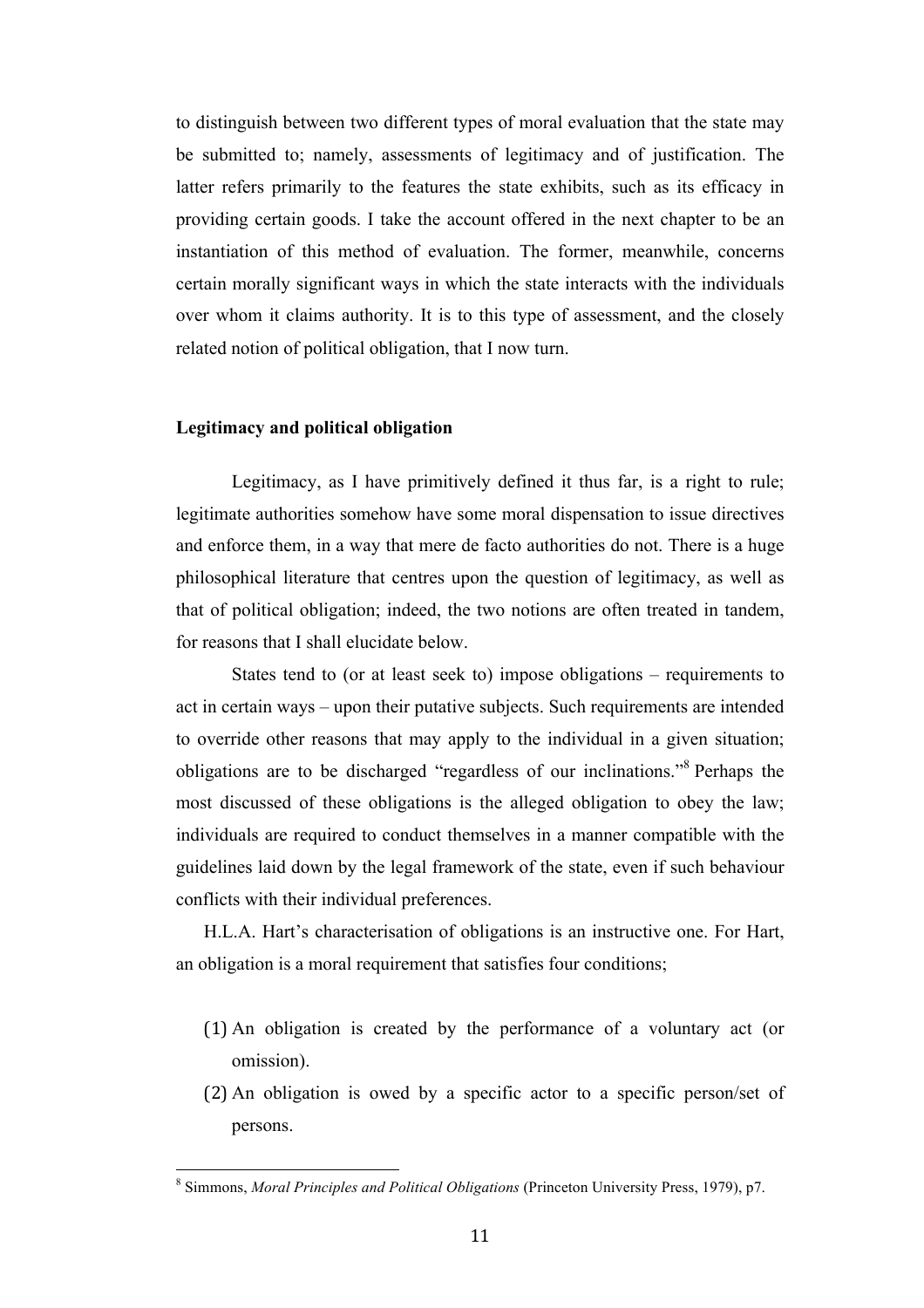- (3) An obligation is content-independent.
- (4) An obligation simultaneously generates a correlative right.<sup>9</sup>

These features, particularly (1) and (2), point to ways in which obligation is distinct from duty. Duties are those requirements that apply to persons qua persons; they are not grounded in any specific act or owed to any specific party. All humans may have a duty, for instance, to provide help to those in need; this requirement seems not to require any generative act, it merely applies to us as persons. Similarly, it seems not to be owed to any particular person or persons, nor can it be "discharged" – "disposed of once and for all."<sup>10</sup> An obligation, on the other hand, is more personal in nature; it arises as the result of a voluntary act, and is owed to a particular party. It can also last for a limited time; for as long as the required act takes to complete, for instance.

Consider the following example. My neighbour helps to clean my pool, an act for which I promise to pay him £10. Promissory acts are, in my view, quite uncontroversial cases of obligation creation; a voluntary act (the utterance of the promise), binds one to act in a certain way (pay the neighbour £10). Furthermore, the obligation is owed by a specific person (the promisor) to a specific person (the promisee). The moral force of an obligation, then, arises through the voluntary and personal nature of certain interactions. This voluntaristic view is an appealing one, in that it acknowledges the importance of our autonomy at the heart of our moral landscape; obligations are morally significant because they are willingly generated by autonomous individuals, and not simply forced upon agents.

Content independence is another important feature of obligations. The binding nature of obligations arises not through the specific nature of the required act, but through the type of voluntary interaction characterised in conditions (1) and (2). I am obliged to pay my neighbour £10 because I promised to do so, not because the act of giving £10 to one's neighbours is generally a good thing. Contrast the example with one in which my neighbour is in dire need of money to secure the basic means of survival, but received no promise from me

<sup>&</sup>lt;sup>9</sup> Hart, 'Are There Any Natural Rights?' in *The Philosophical Review*, Vol. 64, No. 2 (Apr., 1955), p179.<br><sup>10</sup> Simmons, *Moral Principles and Political Obligations* (Princeton University Press, 1979), p14.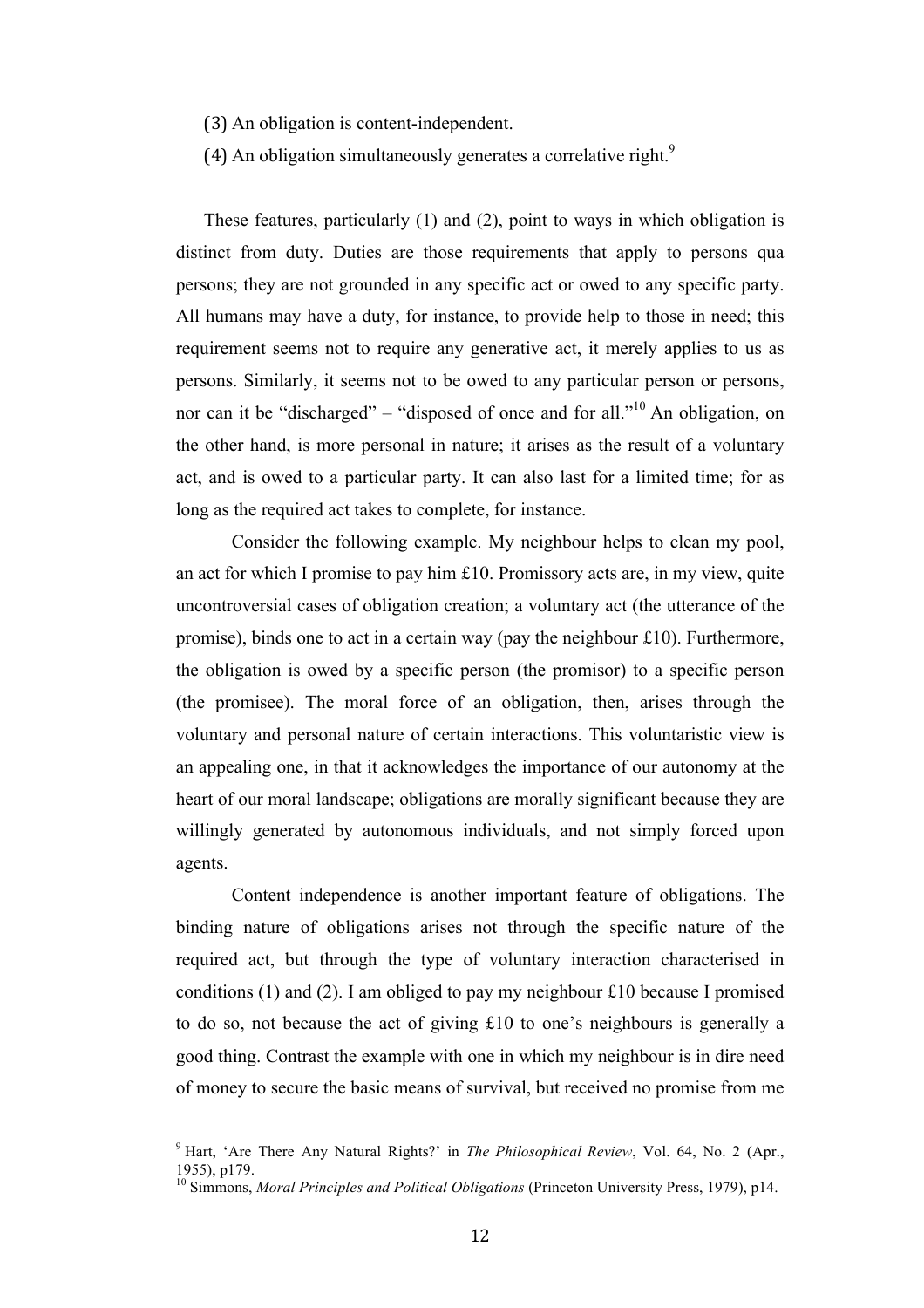regarding any payment. In this case, I may have a *duty* to help him; one grounded in a general moral duty to help those in need. But this duty would (a) not have arisen out of a voluntary act, (b) not be owed to my neighbour in particular,  $11$  and thus would not be an obligation.<sup>12</sup>

Condition (4) links rights to obligation. Because obligation emerges in the kind of voluntary relationships characterised in features (1) and (2), binding obligations confer rights upon the specific parties to whom they are owed. If I am obligated to pay my neighbour £10, for instance, then that neighbour has a right to such payment. This is what Simmons terms the "logical correlativity of rights and obligations"; the existence of the latter entails the existence of the former.<sup>13</sup> We may note, however, that the reverse isn't necessarily true; we have many rights that are not grounded in voluntary obligation-creating acts, such as the right to privacy. Such rights correlate not with obligations, but with natural duties; those which, as noted above, simply apply to persons qua persons. This point turns out to be an important one, and shall be revisited in the next section.

The features above combine to provide a lucid picture of state legitimacy. Legitimate authority possesses some right to rule; something that distinguishes it from mafia bosses and other such powers. On the picture that emerges from Hart's conditions, such a right is easily understood; the state has a right to rule insofar (and to the extent that) its putative subjects have, through their voluntary acts, obligated themselves to obey it. Such obligations are owed to a particular body (the state), and are content-independent; one is obliged to obey the state's directives regardless of the nature of the actions they require.<sup>14</sup> The undertaking of such obligation simultaneously confers rights on the state; the right to issue directives, and enforce them – in short, the right to rule.

Evidently, this is only one of many possible conceptions of legitimacy. One may, for instance, take legitimacy to require the equal treatment of citizens, the acceptance of some proportion of individuals within a territory, or

 $11$  In addition, it would be unlikely to specify a particular sum of money that it would be appropriate to contribute.

 $12$ <sup>12</sup> This isn't, of course, to say that obligations are somehow stronger requirements than duties. It is plausible to say, I think, that duties will sometimes take precedent over obligations (when, for instance, one has to break one's promise to meet a friend at the cinema in order to help a drowning child), and vice versa.<br><sup>13</sup> Ibid. p14-15, 195.

 $14$  This assertion may, in fact, be too strong. It would be at least plausible to posit that obligations to perform immoral acts, such as murder, cannot be binding.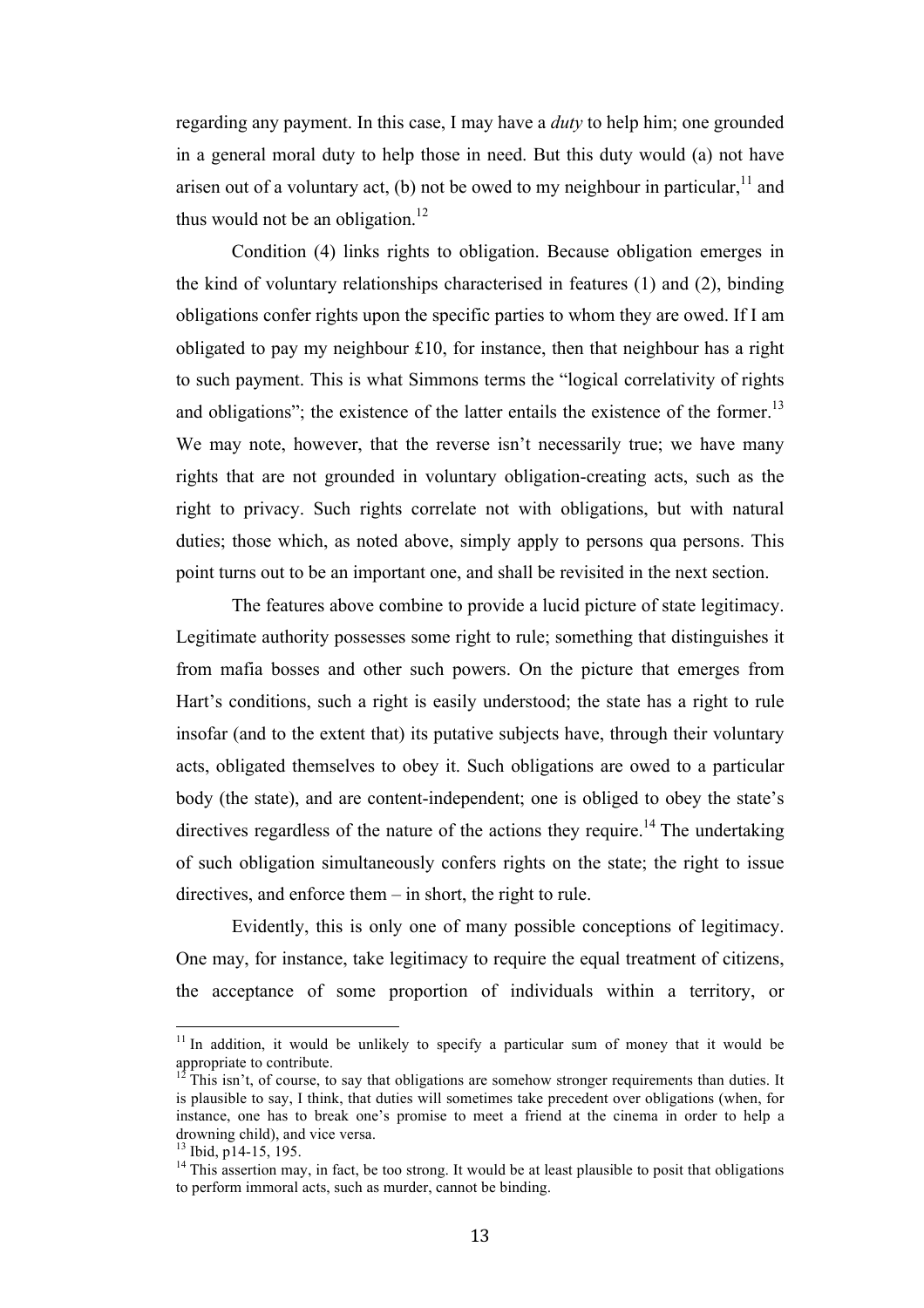recognition in the international community.<sup>15</sup> Such features, I think (particularly the former two) are relevant to the moral assessment of states. In my view, however, they should not be understood as factors bearing on the legitimation of the state; since none immediately seems to ground the special kind of moral relationship necessary for a state to have the illusive right to rule over individuals. Such considerations may, however, be invoked in a *justification* of the state; a concept to which I return later in the chapter.

It should be noted that condition  $(4)$  above – the logical correlativity thesis – is not accepted by all; some (M.B.E. Smith and Rolf Sartorius, for instance) argue that legitimacy and obligation should be kept separate.<sup>16</sup> Holders of such a view may argue that political authorities can be legitimate even if individuals are not bound to follow their directives.

On the appealing Hartian framework just proposed, this position has no place; state legitimacy and political obligation are simply two sides of the same coin. The view does, however, seem to capture an intuitive thought; the idea that we can have something to say about the moral status of authorities quite apart from the question of obligation. This thought is better expressed, I venture, in terms of a distinction between legitimacy and justification. Briefly stated, the point is that political authorities can be *justified* even if they are illegitimate (and thus, even if individuals are not bound to follow their directives).

Before fleshing out the content of this distinction, allow me to provide further motivation for it. The merit of such a distinction appears most pressing, I think, in light of the challenge presented by philosophical anarchism, according to which no states (or very few states) are legitimate.

#### **Arguments for the legitimacy of states, and philosophical anarchism**

Attempts to show that states are (or a given state is) legitimate have been legion, and have taken many forms. The task, if we characterise legitimacy along the lines suggested so far, is one of showing that the putative subjects of the state

<sup>&</sup>lt;sup>15</sup> Simmons, 'Justification and Legitimacy,' in *Ethics*, Vol. 109, No. 4 (July 1999), p747-748.<br><sup>16</sup> See Smith. 'Is There a Prima Facie Obligation to Obey the Law?' in *The Yale Law Journal* 

Vol. 82, No. 5 (Apr., 1973), p976; and Sartorius, 'Political Authority and Political Obligation,' in *Virginia Law Review* Vol. 67, No. 1, The Symposium in Honor of A. D. Woozley: Law and Obedience (Feb., 1981), p4.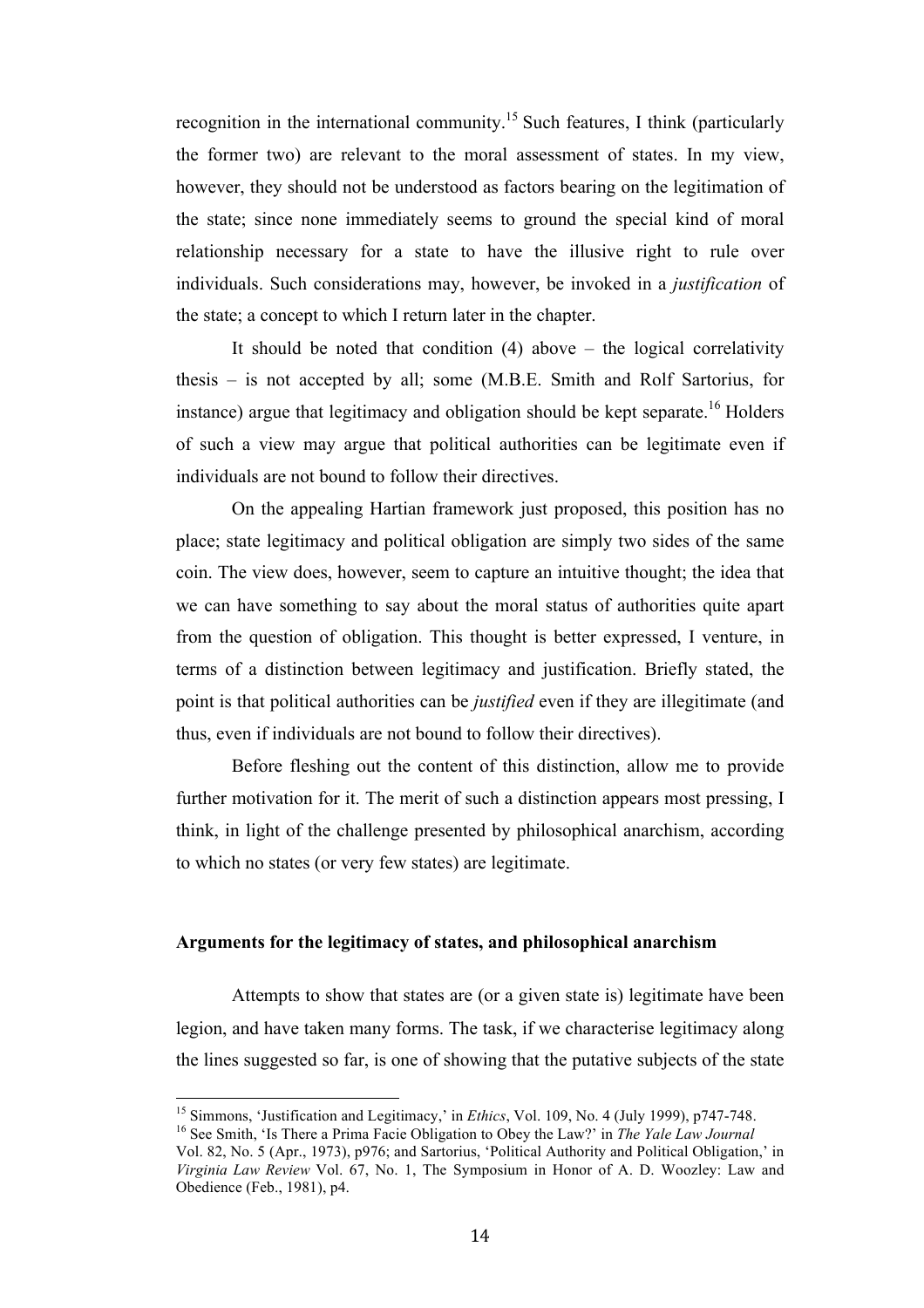have, by some voluntary act (or omission), obligated themselves to obey the state. This, given the logical correlativity of obligations and rights, would confer legitimacy on a state.

Evidently, the picture of legitimacy presented thus far is such that authorities can be legitimate relative to each individual; if I voluntarily obligate myself to obey a body, that body has legitimate authority over me. The legitimacy claim of the state, however, is more far-reaching than this. States do not (or at least, have rarely been known to) allow for the possibility that some individuals within the territory over which it claims a right to rule are not bound to obey it. The directives and laws issued by the state are intended to apply to everyone within its purported domain; those who deny its legitimacy relative to themselves are subject to the same coercive enforcement as those who voluntarily obligated themselves to obey.

States, then, usually claim universal legitimacy within a given territory. Relatedly, many accounts of legitimacy appear to assume (explicitly or otherwise) that the task at hand is one of showing how *everyone* in a territory (or even, all territories) is bound to obey the state. This requirement of unanimity, however, seems to be overly restrictive, obscuring the nature of obligation. If obligation is taken to be voluntaristic (as I think that it should be), the possibility that some, and not others, are obligated to obey the state should not be considered problematic.<sup>17</sup>

What, though, of the semantic issue concerning the word 'legitimate?' It has been assumed so far that an authority can either be (wholly) legitimate or (wholly) illegitimate with respect to each individual. How, though, should we apply the term when speaking about the state in relation to a population or group? Should we thus only use the term 'legitimate' to describe those states in which *every* individual is obligated to obey? Or could we use it to describe a state to which, say, 51% of people within a territory are obligated?

Note that, by raising the question, we acknowledge that states can be more or less legitimate with respect to entire populations; one to which 100% of individuals voluntarily obligate themselves would have greater legitimacy than one to which only 70% do. Whether, then, one wishes to reserve the term

 $17$  This is true at least in a philosophical sense. Those who are not obligated to obey a state may find the fact that they are coerced by it anyway to be problematic in quite another manner.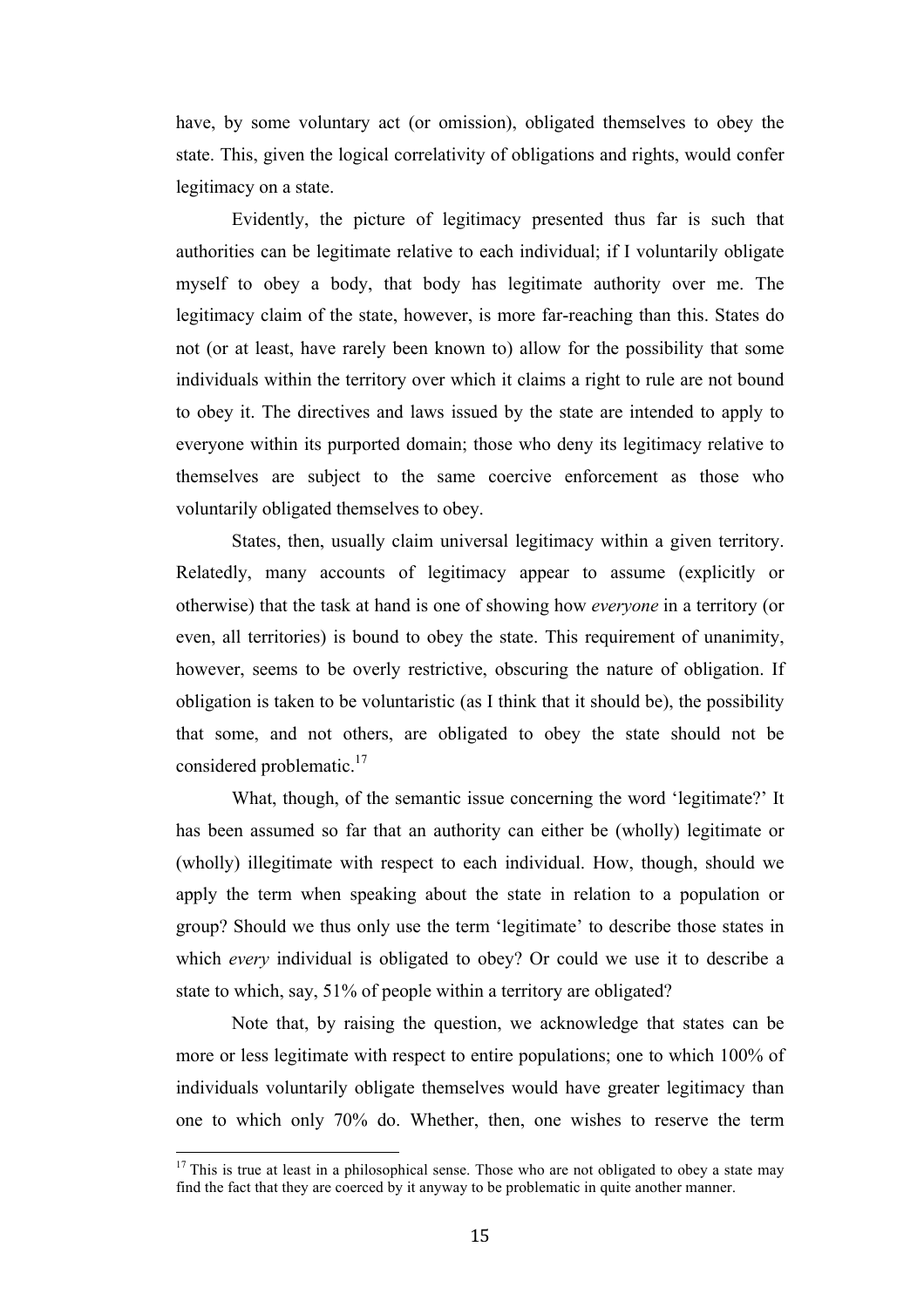'legitimate' to those authorities that achieve unanimous obligation, is a matter of preference.<sup>18</sup> I shall not employ that restriction, but shall also stop short of defining the exact threshold at which an authority may be said to be legitimate; following Simmons, I shall (very roughly) require that political obligation be "general"; that "most (or at least many) citizens [...] are politically bound."<sup>19</sup>

Another requirement employed by Simmons also seems pertinent. An account of political obligation, claims Simmons, must be such that it explains how individuals are bound to *their* state in particular, and not just any group of states that fulfils certain criteria. This "particularity requirement" draws on the distinction between obligation and duty; an individual may have, for instance, a duty to support and promote just states, but this does not bind that individual "to one *particular* state above all others, namely that state in which he is a citizen."<sup>20</sup> On this view, non-particularised duties, given that they do not arise from a morally significant transaction between specific parties, do not amount to political obligations of the kind that entail the legitimacy of states.

The requirement of particularity also relates to the demands that our own particular state places upon us. It is plausible to think we owe support to all just states (or at least that we owe them *something* in a way we don't owe unjust ones), but the states that we are born into *demand* my support in a unique manner; they seek to impose obligations, and back up their demands with the threat of coercion. Added to this, a state may even make demands on individuals who subsequently leave that state's purported territory; by requiring that I continue to pay taxes whilst working in a foreign country for instance. Such observations make the particularity requirement a useful one for tackling states on their own terms.

The requirements of generality and particularity form the basis of Simmons' version of philosophical anarchism. Briefly stated, philosophical anarchism is the denial of political obligation (and hence, the denial of the legitimate authority of some or all states). The position is a relevant one, because it highlights the need for tools for morally assessing the state that go beyond the

 $18$  One could, I assume, use the phrases 'more legitimate' and 'less legitimate,' to assess those authorities to which there is not unanimous obligation, even if one desired to reserve the adjective 'legitimate' for the unanimous cases. Consider the comparison of two groups of people, one of which is collectively whispering, one of which is silent. One might describe the whispering group as 'louder,' even if neither group is 'loud.'

<sup>&</sup>lt;sup>19</sup> Simmons, *Moral Principles and Political Obligations* (Princeton University Press, 1979), p55.<br><sup>20</sup> Ibid. p32.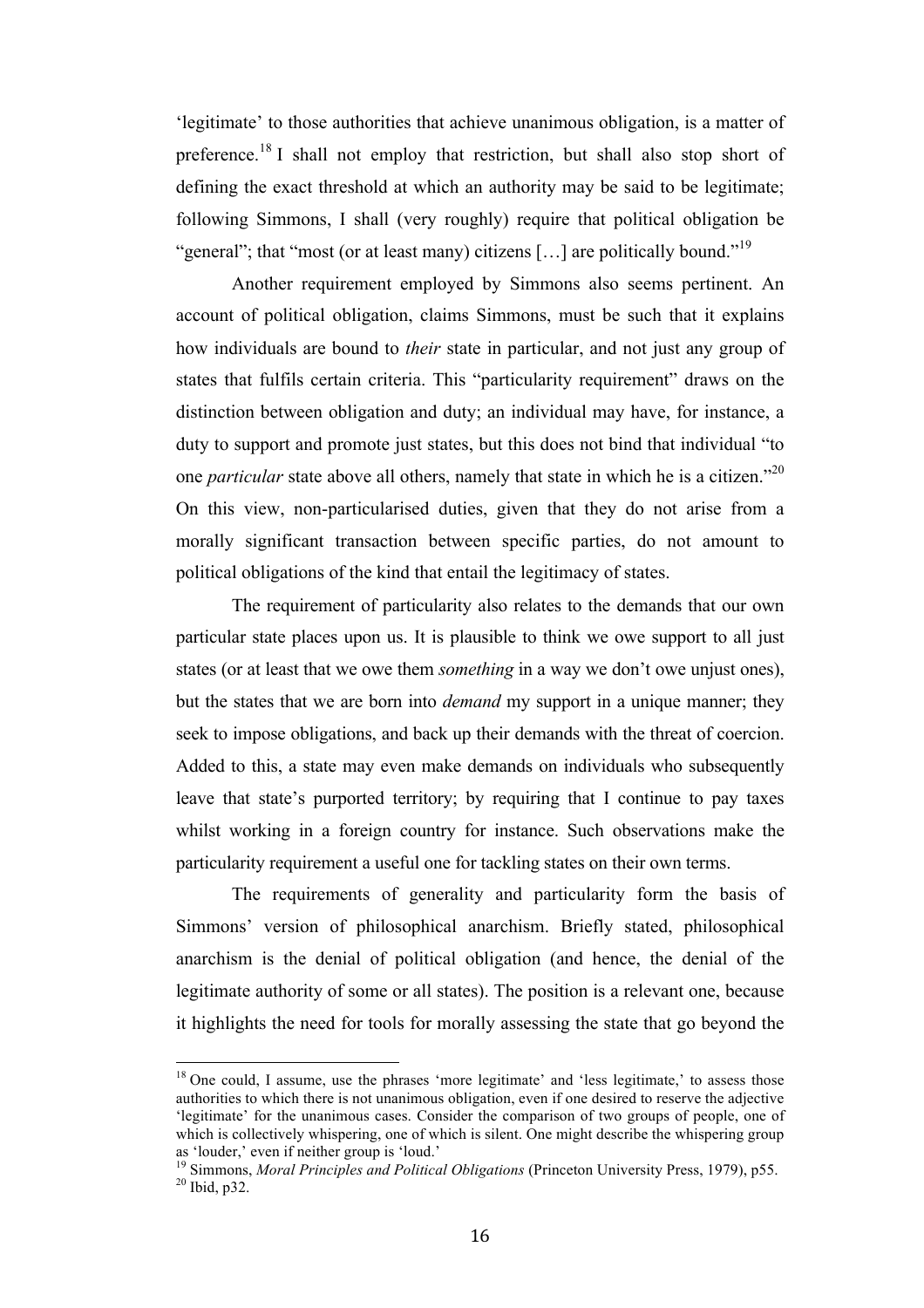issue of legitimacy. If the philosophical anarchist stance is a plausible one – that is, if it is possible that no states are legitimate – then, in the absence of any further means of evaluation, we might take them all to be on an equal normative footing. This thought, I shall suggest, is a troubling one, and one which motivates the employment of the kind of *justificatory* assessments that form the core of this paper.

The sceptical philosophical anarchist position may take different forms. Robert Paul Wolff, for instance, attempted to provide an "a priori argument" for the impossibility of a legitimate state; he claimed that authority, insofar as it inherently conflicts with personal autonomy (the preservation of which is a "primary obligation"), could never be legitimate.<sup>21</sup> Wolff's position, however, is a problematic one. Firstly, he admits that "there are at least some situations in which it is reasonable" to sacrifice a part of our autonomy; when we visit the dentist, for example.<sup>22</sup> It is not immediately obvious why the undertaking of political obligations could never constitute such a situation. Secondly, Wolff actually unearths a political system  $-$  unanimous direct democracy  $-$  that, if instituted, would resolve the conflict between authority and autonomy.<sup>23</sup> That such a system would be difficult to maintain does not hide the fact that legitimate authority, on Wolff's own terms, is at least possible in theory.

In my view, a more plausible version of philosophical anarchism is presented by Simmons. In contrast to Wolff's view, Simmons' project is decidedly "a posteriori" in nature; he nowhere denies the possibility that states could be legitimate, holding merely that, empirically, most people are not obligated to the states that coerce them. His position is a critical one; he explores, and subsequently rejects, a range of ways in which it has been argued that states are legitimate.

A full exegesis of the philosophical anarchism proposed by Simmons is evidently beyond my remit here. It will suffice, for my purposes, to sketch the main thrust of the position, such that its plausibility begins to emerge. I find Simmons' account to be an appealing one, but a full endorsement is neither

<sup>&</sup>lt;sup>21</sup> Wolff, *In Defence of Anarchism* (University of California Press, 1998), p19.<br><sup>22</sup> Ibid, p15. <sup>23</sup> Ibid, p22-27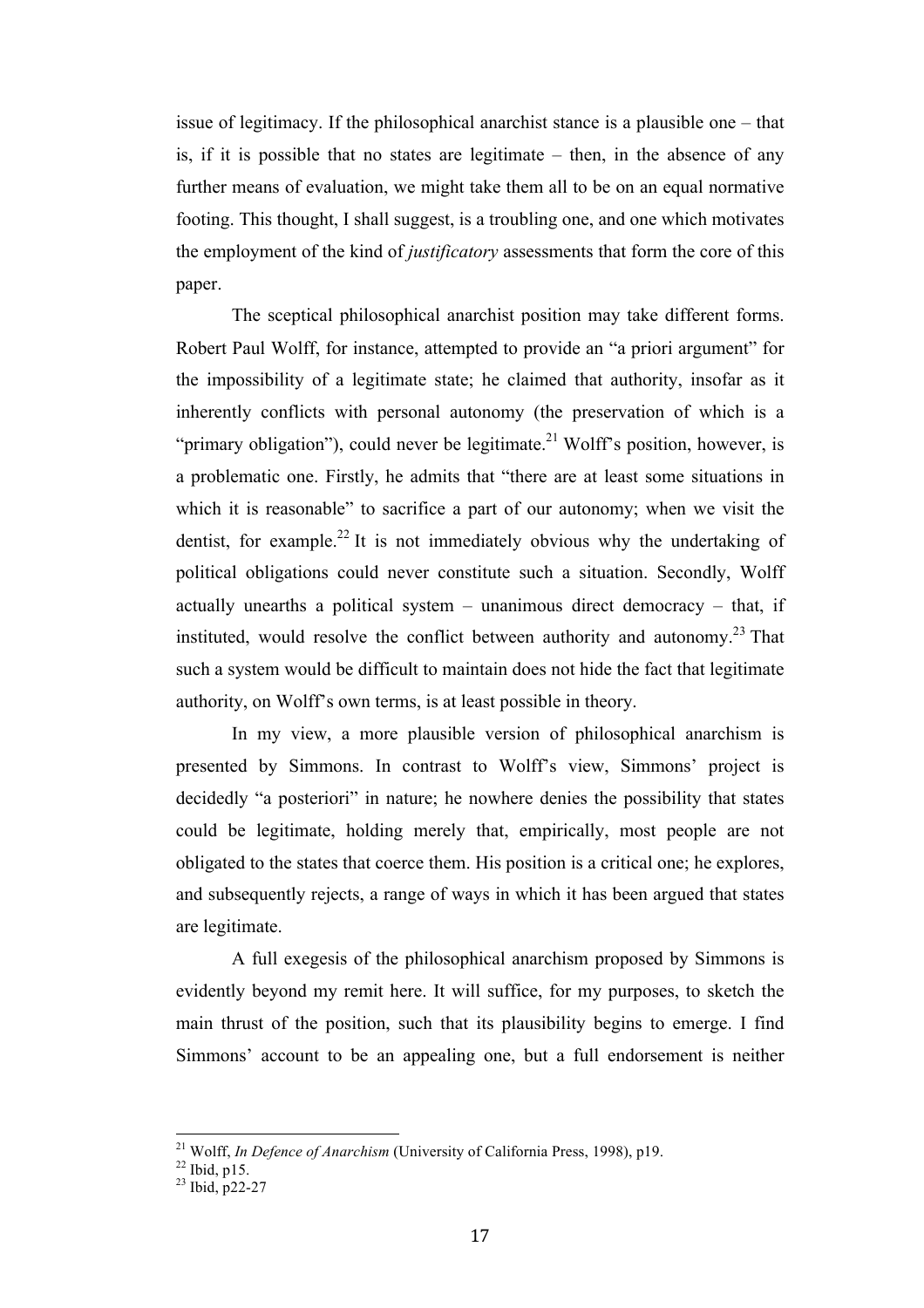offered, nor necessary. The point here is simply to note the challenge posed by the philosophical anarchist to the would-be assessor of the state.

Simmons roughly divides the contesting accounts of political obligation into three sets; "transactional," "associative," and "natural duty" stories.<sup>24</sup> Transactional accounts seek to ground political obligation in some specific voluntary undertaking with the state; the kind of transaction, we may assume, that is suggested by the Hartian characterisation of obligation itself. Associative accounts, meanwhile, make reference to the (nonvoluntary) roles and positions of individuals within a certain political framework, whilst natural duty theory invokes duties that we have qua persons. $25$ 

The associative group falls down, on Simmons' view, primarily due to a lack of voluntarism and generality. The principle of fair play perhaps offers the most feasible version of such an account. The principle, in the words of Rawls, "holds that a person is required to do his part as defined by the rules of an institution when two conditions are met: first, the institution is just […]; and second, one has voluntarily accepted the benefits of the arrangement... $^{326}$ . Initial formulations of this view, (such as that of Hart) suggested that we are politically obligated merely due mere 'receipt' of benefits. This would appear to bind us too easily to states; it seems to imply that a cooperative scheme may be forced upon us, as in Nozick's famous public address system and book giving examples.<sup>27</sup> Appeal to 'acceptance' of benefits may rule out these counterintuitive cases, but seems to drastically limit the principle; since it seems implausible to suggest that most citizens have voluntarily accepted state benefits. Many will not have taken benefits willingly (and besides, the fact that we are born into political societies makes it nearly impossible to avoid them), as Rawls later admits.<sup>28</sup> The principle, then, seems not to ground the general voluntaristic undertaking of obligation that I have taken legitimacy to involve.

Natural duty theory is also dismissed by Simmons, on the basis that it fails to generate particularised obligation. A duty to support just states, as suggested above, doesn't give us the kind of specific political obligations that

<sup>&</sup>lt;sup>24</sup> Simmons, 'The Duty to Obey and Our Natural Moral Duties,' in Wellman & Simmons, *Is* There a Duty to Obey the Law? (Cambridge University Press, 2005), p102.<br><sup>25</sup> Ibid, p109.<br><sup>26</sup> Rawls, *A Theory of Justice: Revised Edition*, (Belknap, 1999), p96.<br><sup>27</sup> Nozick, *Anarchy, State and Utopia* (Blackwell, 1974),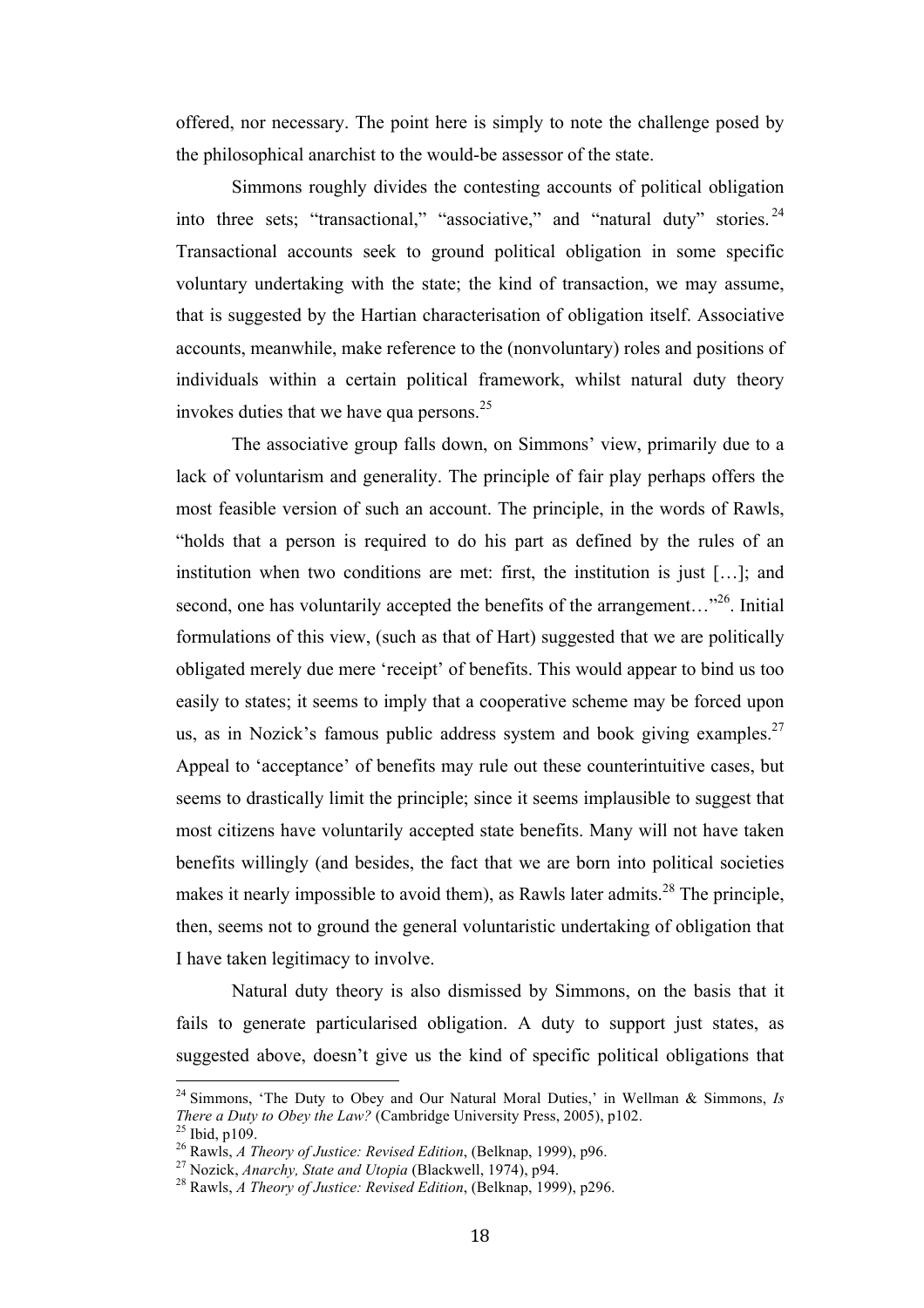states demand of us. One may try to supplement the account, suggesting that I owe a duty of support only to the institutions that 'apply to me'; namely those of the state which claims authority over me. But it is hard to see how any obligation can stem from this – the fact that I was born in a certain place rather than elsewhere is morally arbitrary. To have any force, this theory would have to claim a second, stronger sense of application, one that seems likely to refer to some kind of transaction with the state.

Transactional accounts seem to offer the best hope for an account of political obligation. One version in particular – consent theory – has long occupied pride of place in debates in political philosophy, and for good reason. In the same way as promising was taken to be an uncontroversial way of generating obligation, so consent (if it is freely and knowingly given) confers the correlating rights and obligations on the parties involved. When I voluntarily consent to something, I do so with the intent of altering my moral landscape; I undertake to create a binding agreement between myself and another specific party. Consenting to the existence of the state, then, involves granting it a right to rule, and thereby generates particularised political obligation. Simmons, it seems to me, takes it to be uncontroversial that unanimous consensual agreement among individuals would legitimate a state.

The problem, however, is that most of us have plainly not offered actual consent to the state. As Simmons notes, "Real citizens in real political communities seldom do anything that can be plausibly described as either a promise to obey or any other kind of freely made commitment to comply with domestic laws."29 Whilst actual consent would legitimate the state, then, there is a problem of generality. Although some individuals (naturalised citizens, for example) may have expressly agreed to acquire political obligations, it is simply not the case that most (or even many) of us have done so. Accounts that invoke tacit consent, meanwhile (such as Locke's claim that residence signifies consent), whilst providing the necessary generality, seem to fall down in terms of voluntariness; since the choice we face (with regards to residence at least) only really amounts to a choice *between* states, all of which make similar demands upon us.

<sup>&</sup>lt;sup>29</sup> Simmons, 'The Duty to Obey and Our Natural Moral Duties,' in Wellman & Simmons, *Is There a Duty to Obey the Law?* (Cambridge University Press, 2005), p118.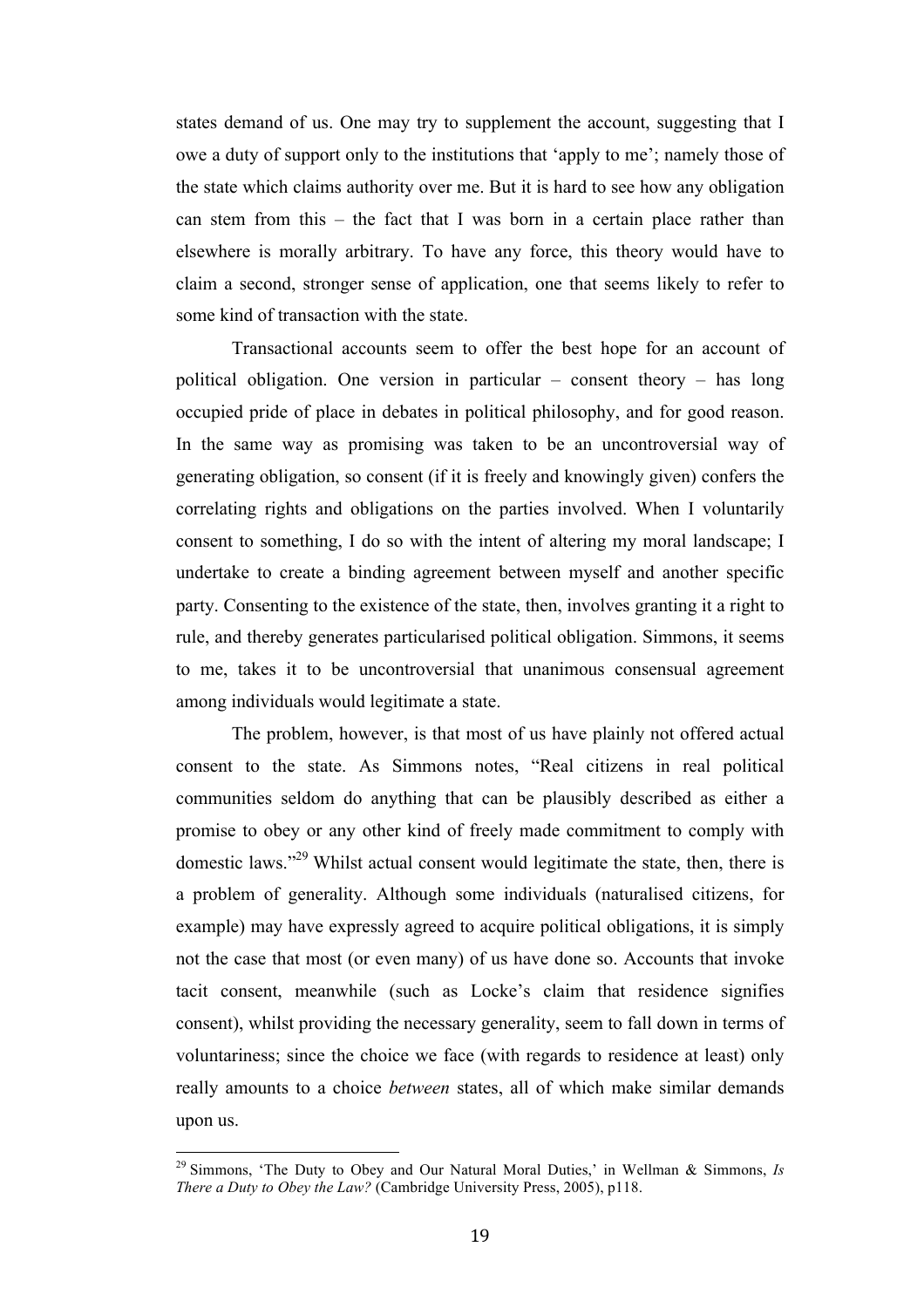Simmons' position, then, (unlike that of Wolff) allows for the fact that some may have political obligations. It simply posits that the rarity of such cases undermines the claims of most states to a generalised legitimacy over their putative subjects.

The pessimistic view of state legitimacy presented by the philosophical anarchist, then, may be thought to pose a problem, in two respects. Firstly, we initially seem to be denied the conceptual tools to normatively distinguish between different states; the philosophical anarchist's verdict is simply that all states are illegitimate. This thought is an uncomfortable one, since we commonly tend to think of some states as preferable to others.

Secondly, if all states are illegitimate, their coercive nature appears objectionable to an extent that may warrant significant practical remedy. If most people obligated themselves to a state, then that state may have the legitimate authority to impose duties upon individuals and enforce them. Without that legitimation, goes the argument, state coercion amounts to little more than largescale bullying; behaviour that it would be sensible to abolish. Most people, however, including philosophical anarchists themselves, do not subscribe to a more political anarchism. This may, to some extent, be down to a fundamental lack of understanding of the nature of the state itself.<sup>30</sup> Another possibility, however, is that many people do recognise the objectionableness of being coerced, yet for whatever reason accept the situation.

This second suggestion is a plausible one, and leads into a discussion of distinction between legitimacy and justification. These, I hold, are two different ways of morally assessing the state. Even when a state is judged to be illegitimate, then, we may still say something about its normative status, in such a way that accommodates the intuition that some states are preferable to others.

#### **Justification and legitimacy**

Legitimacy, as defined thus far, is conferred on a state by voluntary obligation-creating undertakings by the individuals over whom it claims a right

 $30$  Simmons, for instance ventures that "Beliefs about political obligation – insofar as we actually have any – are [...] "suspect" as a kind of "false consciousness" that it serves the interests of powerful others to induce in us." Simmons, 'Philosophical Anarchism,' in Sanders/Narveson ed. *For and Against the State* (Rowman and Littlefield, 1996), p33.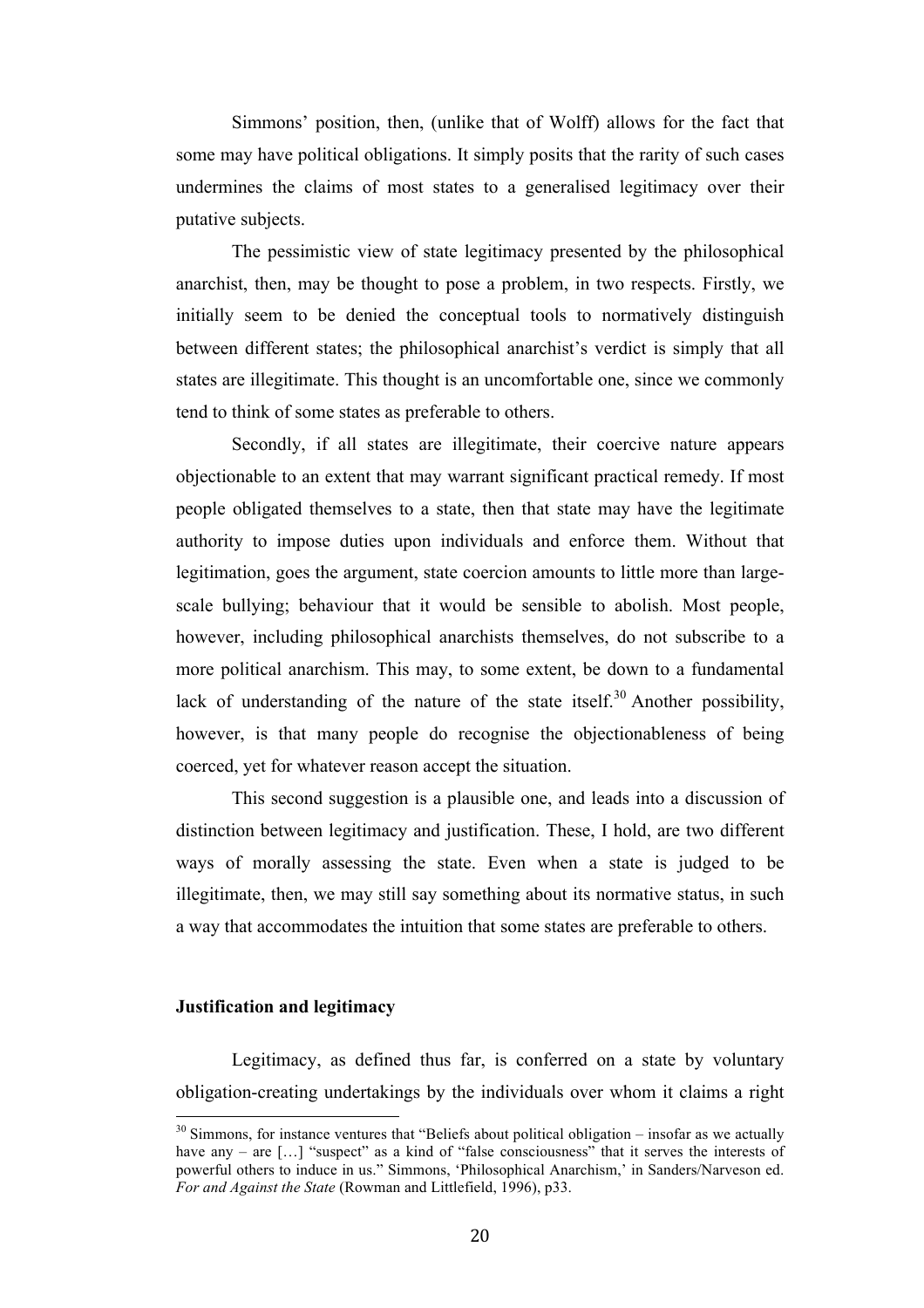to rule. States, however, even if we take them – as the philosophical anarchist does – to be illegitimate in this way, may still be more or less desirable; they may exhibit features or perform certain functions that make their existence a good thing. This thought forms the basis of a second way of assessing states; that of justification.

What is it to justify something? When I justify, for instance, my actions, what I am I doing? The first thing to note is that an act of justification (whether of actions, practices, institutions, or anything else) usually seems to be demanded or offered in light of some potential objection, whether explicit or otherwise. I might need to justify, for instance, a decision that imposes costs on my neighbours, in a way that doesn't seem necessary for a decision that does not. This is what leads Simmons to characterise justification as a "defensive" concept; he notes that "we ask for justifications against a background assumption of possible objection."<sup>31</sup>

In the case of the state, we may posit, that presumption takes the form of a prima facie objection to coercion. As autonomous decision-makers, we hold a presumption against having actions imposed on us from without, and against being threatened with violence.<sup>32</sup> This, I take it, is our objection to mafia bosses, and those who threaten us in the street; they impinge upon our liberty in a manner we find unacceptable. Of course, one way in which we might find it acceptable to be coerced involves legitimacy; a state, for instance, to which everyone in a territory has voluntarily obligated themselves through express consent, would hold a right to rule that renders the background presumption against coercion unimportant.

Alternatively – and even when it is illegitimate – a coercive state may be justified. Justification typically takes the form of showing (in the face of the kind of background prima facie objection noted above) that an act or phenomenon is "prudentially rational, morally permissible, or both."<sup>33</sup> I may justify my imposition of costs on my neighbours, for instance, by pointing to the fact that, in so doing, I prevented them from incurring even greater costs. Justifying the state, then, would involve demonstrating that it "is on balance morally permissible (or

<sup>&</sup>lt;sup>31</sup> Simmons, 'Justification and Legitimacy,' in *Ethics*, Vol. 109, No. 4 (July 1999), p740.<br><sup>32</sup> Note that here I speak only of a 'presumption' against coercion. I do not claim, as Wolff does.

that we have any kind of overriding duty to preserve our autonomy.

 $33$  Ibid, p740.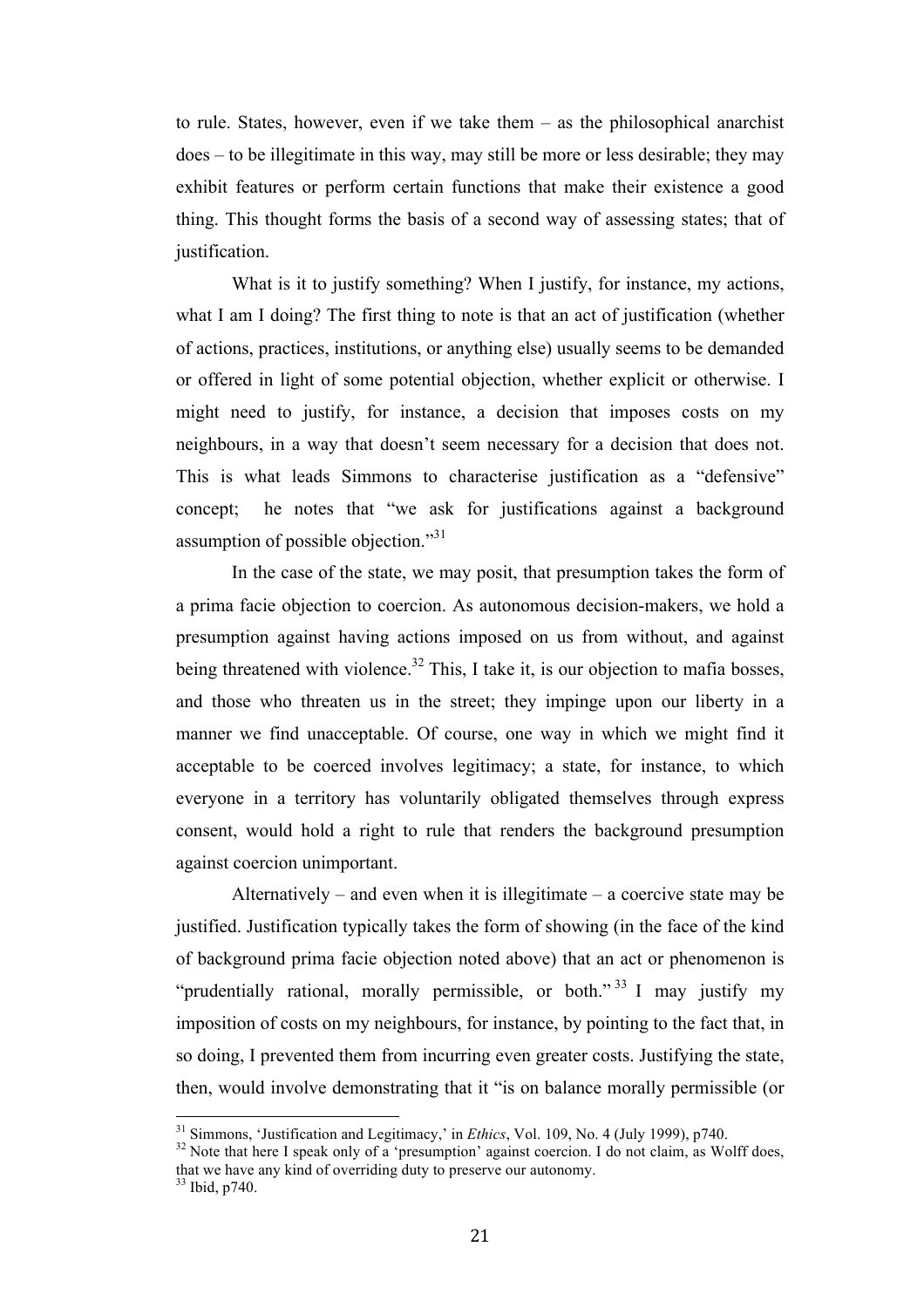ideal) and that it is rationally preferable to all feasible nonstate alternatives.<sup>334</sup> In the words of Robert Nozick, to justify the state would be to show it to be "superior to even [the] most favoured situation of anarchy."<sup>35</sup>

The appeal to prudential considerations here may take many forms. The state may be justified insofar as it exhibits certain characteristics, furnishes individuals with specific benefits, and so on. In the following chapter, I explore what I take to be the most compelling version of such a justificatory story; that which invokes the shortcomings of individual rationality. I do not claim that this is the only plausible manner of providing justification for the coercive state, and the enterprise may still be a fruitful one even if, as I argue, this particular version of it fails to convince.

Justification provides a metric by which to normatively assess states and their coercive practices, regardless of whether they are legitimate or not. The presence or absence of binding obligations upon individuals needn't settle the further question of whether a state is justified. A state to which, for instance, we have not consented, can still be justified if we find its existence to be morally permissible and to constitute, in whatever way we specify, a "good thing," rationally speaking.<sup>36</sup> In such cases, the practical concern over a more political anarchism is allayed; even if we are not morally obligated to the state, we may have reason to accept, comply with, or even support states whose existence we find to be justified.

It has been posited that the state, even if illegitimate, can be justified. Does the need for justification arise, though, in the case of legitimate states? So far, it has been suggested that the prima facie objection to coercion might be overcome when individuals voluntarily obligate themselves to the body doing the coercing. A legitimate state's coercive acts may be thought not to require justification; it has a right to rule, which removes the background objection to coercion. What though, of the possibility that a legitimate state (one, for ease of

<sup>&</sup>lt;sup>34</sup> Ibid, p742.<br><sup>35</sup> Nozick, *Anarchy*, *State, and Utopia* (New York: Basic Books, 1974), p4-5.<br><sup>36</sup> The distinction between legitimacy and justification may be stated in different terms. David Schmidtz, for instance, delineates between "emergent" and "teleological" forms of justification. The former equates roughly to what I am calling legitimacy, and involves focusing on "the process by which the state comes to be." Teleological justification, meanwhile, is closer (but not necessarily analogous) to what I am calling justification: a form of assessment that looks primarily at "what [states] accomplish." Schmidtz, 'Justifying the State,' in Sanders/Narveson ed. *For and Against the State* (Rowman and Littlefield, 1996), p82.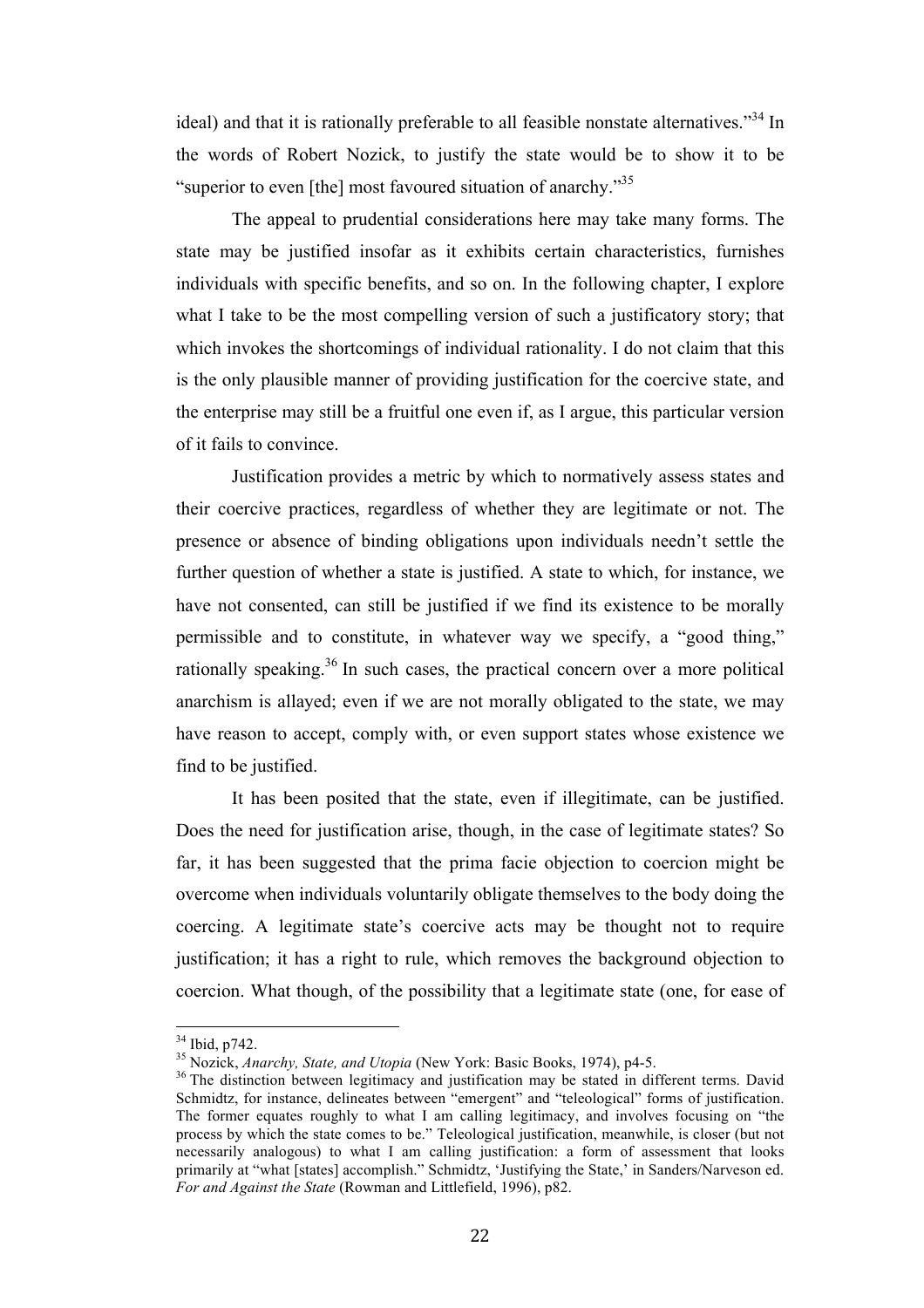argument, to which all individuals in a territory have explicitly consented) perform badly, such that its existence is not a good bargain for its citizens?

Such a case underlines the fact that justification and legitimacy, although distinct, may be in some sense complimentary in terms of the moral assessment of the state. Firstly, it would seem irrational for individuals to voluntarily obligate themselves to a state which they believe will fail to fulfil the functions and exhibit the characteristics that they desire in a state. The very legitimation of a state, then, might involve some prior consideration of the factors that play a part in justification.

Secondly, the possibility that a legitimate state become prudentially unjustifiable over time highlights something important about the type of moral assessment in question; the fact that our relationship with the state may be more sensitive to temporal shifts than a theory of political obligation can account for.<sup>37</sup> Imagine, for example, everyone in a given territory consents to the state, on the condition that it will perform certain functions. Imagine, subsequently, that the state fails in those respects (and/or acts in such a way such that its existence is not in the interests of individuals). It may strike us as problematic that a single set of voluntary undertakings can legitimate the state in perpetuity; that we may be obligated to a body that may be constantly changing in nature and efficacy.<sup>38</sup> Given the (practical, if not theoretical) difficulty of a state having to constantly legitimate itself, though, the justificatory assessment may be the most salient practical tool for evaluating the state.

 $37$  A clarification is needed here. I take it that a justification is an all-or-nothing concept with respect to individuals; that is to say that for each agent, the state either is or is not justified. Evidently, one state may represent a better deal than another; but if both provide some certain level of benefit (relative to the individual in question), they may both be justified. At the level of society, however, the term 'justification' may be taken to admit degrees, corresponding to the proportion of individuals within a putative territory who take the relevant authority to be justified. Note that this corresponds to my use of the term "legitimate" earlier in this chapter. <sup>38</sup> A further problem would be caused by the state acting beyond its remit: i.e. involving itself in

domains that the consenting parties did not agree to.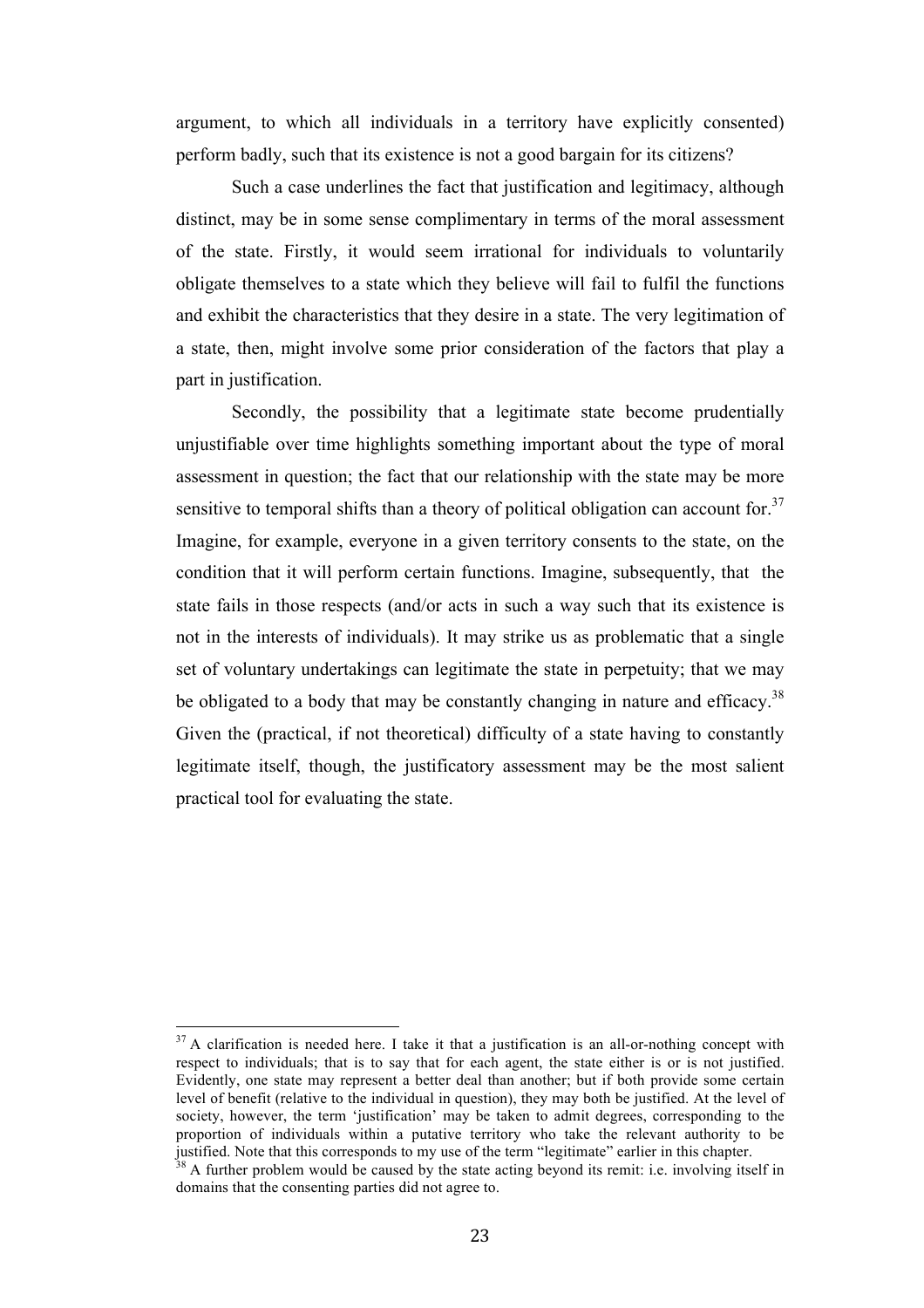#### **CHAPTER 2 – GAME THEORETICAL JUSTIFICATION**

The task of justifying the state, then, is one of providing reasons for the acceptance of its coercive acts; something which we normally take to be prima facie morally problematic. Such accounts may take many forms, but I focus on one main argumentative strategy, which has been taken by many to constitute the most convincing argument that the state is justified.<sup>39</sup>

That position, briefly stated, takes the following form. Acting on individual rationality (defined in a certain way) alone, agents cannot furnish themselves with certain goods that are assumed to be of great importance to them. Through its coercive function, however, the state can ensure the behaviour that leads to the generation of such goods. The state, on such a view, is justified insofar as it facilitates the production of such goods; if it fulfils certain functions in this way, individuals have reason to accept the imposition of state coercion even if that state is not legitimate.

Such arguments frequently invoke a game theoretical framework. By defining rationality in a specific way, and by considering interactions between individuals as strategic 'games,' the would-be justifier of the state seems, as we shall examine, to be presented with a plausible theoretical basis for their position. One type of game in particular has received a great deal of attention within the literature; namely the prisoners' dilemma. I shall briefly discuss the game theoretical enterprise in general, and the prisoners' dilemma in particular, before presenting the justification of the state of which they form the foundations.

#### **Prisoners and the putative shortcomings of individual rationality**

Two individuals, Anne and Bill, have been arrested on suspicion of committing a robbery. They are held in separate cells, and as such have no means of communicating with each other. Anne and Bill are questioned by the local deputy of police, who informs them that, as things stand, he has insufficient evidence for a robbery conviction. He does, however, have the evidence to

 $39$  I take it that the argument that follows is intended, by at least some of its proponents, to be sufficient for justification. I do, however, leave open the possibility that it may – if successful – be employed as part of a wider justificatory project.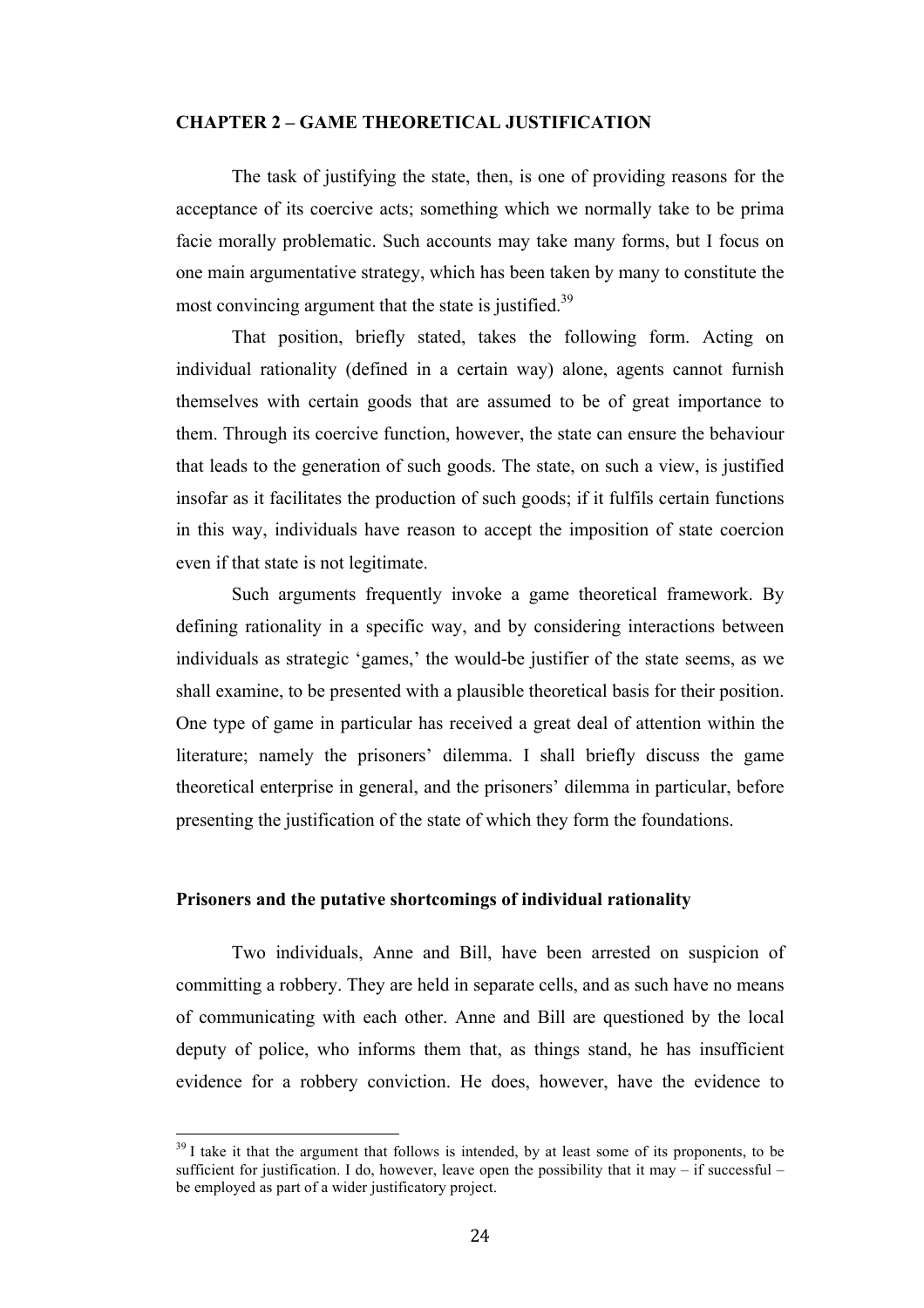prosecute for a lesser offence. Each prisoner has the same two options; either remaining silent, or agree to testify against the other. Let us label the former option as (C), and the latter option as (D).

The deputy informs each of the detainees that their sentence will depend on the choice (between (C) and (D)) that he makes, and on the choice made by their putative partner in crime. There are then, four possible ways in which the agents' choices can combine; CC, DD, DC, and CD. If each agent testifies against the other (DD), each will be convicted of robbery, and handed a sentence of 5 years in prison. If, however, they both remain silent (CC), they will each be handed a lesser sentence of 2 years, due to lack of evidence on the count of robbery. If one testifies to their partner's guilt, and the other stays quiet ((DC) or (CD)), then whoever stays quiet will be sentenced to 10 years, whilst the defector will get off scot-free. The sentences for each of these combinations are listed in the table below;

| Anne's sentence (years) | Outcome | Bill's sentence (years) |
|-------------------------|---------|-------------------------|
|                         |         |                         |
|                         |         |                         |
|                         |         |                         |
|                         |         |                         |

We may assume in this situation that both Anne and Bill prefer to spend fewer years in jail. It is also presupposed that neither is influenced by the potential sentence of the other. The sentence matrix above, then, can be represented in the following matrix, which lists the preferences of each individual in an ordinal manner (that is to say, for each agent, preferences conform to the following ordering;  $1 > 2 > 3 > 4$ );

| Anne's preference | Outcome | Bill's preference |
|-------------------|---------|-------------------|
| schedule          |         | schedule          |
|                   |         |                   |
|                   |         |                   |
|                   |         |                   |
|                   |         |                   |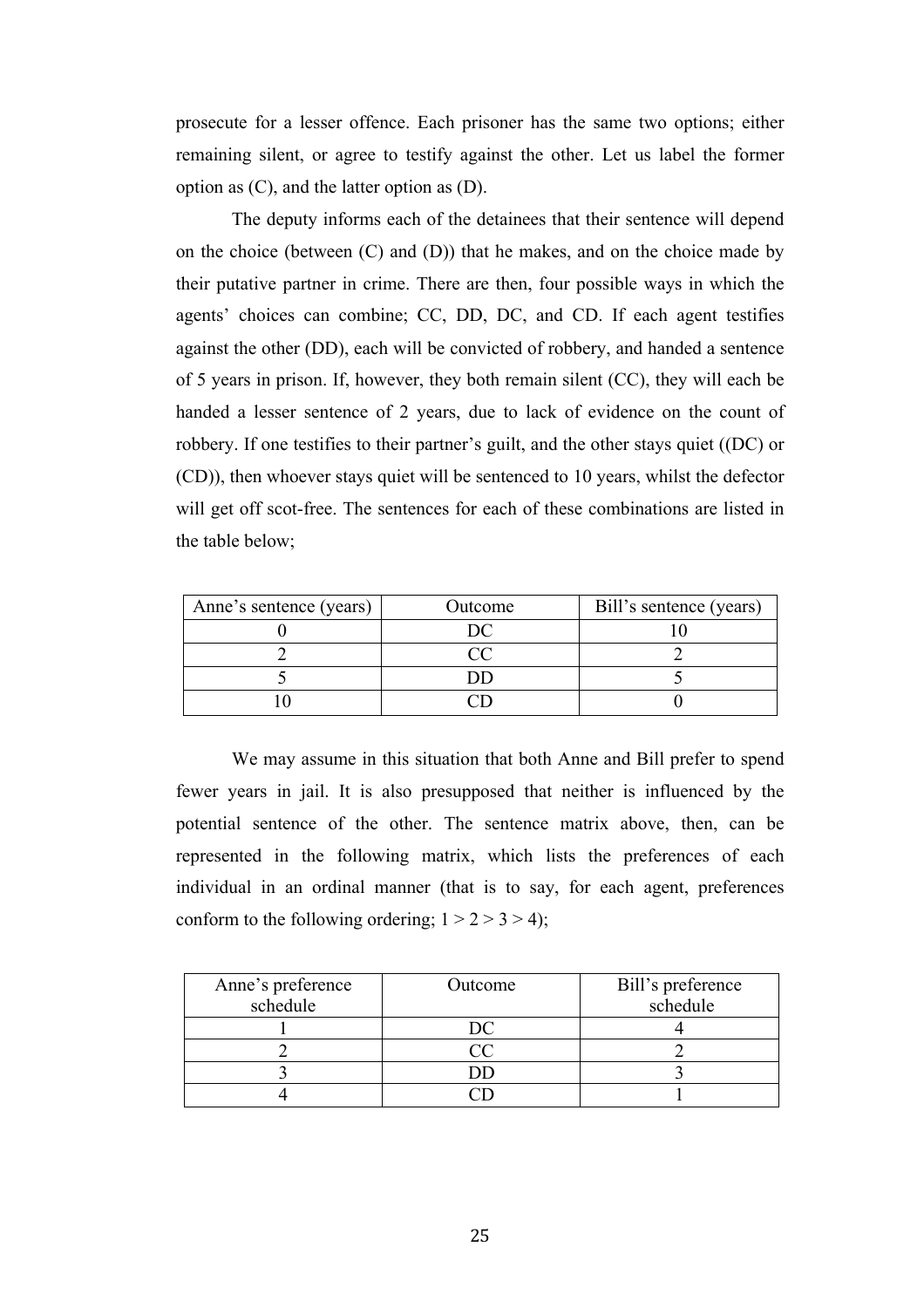With this much established, we may draw up one last table; one in which both Anne and Bill's ordinal preferences are represented in a 2 by 2 matrix. In each square, the first figure represents Anne's preference, the latter figure Bill's.

|      | <b>Bill</b> |  |
|------|-------------|--|
|      |             |  |
| Anne |             |  |
|      |             |  |

What, then, should each individual choose to do? With prison looming, should they stay quiet (C), or agree to testify (D)? What will the outcome be? The above matrix seems to provide answers to these questions. Consider first the point of view of Anne. Looking at the table, she takes into account only the first number in each box, and wishes to secure an outcome that satisfies her preferences as much as possible. She notes that, should Bill decide to stay quiet (C), she would do better by defecting (D); since, evidently, she prefers her first best preference to her second best. She also observes that, if Bill decides to defect (D), she does better by defecting as well; since this would secure her third preference instead of leaving her with her least-favourite option. Anne, then, realises that, *whatever* Bill does, she does better by choosing to incriminate him. Now consider Bill's situation. Looking at only the second numbers, Bill notes that, should Anne choose (C), he does better by opting for (D). If Anne chooses (D), on the other hand, then (D) is also his best response. His reasoning, then, is symmetrical to Anne's; whatever she does, his preferences are best fulfilled by agreeing to testify against her.

On the basis of such reasoning, then, both Anne and Bill testify against one another. As a consequence, outcome (DD) comes about, and each of them is handed a prison sentence of five years. The deputy of police, having witnessed all of this first hand, chuckles. "These shmucks never learn," he whispers to himself; "if they had both stayed quiet, they would have only got a couple of years each!"

The story above is a version of a situation first put forward by A. W. Tucker. The tale serves to roughly characterise a much-discussed analytical tool within philosophy, as well as in many other disciplines; the prisoners' dilemma.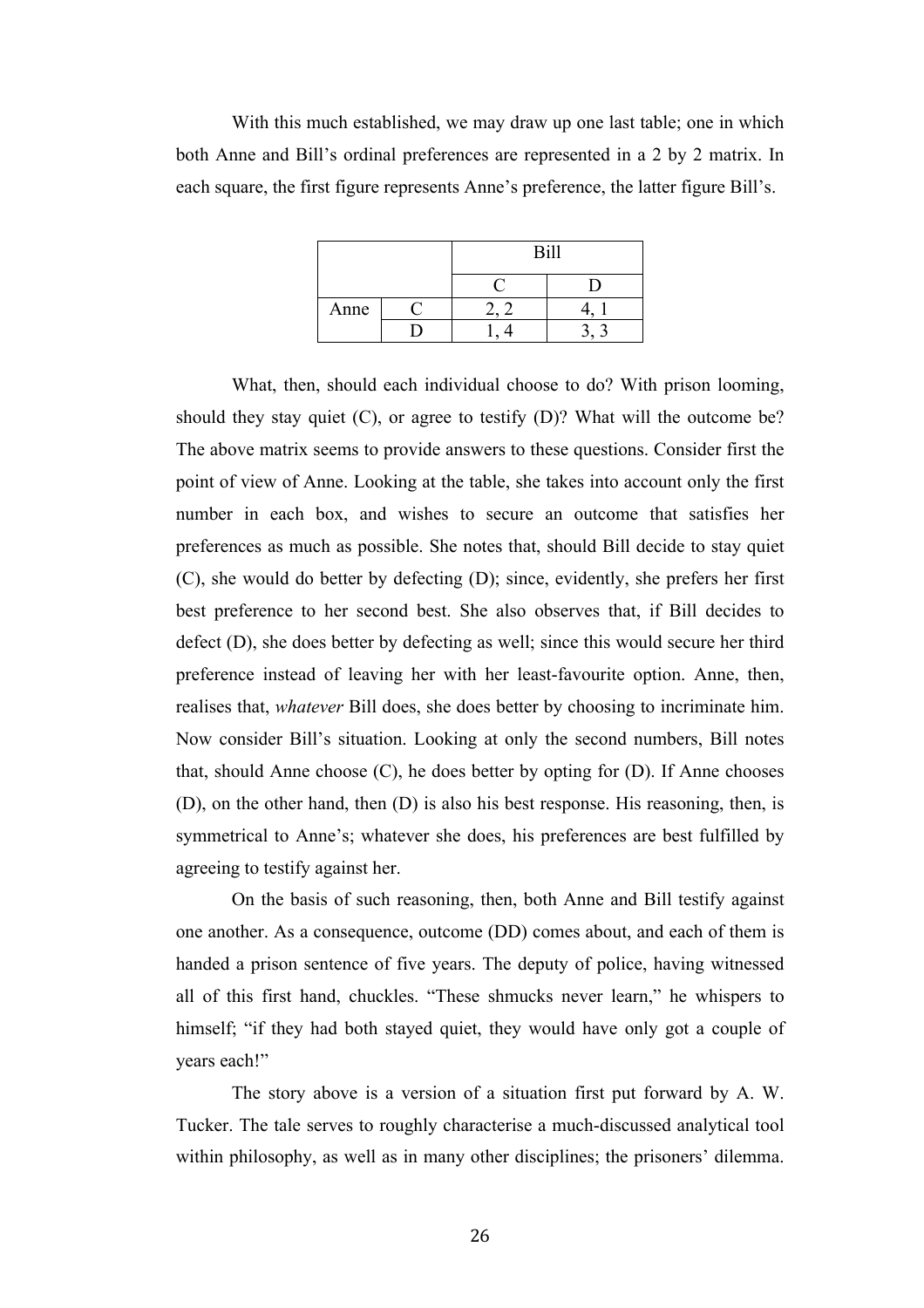Let us now highlight the more formal elements of the situation, locating it within a game theoretical framework.

Firstly, the interaction between the two parties is characterised as a 'game'; one in which the combination of their choices (or *strategies*) determines the *payoffs* that they will receive. In the case above, the payoffs come in the form of prison sentences; each strategy vector (combination of the strategies of the two players) has an associated payoff to each player. Such games, as shall be mentioned later, may be modelled in a manner that involves any number of players. For the instant, however, it will suffice to confine our attention to the two-player game.

Secondly, game theory appeals only to rationality as the basis of choice; each player is to decide upon a strategy in light of a rational deliberation of his situation. Such rationality, however, is defined minimally; rationality in the theory of games is assumed to be individual and maximising.<sup>40</sup> Players pursue the maximal satisfaction of their own preferences (and thus seek to maximise their own payoff in the game), without regard for the payoffs afforded to other agents. This strictly defined individual rationality may initially seem somewhat detached from everyday human experience (a point I shall revisit later), but it does, at first glance at least, allow game theoretical models to provide clear, lucid explanations of certain behavioural phenomena.

The third feature of the prisoners' dilemma is that each of the players has a dominant, non-cooperative strategy. In the story above, the strategy of testifying against the other strictly dominates the strategy of staying quiet for each of the agents; it offers a better payoff no matter what the other player decides to do. Why, though, are the dominant strategies said to be noncooperative? As we shall see, the (real world) situations to which the model is applied are usually such that the abbreviations (C) and (D) stand for cooperate and defect; the strategy D, then, and the outcome DD, are usually described as non-cooperative. I shall generally employ this terminology throughout this paper,

 $10$  The exact specification of rationality that is employed (or should be employed) within such models is a subject of debate. Sen, for example, distinguishes between three distinct ways in which individual maximising rationality can be egoistic or self-interested. See; Sen, *Rationality and Freedom* (Belknap: Harvard, 2002), p33-34. For my purposes, I shall primitively take the assumption at the heart of game theory to be one of individualistic maximisation; that rationality involves simply that one seek to maximise the satisfaction of one's own preferences, no matter what their source.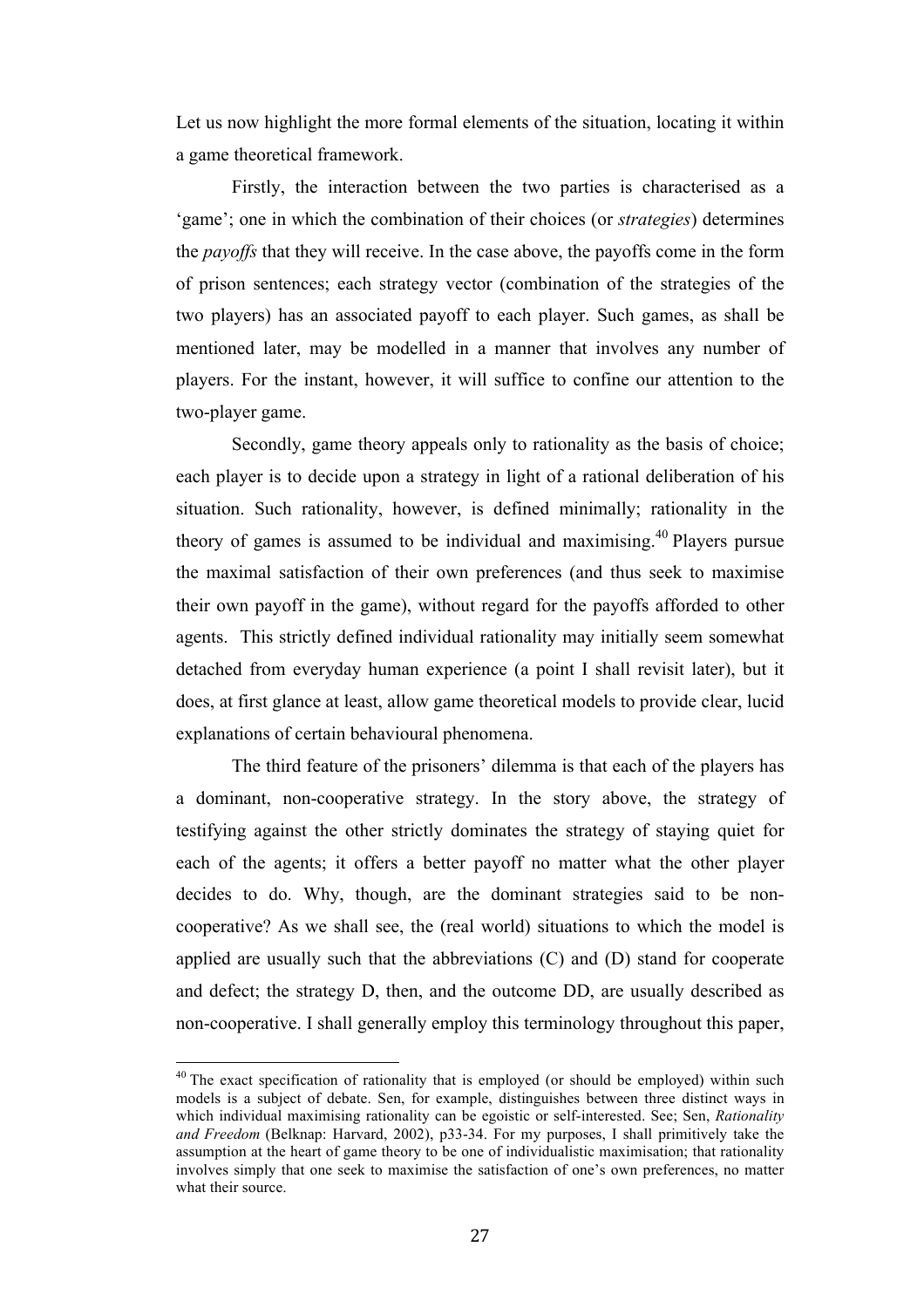although it should be noted that it is the specific preference structure, rather than any specific types of actions, that defines the prisoners' dilemma. Any game or situation in which preferences are those detailed above may be said to be a prisoners' dilemma.

In the story above, Anne and Bill were held in separate cells, as to prevent communication between them. Without the means to contact one another, the thought is, there is no way for them to make an arrangement whereby both agree to (C) and get 2-year sentences. We may note, however, that an assumption of non-communication isn't strictly necessary to the prisoners' dilemma. This is because, given the nature of the rationality that players are assumed to have, even pre-game agreements are unlikely to prevent noncooperative outcomes.

Consider the following case. Anne and Bill, just after being told about the potential sentences they face, manage to communicate, and make a verbal agreement to each remain silent. Given the demands of maximising rationality, however, each player has reason to renege on their agreement. Anne sees that, should Bill stick to the agreement, she does better by defecting; she'll be let off scot-free. Likewise, Bill is also swayed by the possibility of betraying Anne; the *temptation* between a 2-year sentence and no sentence means that he too will choose D. The outcome, then, is exactly as it would have been had there been no agreement whatsoever.

The example demonstrates that, within the prisoners' dilemma framework, pre-game agreements between parties are not binding. These are situations in which, as the saying goes, *talk is cheap*; promises and the like simply hold no sway because of the kind of simple maximising rationality at play. It may, to be sure, be rational to enter into such pre-game agreements – doing so opens up the possibility of exploiting the other player – but when the moment for action arises, the rational thing for a player to do is renege on the deal.

Finally, we must introduce the concept of Nash equilibrium. The Nash equilibrium in a two-player game is the point at which "for each player, the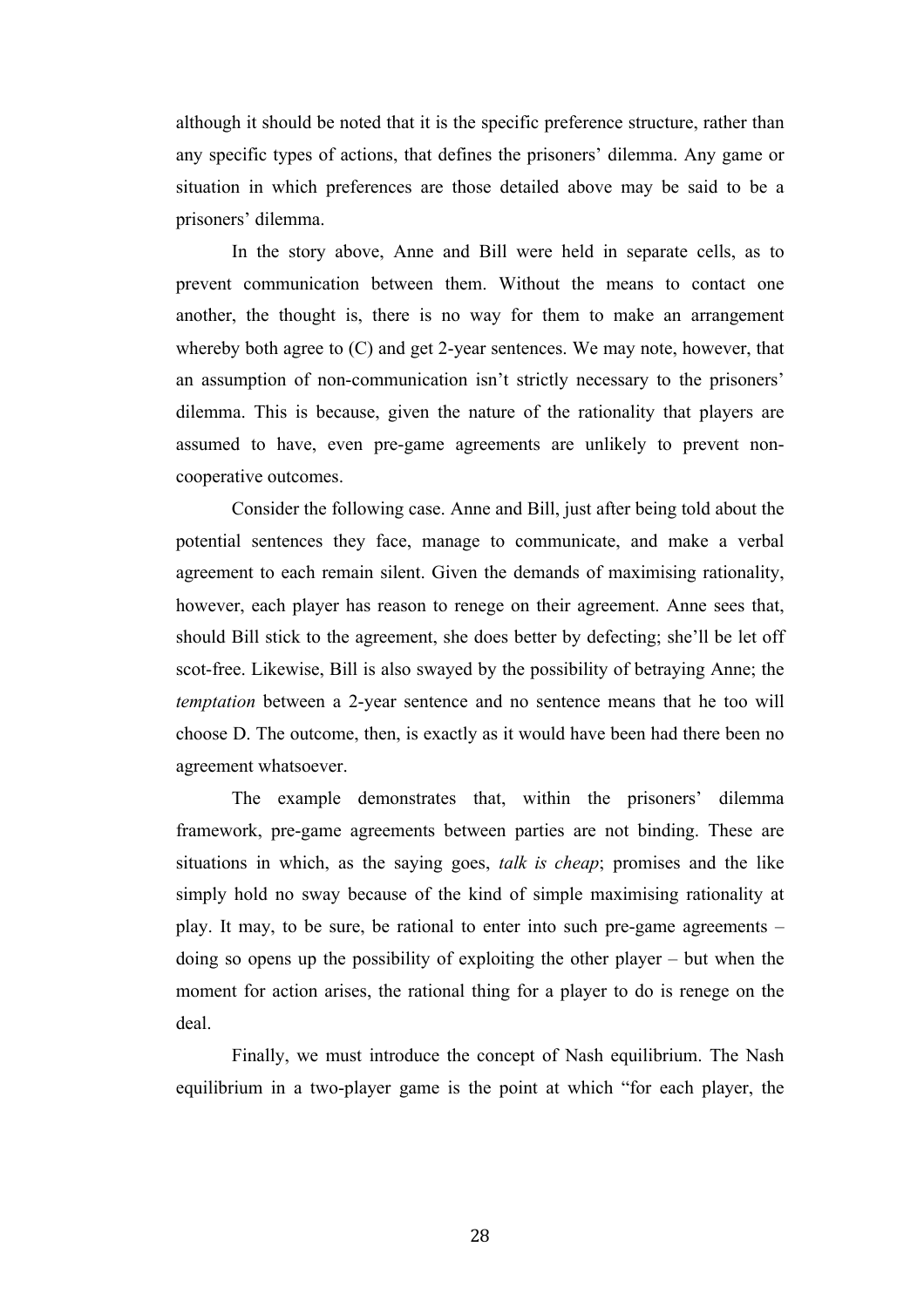strategy choice selected is a best reply to the strategy choice of the other.<sup> $341$ </sup> If, then, there is a strategy pairing from which it pays neither individual to deviate to another available strategy, that pairing is said to be a Nash equilibrium within the game. In the prisoners' dilemma, then, the strategy pairing DD is evidently such an equilibrium; if either party decided to switch to a C strategy, they would do worse than if they had maintained their D strategy. The Nash equilibrium point in the prisoners' dilemma is the non-cooperative pairing DD.

The above features, then, provide a brief characterisation of the prisoners' dilemma. One obvious question, however, remains to be expressly answered; why is the prisoners' dilemma a dilemma? Simply put, games of this type are taken to spell out shortcomings in individual rationality. Recall that the Nash equilibrium point DD gives each player his third preference. Both players, to be sure, prefer this outcome than the one in which they are exploited by the other player. But within the 2 by 2 matrix, there is another strategy pairing that *both players* would prefer to DD; the pairing in which each player chooses C.

Using the terminology employed by game theorists, we may say that the strategy vector CC is *Pareto-preferred* to the vector DD. One outcome is described as Pareto-preferred to another if and only if "at least one player (strictly) prefers the first to the second and no player (strictly) prefers the second to the first." $42 \text{ In the prisoners' dilemma, both parties strictly prefer CC to DD:}$ since each of them prefers to obtain their second-best preference to their thirdbest.

The prisoners' dilemma, then, highlights a situation in which agents seeking to maximise the satisfaction of their preferences end up with payoffs that are Pareto-inferior to those offered by another available outcome. Individual rationality, in other words, is such that agents cannot obtain the advantages that would arise through truly cooperative interaction. The decisions of rational agents alone cannot bring about behaviour that is mutually beneficial. $43$ 

<sup>&</sup>lt;sup>41</sup> Harriott, 'Games, Anarchy, and the Nonnecessity of the State,' in Sanders/Narveson ed. *For and Against the State* (Rowman and Littlefield, 1996), p124. and Against the State (Rowman and Littlefield, 1996), p124.<br><sup>42</sup> Taylor, *The Possibility of Cooperation* (Cambridge University Press, 1987), p63.<br><sup>43</sup> One may wish to employ the term "mutually rational" to describe the ou

individuals in the prisoners' dilemma. This phrase, however, seems likely to confuse matters, given that I have frequently stressed the individual nature of the rationality employed in the framework. I shall, therefore, use the term "mutually beneficial."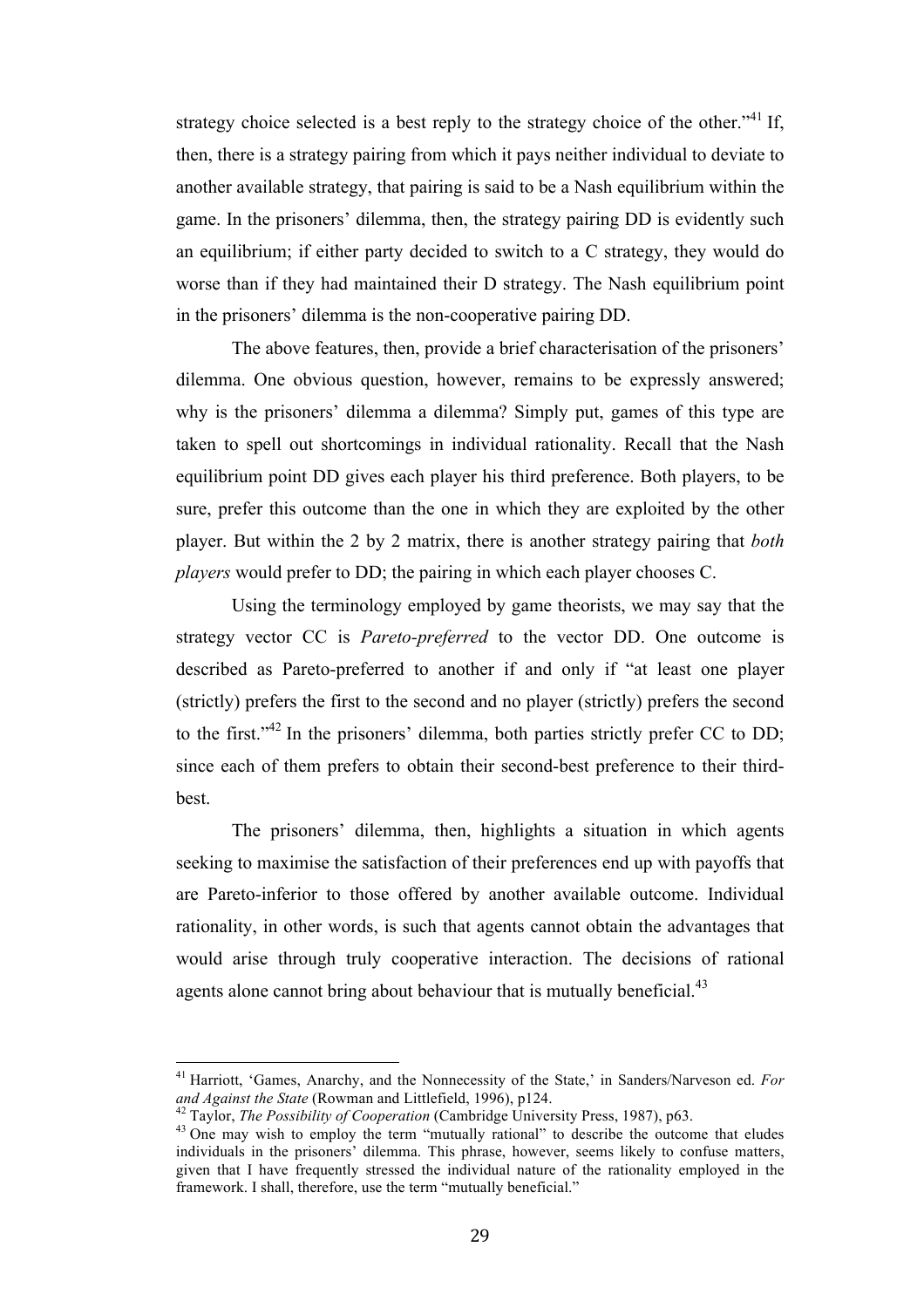#### **Public goods and the economic justification of the state**

The prisoners' dilemma, and its pessimistic message about individual rationality, has widely been taken to form the basis of attempts to justify of the coercive state. In particular, it is at the centre of what has often been labelled the "economic argument for the state."44 According to such a view, the state is justified insofar as it solves (or rather, prevents agents from finding themselves in) prisoners' dilemma situations within certain real-life interactive situations; those which concern the provision of public goods. $45$ 

The notion of a public good, so frequently employed in economic contexts, must be clarified here. Following Michael Taylor, I will use the term *public good* to denote a good (or service) that is "in some degree indivisible and non-excludable."<sup>46</sup>

A good or service is perfectly indivisible if, "once produced, any unit can be made available to every member of the public, or equivalently, if any individual's consumption or use of the good does not reduce the amount available to others."<sup>47</sup> In contrast to private goods, then, units of public goods cannot be appropriated or used up to the detriment of other individuals. A chocolate bar, for instance, is perfectly divisible; my consumption of it reduces the amount of chocolate bars available for consumption by others by one unit. By contrast, my use of well-maintained road system does not (normally) subtract from the total amount of the good available to others.

As Taylor notes, indivisibility should not be confused with non-rivalness, a notion occasionally employed in this context. A rival good is such that one individuals consumption reduces not the amount available to others, but the "*benefits* to others who consume that same unit."48 Evidently, perfectly divisible goods will also display a high degree of rivalness (my eating of a chocolate bar

<sup>&</sup>lt;sup>44</sup> Harriott, 'Games, Anarchy, and the Nonnecessity of the State,' in Sanders/Narveson ed. *For and Against the State* (Rowman and Littlefield, 1996), p120.

<sup>&</sup>lt;sup>45</sup> The prisoners' dilemma has also been taken to represent certain other situations that might be argued to have a bearing on our view of the state. The likes of Gregory Kavka, Jean Hampton, and David Gauthier, for instance, have all written extensively about the possibility (or otherwise) that Thomas Hobbes' views on the state of nature be adequately mapped by the kind of game theoretic tools in question. This question is undoubtedly an interesting one, but would seem to require substantially more attention than I may grant it here. I therefore restrict my attention to the public goods application of the prisoners' dilemma.

<sup>&</sup>lt;sup>46</sup> Taylor, *The Possibility of Cooperation* (Cambridge University Press, 1987), p5.<br><sup>47</sup> Ibid, p6.<br><sup>48</sup> Ibid, p7.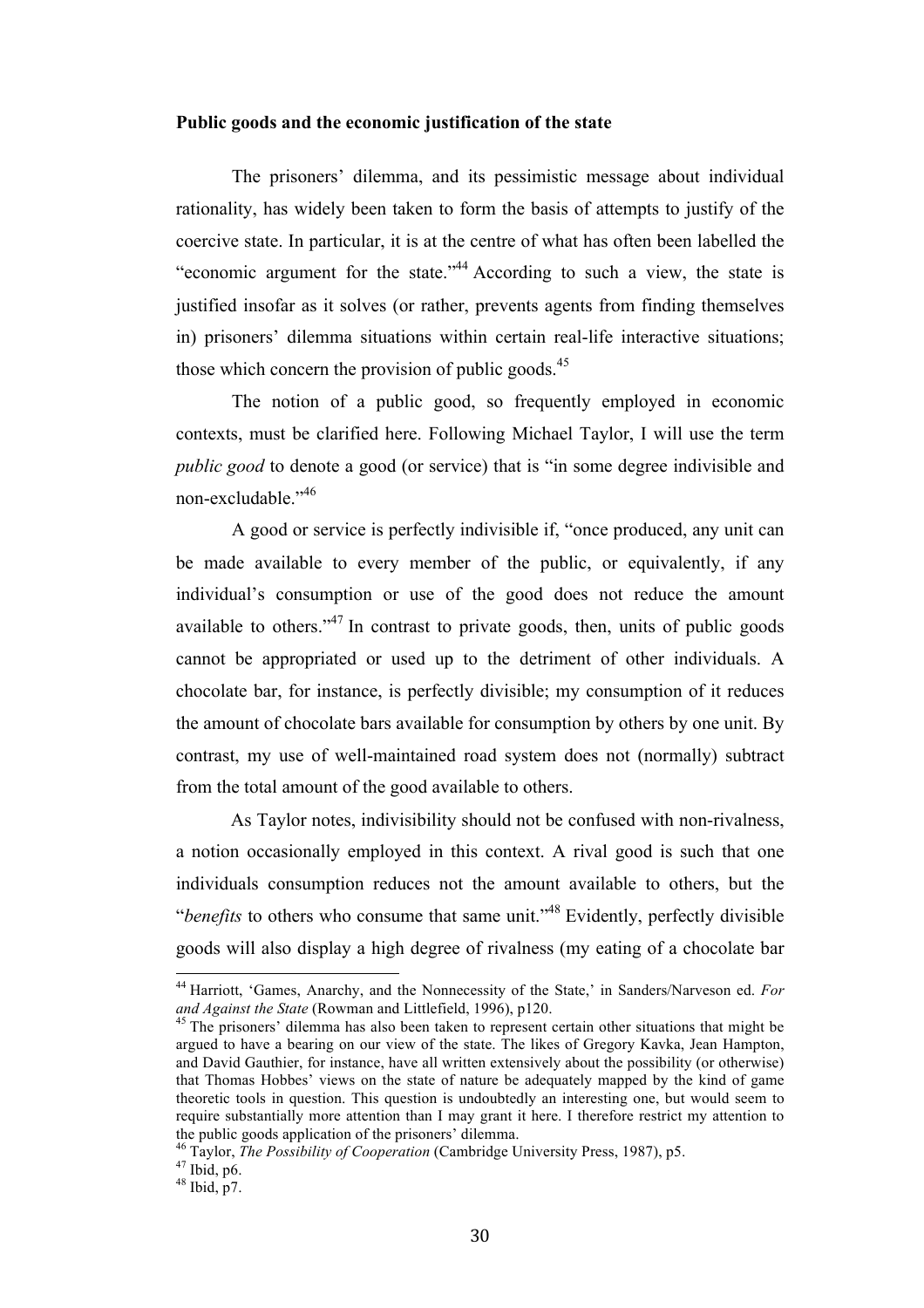reduces both the amount and the benefits available to others), but the two notions can come apart. Taylor elaborates;

An individual's benefit from consumption may not change at all as the amount available for consumption declines… in fact, some individuals' utilities may rise as the number of other customers increases, at least up to a point; they may, for example, prefer a semi-crowded beach or park to an empty one. $49$ 

This example, claims Taylor, highlights the fact that non-rivalness, unlike indivisibility, seems to pick out a property of individuals' utility functions, rather than a feature of public goods. I shall employ the notion of indivisibility rather than that of non-rivalness for this reason.

We may describe a good or service as non-excludable, meanwhile, if individuals (within a certain group or population) cannot be prevented from consuming it, or if such prevention would come at an unreasonably high cost.<sup>50</sup> Non-excludability, then, implies open access to a good once it is produced or secured. Clean seawater would be an obvious example of a non-excludable good; it would be very difficult indeed to prevent individuals from benefitting from a policy that aimed at securing such a good.

The nature of public goods, then, outlined in the two features above, allows for the possibility of *free-riding*; consuming a good without having contributed to its production. Given that individuals cannot be prevented from accessing the goods in question, and that their use of the goods will not reduce the quantity available for others, agents are presented with the chance of exploiting the efforts of others.

This possibility has led many to posit that the preferences of individuals in public goods interactions (i.e. situations in which agents must decide whether or not to contribute to the provision of a public good) are (or are often) the same as those found in the prisoners' dilemma game. In public goods interactions, players have two strategies available to them; to contribute to provision of the

<sup>&</sup>lt;sup>49</sup> Ibid, p7.<br><sup>50</sup> I take it that the question of exactly what cost would be reasonable or unreasonable to incur to secure exclusion needn't be resolved here.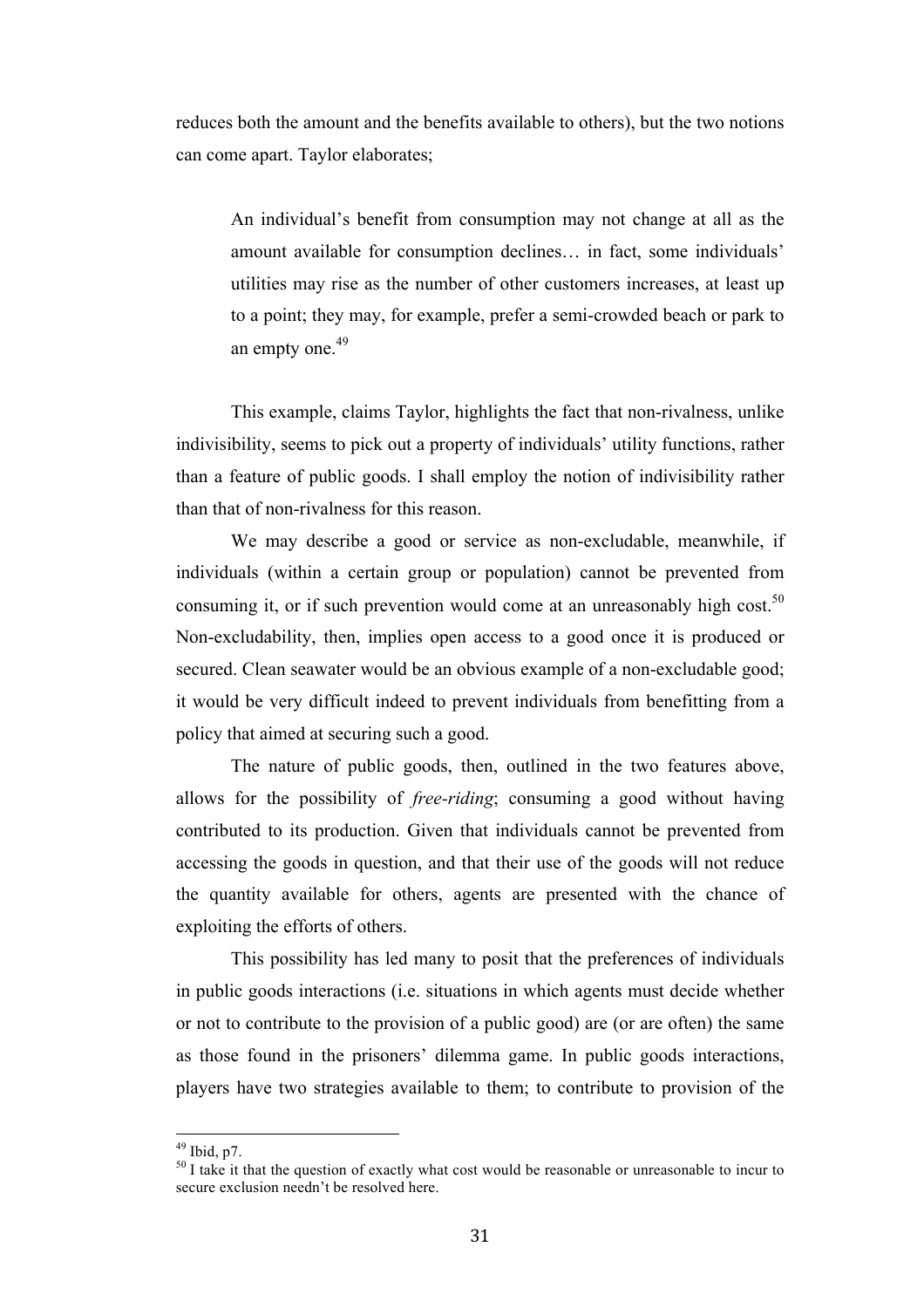public good (C), or to not contribute (D). All players, it is assumed, prefer there to be mutual contribution to production (CC) than for there to be no public good produced at all (DD). All players, however, would most prefer to benefit from the good without contributing than to benefit from it having done one's part. The good – if provided – affords a net benefit to each individual, regardless of whether or not they contributed to its provision. This is to say that they, as rational players in a game theoretical scenario, prefer to free ride when they can. Nobody, however, wants the sucker payoff; contributing to the provision of the good before everyone (including free-riders) reaps the benefits.

The preference schedule, then, is that of the prisoners' dilemma;<sup>51</sup>

| Player 1 | Outcome | Player 2 |
|----------|---------|----------|
|          |         |          |
|          |         |          |
|          |         |          |
|          |         |          |

Which gives the following prisoners' dilemma matrix;

|          | Player 2 |  |
|----------|----------|--|
|          |          |  |
| Player 1 |          |  |
|          |          |  |

As before, then, strategy D is dominant for each player; each best satisfies his preferences by choosing not to contribute, no matter what the other decides to do. Individual rationality alone, then, produces the outcome DD; nobody ends up contributing to the production of the public good, and the good does not get produced.

This, of course, seems problematic; the kind of decision-making in question leaves individuals unable to attain benefits that would be within their reach if they managed to act cooperatively. The issue, it should be stressed, is not one of individuals simply failing to see that such public goods are beneficial to them. Rather, public goods are acknowledged by agents to be "highly desirable and

 $<sup>51</sup>$  Evidently, most public goods interactions will involve more than two players. The two-player</sup> game, however, is adequate for my current purposes.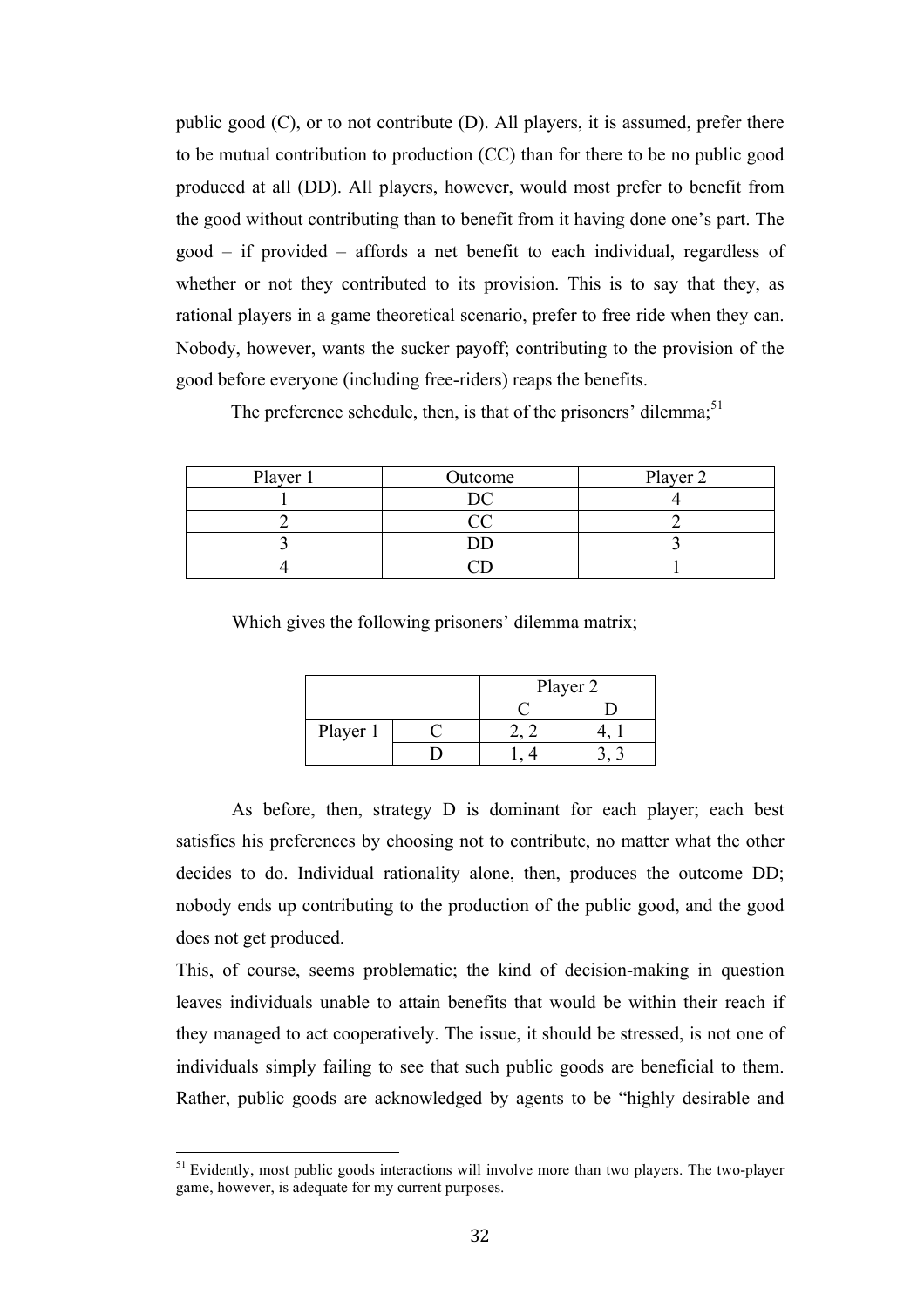essential for collective well-being."<sup>52</sup> The problem is simply that, with the possibility of free-riding such an attractive one, preferences are such that a collectively beneficial outcome is beyond the reach of agents behaving according to individual rationality. The pessimistic conclusion to the prisoners' dilemma, it seems, applies to public goods interactions.

The claim that such situations take the form of prisoners' dilemmas forms the basis of a justification of the state. If individual rationality alone cannot furnish agents with goods that – we may assume – are very important for their lives, then they may have strong reasons to accept some body or mechanism that does allow us to produce such goods. The state, it seems uncontroversial to posit, does provide (or at least, facilitates the provision of) such goods in many cases; education systems, transport links, and environmental are all, empirically, phenomena that we take to fall within the remit of the state.

The coercive nature of the state appears to be central to its ability to function in such a way. The state, through the threat of force, can attach substantial disutility to any strategy that would undermine an individual's contribution to the production of public goods. A simple example would involve tax evasion; states typically exercise coercive force to ensure that their putative subjects contribute monetarily to the funding of public goods.

Such altering of the prospective utilities attached to different strategies, then, can remove individuals from prisoners' dilemma situations. The available payoffs are assumed to be such that individual preferences are no longer those listed in the prisoners' dilemma; in particular, state enforcement reduces the rationality of any attempt to free-ride, since being caught would likely involve some penalty.

The precise payoff structure that arises from state enforcement will, of course, depend on at least two factors. Firstly, one must consider the severity of the punishment that attends a failure to contribute. Generally speaking, the greater the punishment (whatever specific form it may take), the more likely individuals are to be discouraged from running the risk of incurring it. Secondly,

<sup>&</sup>lt;sup>52</sup> Harriott, 'Games, Anarchy, and the Nonnecessity of the State,' in Sanders/Narveson ed. *For and Against the State* (Rowman and Littlefield, 1996), p120. The true necessity of some such goods is, of course, open to debate, but it seems plausible to suggest that a certain a range of goods could be viewed as widely valuable among all (or at least most) individuals within a certain group.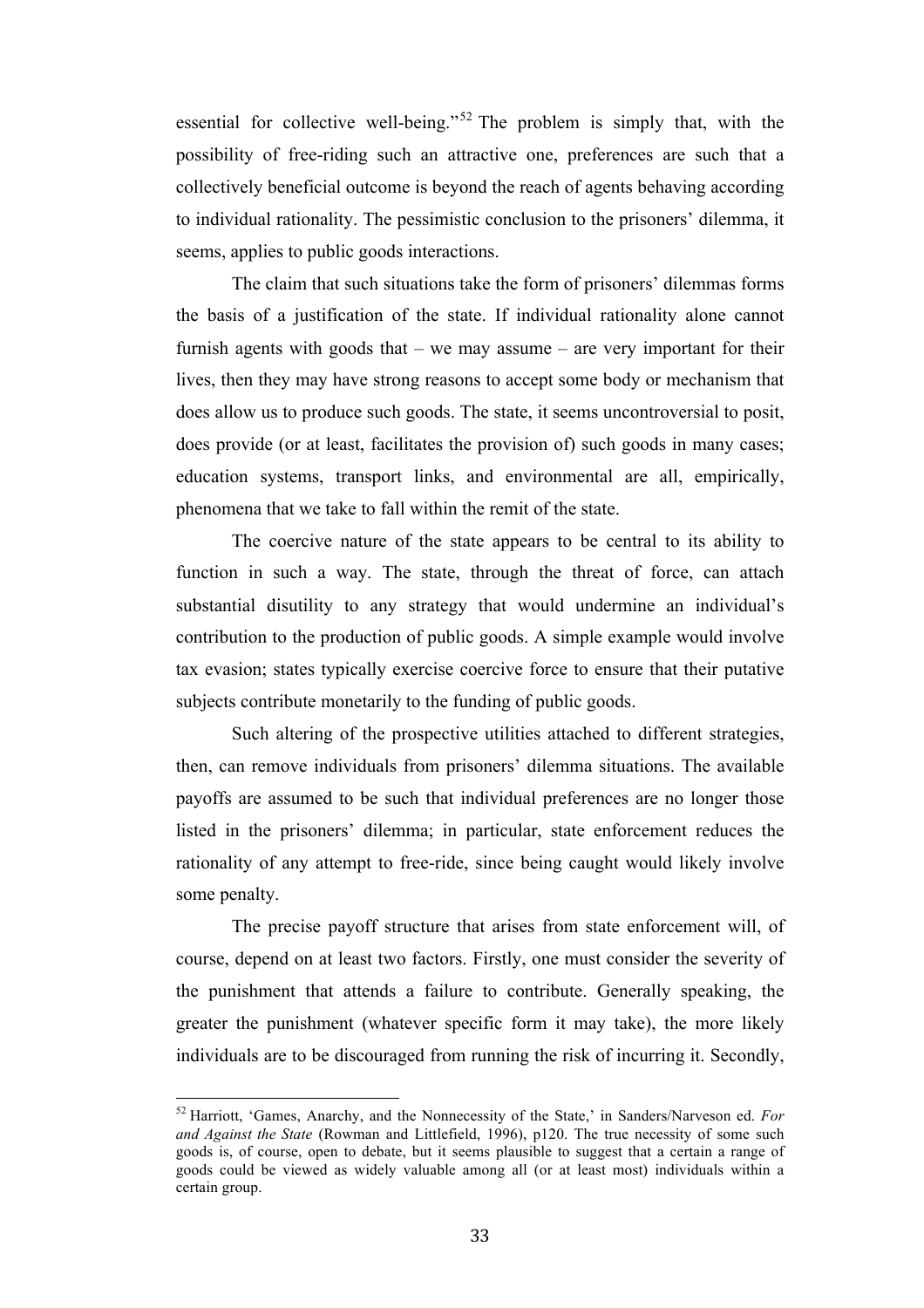and relatedly, one must consider the likelihood that an attempt to free ride will be noticed, and subsequently punished. In a state was somehow able to apprehend all such attempts, (and issue substantial punishments), then one would assume that this would render defection far less tempting than if it were only able to identify, say, 50% of attempts.

If the enforcement rate were high enough, and the disutility attached to sanctions significant enough, then an individual's preferences may be such that he prefers all outcomes in which he cooperates ((CC) or (CD)) to any that involve him playing a risky defection strategy. Thus, he may prefer (CD) – which is the  $4<sup>th</sup>$  preference in the prisoners' dilemma – to mutual defection (DD), or even to (DC). In this manner, the state would ensure that mutually beneficial outcomes are secured.

The state, though, does not necessarily need a perfect ability to apprehend free riders in order to ensure public good provision. Securing sufficient cooperation may not require that individuals prefer exploitation (CD) to freeriding (DC), or even to mutual defection (DD). Perhaps the state's enforcement rate and punishments are only enough to render the outcome (CC) more preferable to free riding for each player; perhaps, for instance, the benefit of a successful free ride attempt over (CC) is outweighed by the risk of being caught. In this case, choosing to cooperate would be rational when one expected one's follow player to cooperate.

This last scenario would generate the following payoff structure;

| Player 1 | Outcome | Player 2 |
|----------|---------|----------|
|          |         |          |
|          |         |          |
|          |         |          |
|          |         |          |

This game, then – one possible model of state enforcement of public good contribution – is not a prisoners' dilemma. Rather, it exhibits the preferences of different game;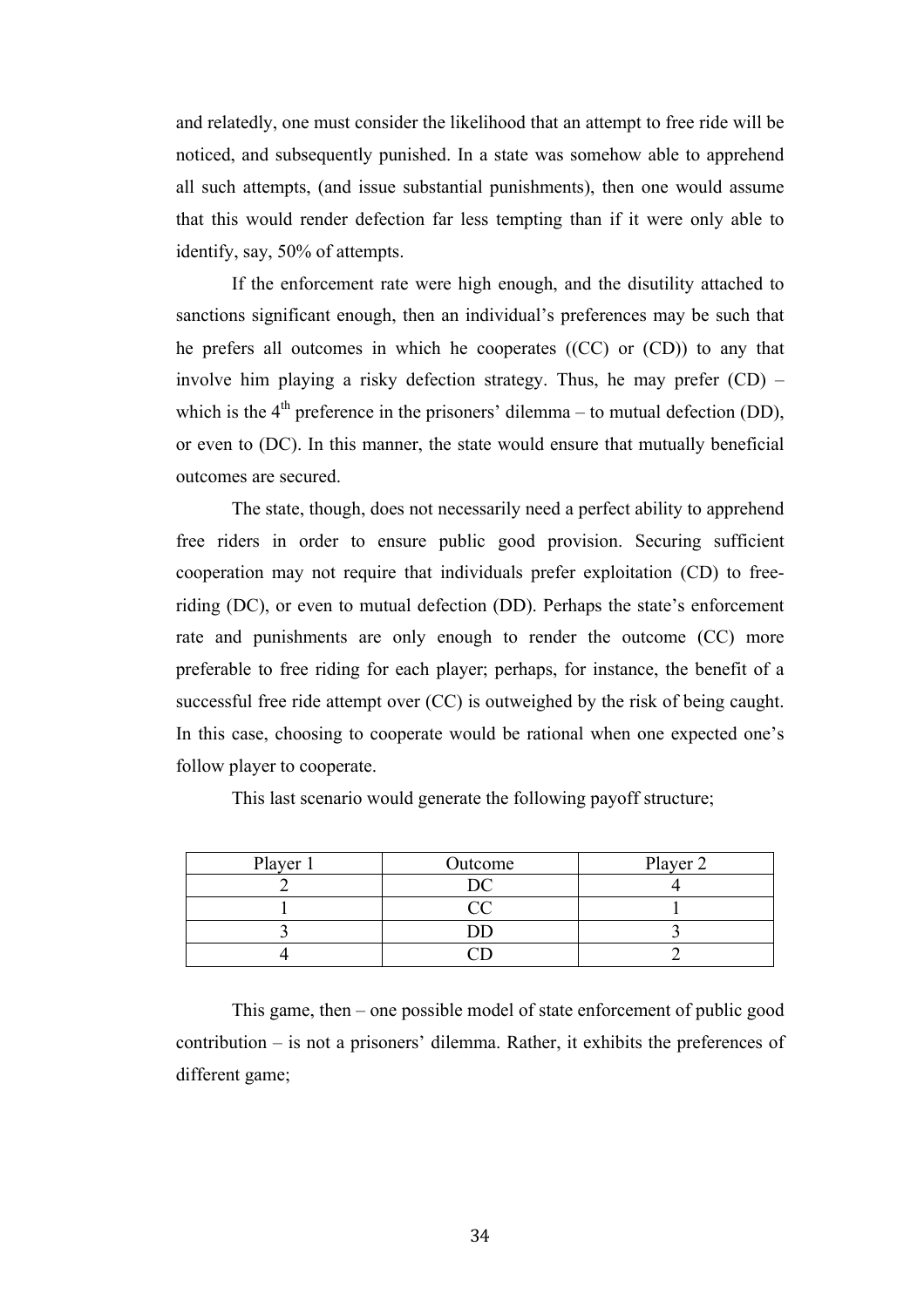|          | Player 2 |  |
|----------|----------|--|
|          |          |  |
| Player 1 |          |  |
|          |          |  |

D is no longer a dominant strategy for each player; rather, the state affords assurance to all players that the outcome CC will arise. It is in so doing – in its provision of a solution to the public goods prisoners' dilemma – that the state is taken to be justified. Even if a state is illegitimate, it may be rational to accept it (and its coercive acts) as a "pragmatic necessity"; since, "but for the state's activities to solve these public-goods problems, the goods will not be provided."53

Two points must be raised at this juncture. Firstly, and briefly, we must recognise the limitations of such an argument with regards to justifying the state. The account above makes reference only to one specific task (or set of tasks) that the state, empirically, tends to carry out. As such, it seems fair to say that such a position may only seek to justify the elements of the state (and use of coercion) relevant to that brief. It would, for instance, take a good deal more argumentative work to argue that all of the state's myriad directives and initiatives are justified by reference to its ability to solve public goods problems. It seems to me fairly doubtful that a plausible version of such an argument is possible, but I here leave open the possibility. I will, however, assume that the economic argument under consideration is intended only to justify those functions of the state that are pertinent to the provision of public goods. My opinion, as shall become clear, is that even such a justification of a minimal version of the state fails to convince.

Secondly, we must cast doubt on one of the assumptions employed in the economic argument. Whilst it seems uncontroversial to hold that states do (generally) provide a solution to the public goods problem, it would be a mistake, I think, to consider them the *only* possible solution. Empirical facts about the functioning of real states should not be taken as proof of any necessity.

Rather, as I shall argue in rest of the remainder of this paper, we should not be so pessimistic about the likelihood of individuals acting in a cooperative manner (and thus providing themselves with public goods) of their own accord.

 $53$  Ibid p125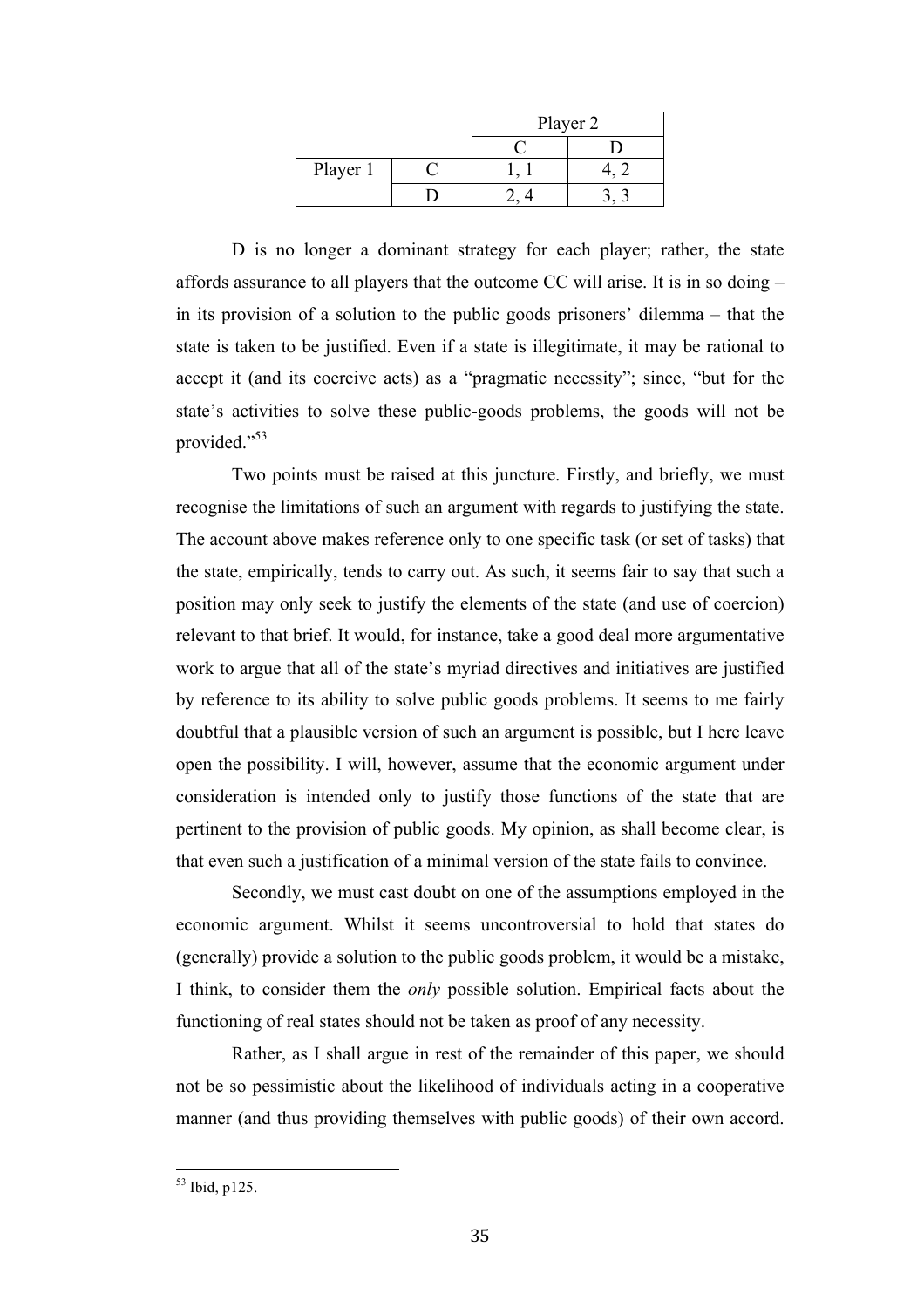The gloomy lesson that the would-be justifier of the state draws from the prisoners' dilemma, I argue, may be contested in two different ways. Firstly, it has been fruitfully argued that, even within the confines of a game theoretical framework, cooperative behaviour may be rational. I evaluate two such accounts in the following two chapters. Secondly, such accounts provide reasons for doubting the relevance of the prisoners' dilemma (and its pessimistic conclusion) within a normative assessment of the state.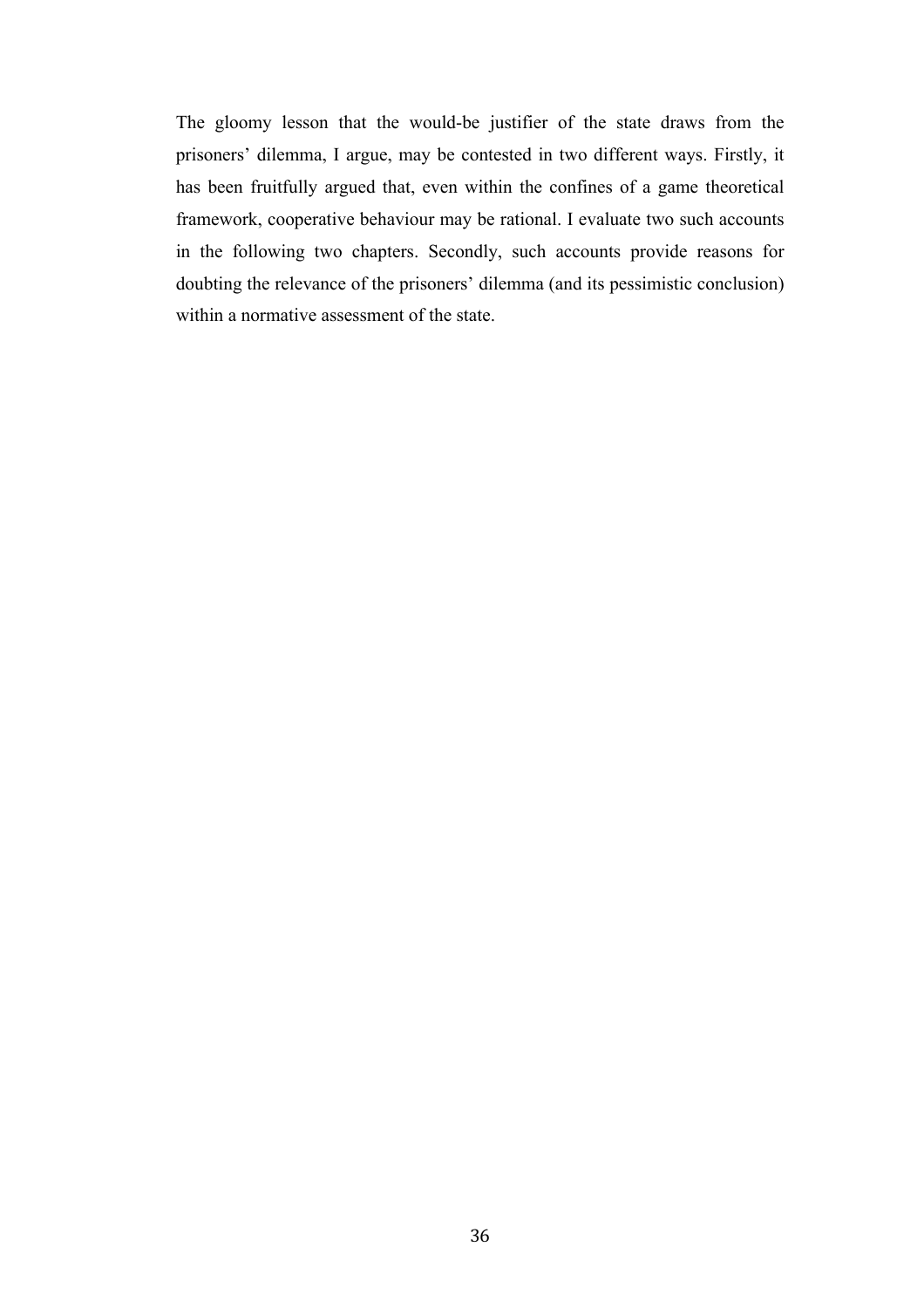#### **CHAPTER 3 – ITERATING THE PRISONERS' DILEMMA**

I will now consider the first of two projects that seem to undermine the notion that mutually beneficial cooperation cannot be achieved by rational agents in prisoners' dilemma scenarios. These accounts operate within the game theoretical framework, and aim to show that, even when agents' preferences at a given point in time are those described by the prisoners' dilemma, cooperative behaviour may arise in the absence of third-party enforcement.

The discussion in this chapter focuses on the introduction of temporal considerations to the prisoners' dilemma, and the supposed impact this has on the likelihood of cooperation. If the dilemma is recast as a series of games iterated over time, runs the argument, then new strategies may emerge; strategies that make cooperation far more feasible than in the one-shot version of the game. I will firstly consider the account of Robert Axelrod, whose employment of prisoners' dilemma computer tournaments provides an instructive introduction to the issues at hand. Axelrod's conclusions, however, receive a more persuasive philosophical treatment in the work of Michael Taylor, to whose project I subsequently turn.

Taylor, through the use of the notion of (Nash) equilibrium, seeks to demonstrate that, under certain conditions, rational agents may maximise their utility by using strategies that are conditionally cooperative. Taylor's position, however, is not unproblematic. I shall consider potential objections to his account, which reduce the force of his conclusion somewhat. I conclude that the iterative account does at least provide us reason to think that cooperation is more likely than it is taken to be in the one-shot analysis. Finally, I briefly suggest how certain considerations in this chapter will be expanded upon later in the thesis.

#### **Supergames and strategy**

In the one-shot prisoners' dilemma, players have only two strategies available to them; Cooperate (C) or Defect (D). As such, given that payoffs are a function of both players' strategic choice, there are only four possible outcomes; mutual cooperation (CC), mutual defection (DD), unilateral cooperation (CD) and unilateral defection (DC). As we have seen, D is the dominant strategy for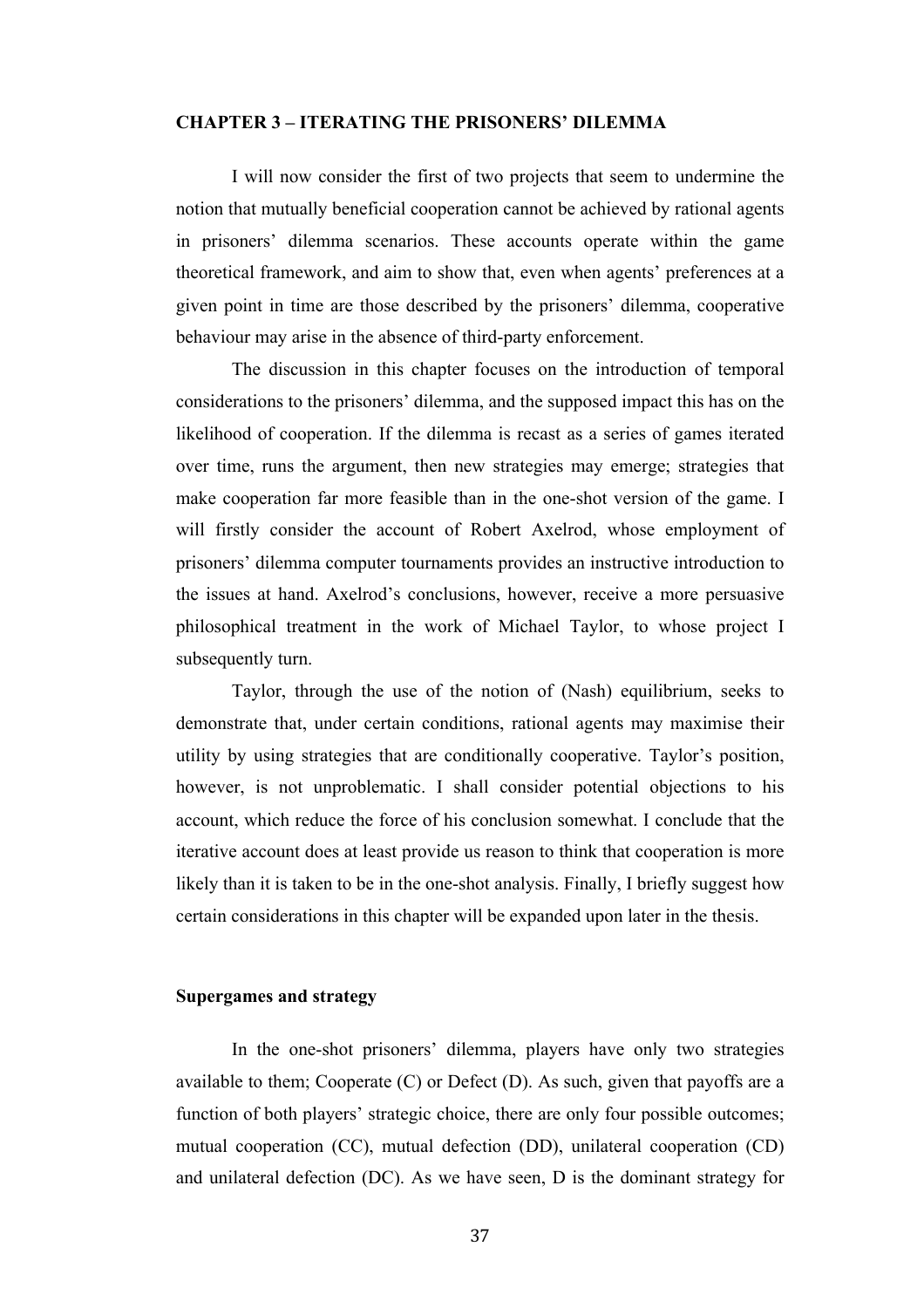each player, which leads to the equilibrium point DD. The dilemma is that this outcome is, for each player, Pareto-inferior to the cooperative solution CC; individual rationality alone, it is concluded, cannot allow agents to realise mutually rational cooperative behaviour.

The concept of an iterated game, however, opens up a greater range of strategy options to the players involved, since various combinations of C and D may be employed over time. In order to demonstrate this, it will be necessary to define the terms and assumptions at play in the iterated prisoners' dilemma analysis. The bulk of the following material refers to a 2-player game theoretical set-up, but I shall later provide comment about the extrapolation to *n*-player prisoners' dilemma scenarios.

Let us, as Taylor and others do, use the term *supergame* to denote a series of games in which the strategy choices and payoffs available to players remain fixed.<sup>54</sup> A prisoners' dilemma supergame, then, is an iterated interaction in which players may either Cooperate or Defect, and in which their preferences remain those of the one-shot game. We shall refer to each game in the series that makes up the supergame as a *constituent* game, and assume that they are played at "regular discrete intervals of time."<sup>55</sup>

It is an assumption of the supergame analysis that each player has knowledge (or memory) of the players with whom he has previously interacted, and of their strategy choices in such constituent games. An assumption of this type seems necessary for the supergame to move beyond the argument provided by the one-shot prisoners' dilemma; to assume that players have no knowledge of past iterations would be akin to positing that all interactions occur between strangers. The strength of such an assumption, however, is a contentious issue, and one I shall return to presently.

It should by now be clear how the prisoners' dilemma supergame allows for far more (and more complex) strategic choices than the one-shot model. The knowledge assumption above means that players have conditional strategies available to them; strategies which depend on how one's fellow player behaved

<sup>&</sup>lt;sup>54</sup> Of course, as Taylor notes, we may consider a supergame in which payoffs are dynamic over time to be explanatorily preferable to one in which they remain fixed. Providing such a model is beyond my remit here. See Taylor, *The Possibility of Cooperation* (Cambridge University Press, 1987) p107.

 $55$  Ibid, p61.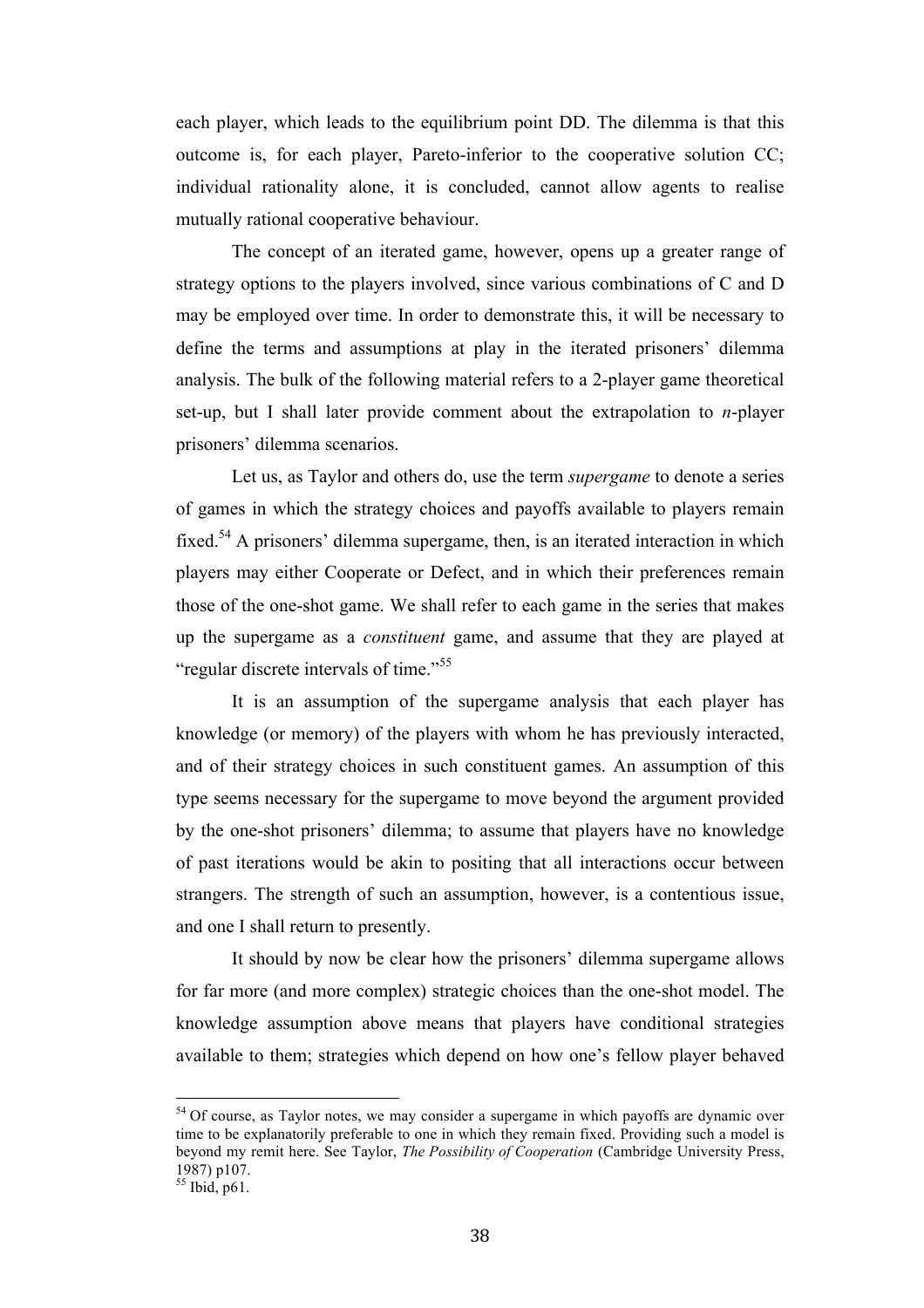in previous iterations. This proliferation of available strategies, as we shall see, is significant for the arguments analysed in this chapter. Knowing that one's strategy choice in any constituent game may affect how others interact with you in future games may lead one to behave differently; the factor of reputation, one might think, may lead to fewer attempts at exploitation in prisoners' dilemma scenarios. As Axelrod points out;

What makes it possible for cooperation to emerge is the fact that the players might meet again… The future can therefore cast a shadow back upon the present and thereby affect the current strategic situation.<sup>56</sup>

Note, however, that not all of the new strategy choices available rely on the possibility of basing one's decisions on such knowledge; one may, for instance, choose to Defect unconditionally, or to employ a strategy which alternates between C and D no matter what the other player does.

## **The last contract problem and indefinite iteration**

In addition to the assumptions stated above, we may also posit that players know (or at least believe), prior to the start of the first constituent game, that the interaction will be repeated into the future. Without such knowledge, we would again be left with a framework that hardly differs from the one-shot analysis; players will treat every game as a stand-alone interaction, and mutual defection will occur.

This point, however, forms the basis of an important initial objection to a primitive statement of the kind of iterative story under scrutiny here. Consider the following example. The hedge between Anne's house and Bill's house requires cutting, and the job is one that can be completed by one or two people. Anne prefers that Bill do all the hard work while she reads her book, and Bill prefers the opposite. Each of them, however, would prefer to contribute half of the workload (to ensure that the hedge does get cut) than to leave the hedge unkempt. However, each would rather leave the hedge as it is than get exploited

<sup>&</sup>lt;sup>56</sup> Axelrod, *The Evolution of Cooperation - Revised Edition* (Basic Books, 2006), p10.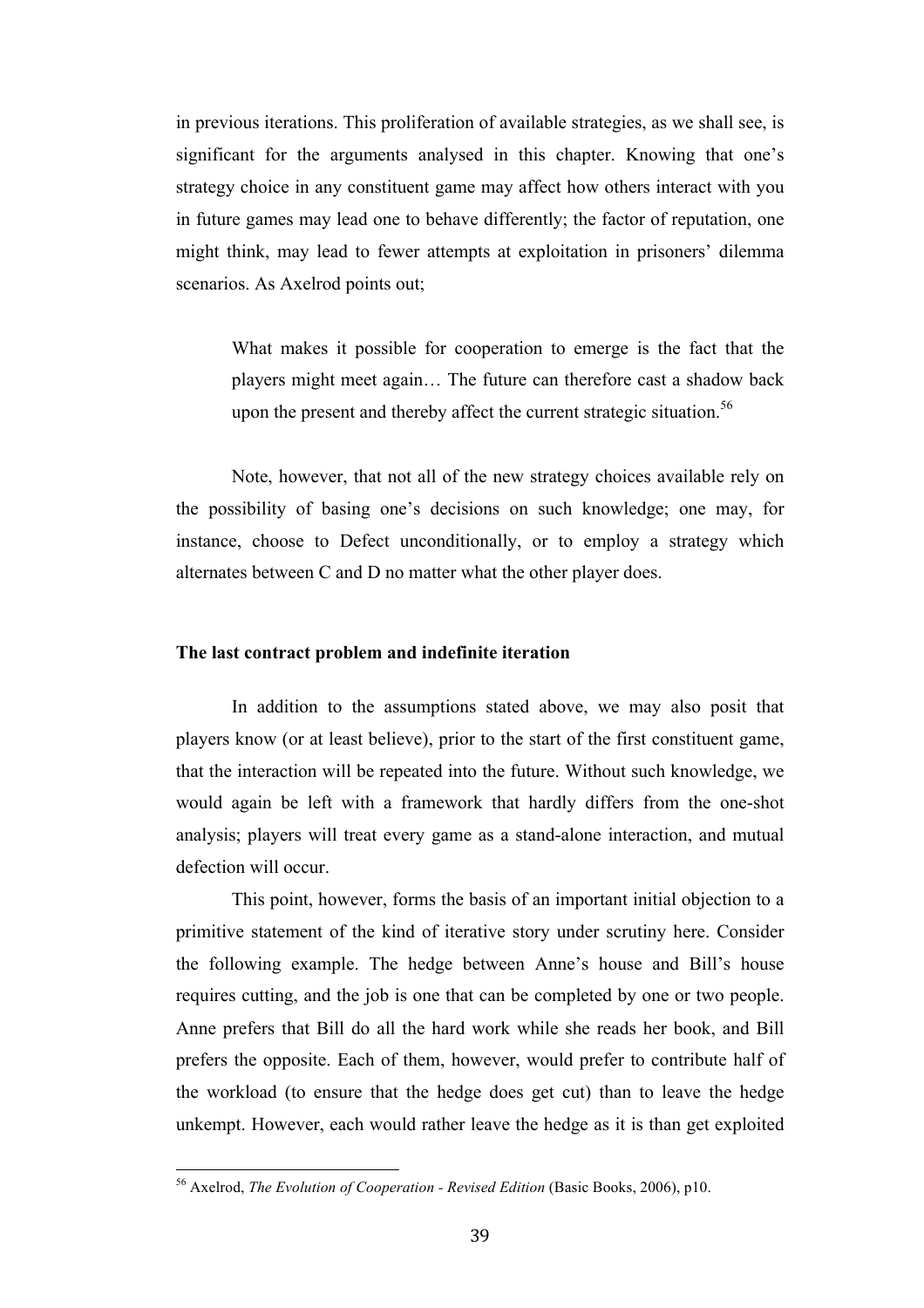by the other. These preferences, then, are clearly those of a prisoners' dilemma, and may be portrayed in the following (ordinal) preference matrix;

|      | Rill      |           |        |
|------|-----------|-----------|--------|
| Anne |           | Cooperate | Defect |
|      | Cooperate |           |        |
|      | Defect    |           |        |

On the one-shot analysis, Defect is the dominant strategy for each player, and so mutual defection is the outcome; the hedge is left to grow and each player receives their third-best payoff.

What, though, if we introduce a basic notion of iteration? Let us imagine that the hedge in question requires cutting just once per year, and that Anne and Bill will face this same decision scenario on more than one occasion. Each of them, as noted above, is assumed to have knowledge of previous constituent games and the other player's strategy on those occasions. Let us posit, for the sake of my argument here, that Anne has arranged to move house in the sixth year after the start of this hedge interaction, and that both parties are certain that this move will occur. The supergame, then, will consist of exactly five constituent games.

Mutual defection across this five-game series will give each player their third choice preference five times. It is clear that both players could do far better in the supergame, either through mutual cooperation throughout or by other combinations of strategies which, although Pareto-inferior to constant cooperation, may still be Pareto-preferred to defection throughout. Whether such cooperation may emerge will be properly discussed later in this chapter; pertinent here is simply to observe that, in the example described, even this possibility seems to be pre-empted.

Anne, knowing that the fifth constituent game will be the last, knows that her decision in that game will have no impact on Bill's future behaviour, or at least that if it does, she will not be around to suffer disutility from it. On the fifth game, as Axelrod notes, "there is no future to influence."<sup>57</sup> Such thinking, however, will not lead to Anne free-riding, since Bill applies the same reasoning

 $57$  Ibid n10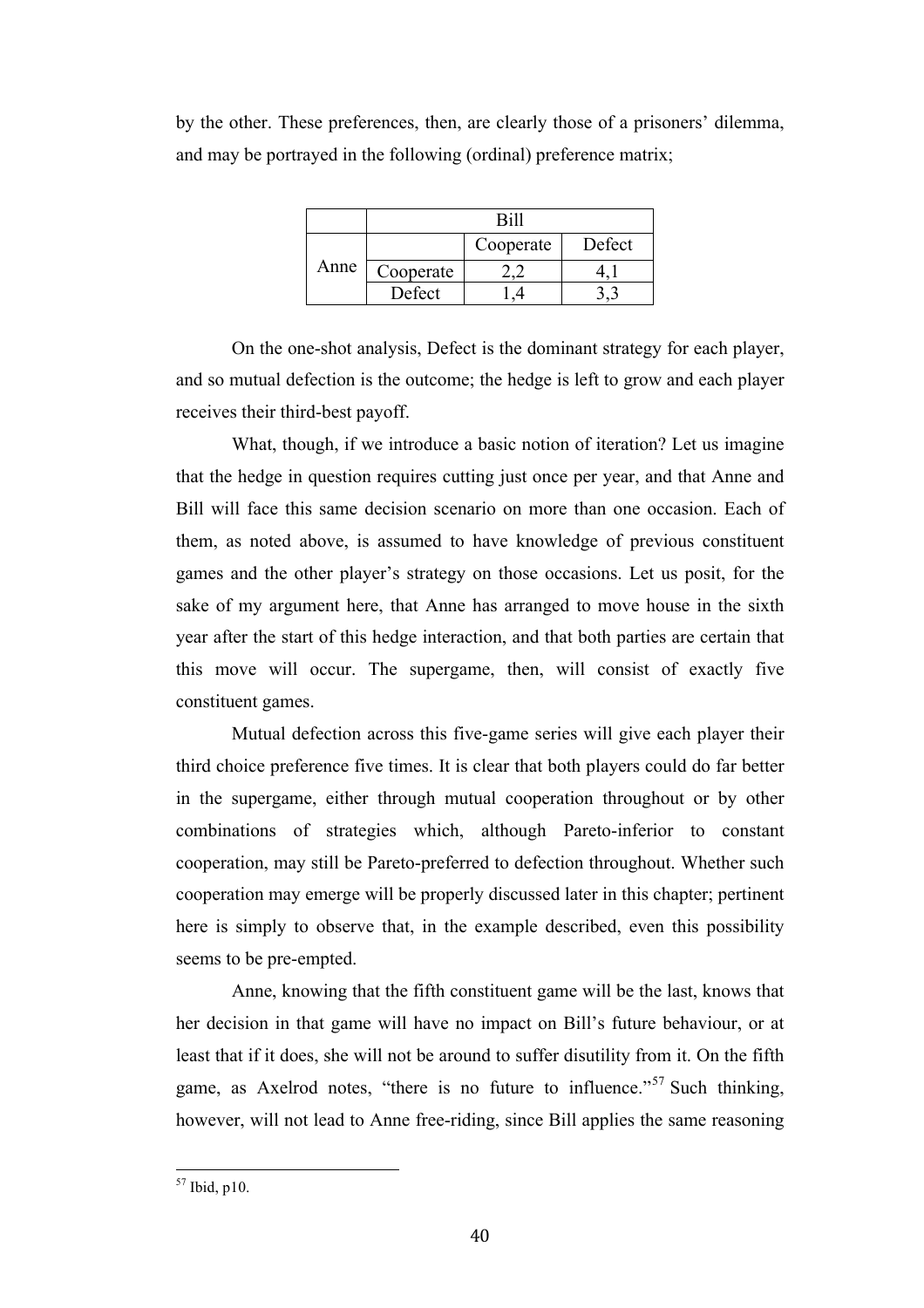and defects too; mutual defection occurs in the fifth game. This kind of thoughtprocess does not stop here; anticipating unconditional noncooperation in the fifth game, both players see that their conduct in the fourth game has no effect on future interactions, and thus defect in that iteration too. The reasoning applies all the way back to the first game, and precludes the very possibility that cooperation develop between the two parties.

This issue, which we might label the "last contract problem," can, according to Luce and Raiffa, apply formally to all supergames of determinate length;

The argument generalises: Suppose [the players] know that [the game] is to be played exactly 100 times. Things are clear on the last trial, the [D,D] response is assured; hence the penultimate trial, the  $99<sup>th</sup>$ , is now in strategic reality the last, so it also evokes  $[D,D]$ ; hence the 98<sup>th</sup> is in strategic reality the last…etc. This argument leads to [D,D] on all 100 trials.58

If players know, then, that a supergame is *n* games long, the kind of reasoning that leads to mutual defection in the  $n<sup>th</sup>$  game works back through the  $(n-1)$ <sup>th</sup>, the  $(n-2)$ <sup>th</sup>, and so on, such that cooperation does not occur at all.

To avoid this ruling out of cooperative behaviour, the iterative accounts in question are commonly based on supergames that are of *indefinite* length; players simply do not know at the outset how long their interactions with others will last. This assumption, I venture, is appropriate to the modelling of many real life interactions, since in most instances we are uncertain of how far into the future our exchanges with others will last. Admittedly, there may be cases in which the number of constituent games is fixed (such as in the Anne and Bill example), but it seems arbitrary to rule out the possibility of cooperation in all supergames on this basis.

There may remain, I think, a slight issue with the notion of an indefinitely long supergame; I shall return to this point in the latter part of this chapter. For

<sup>&</sup>lt;sup>58</sup> Luce & Raiffa, *Games and Decisions* (New York: Wiley, 1957), p98-99.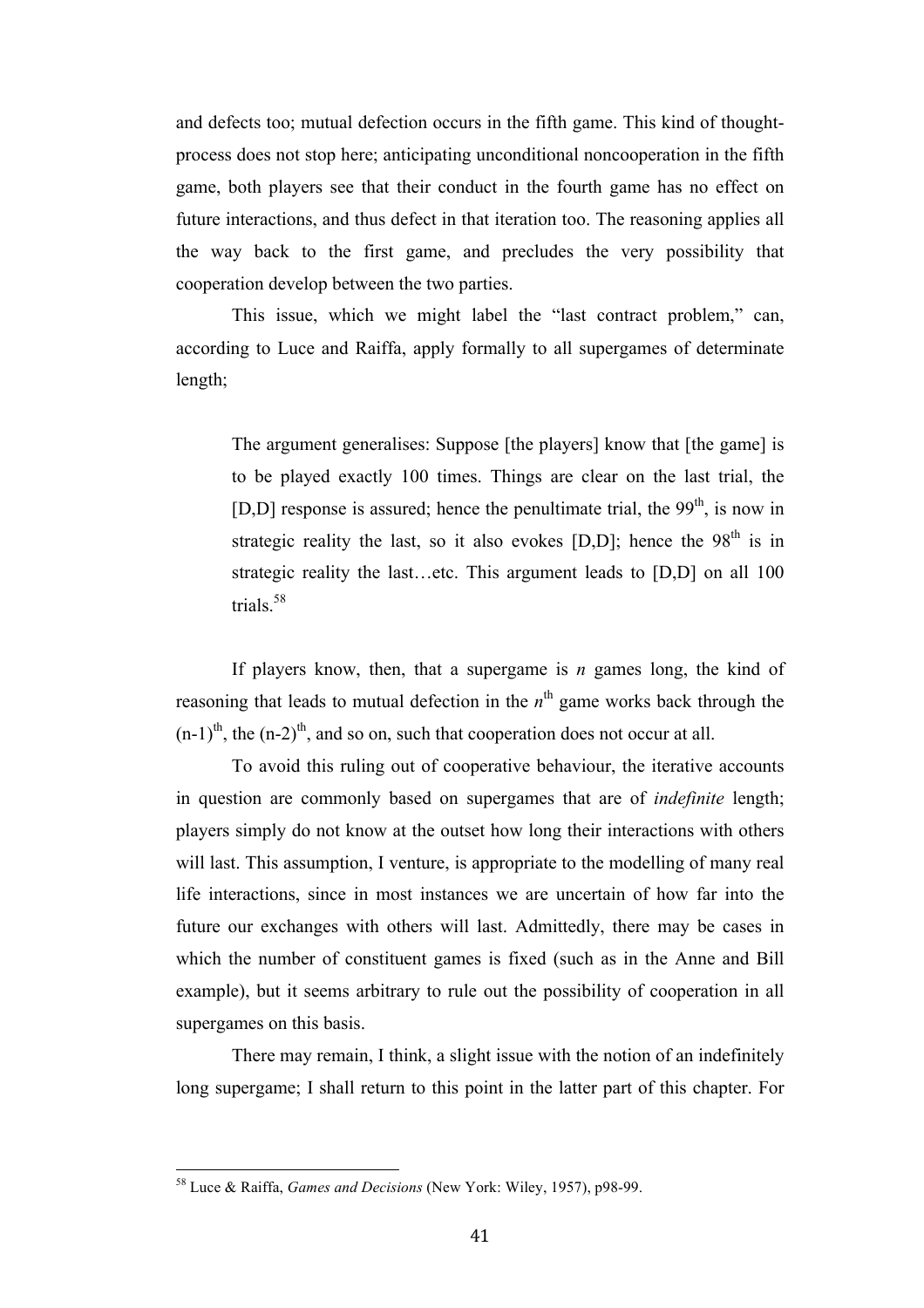now though, allow us to set aside the last contract problem, and proceed with our exposition of the iterative solution to the prisoners' dilemma.

## **Discounting payoffs over time**

A further key assumption of the accounts of both Axelrod and Taylor is that agents value (otherwise equivalent) payoffs differently depending on when they will be obtained. As Taylor puts it, it "is reasonable to assume that the present worth to a player of a future payoff is less the more distant in time the payoff is to be made.<sup>"59</sup> Axelrod states two main reasons for thinking that this might be the case;

The first is that players tend to value payoffs less as the time of their obtainment recedes into the future. The second is that there is always some chance that the players will not meet again. An ongoing relationship may end when one or the other player moves away, changes jobs, dies, or goes bankrupt.<sup>60</sup>

In order to calculate the potential utility that a supergame strategy offers, then, it seems inappropriate to simply total the cardinal payoffs one expects to receive throughout the constituent games; those that one receives later in the series will simply not be as important to one at the time of making (or, indeed, revising) one's strategy choice. To assume otherwise, claims Taylor is "quite implausible."<sup>61</sup>

Axelrod and Taylor take these observations into account by applying the notion of *discount* to the prisoners' dilemma supergame. The value of future payoffs is assumed to decrease exponentially; one's next payoff is always worth some (unchanging) fraction of the previous one. Let Taylor's term *discount factor* (henceforth DF) denote that fraction; a player for whom each subsequent payoff is worth 90% of the previous one has a discount factor of  $0.9^{62}$  An

<sup>&</sup>lt;sup>59</sup> Taylor, *The Possibility of Cooperation* (Cambridge University Press, 1987) p61.<br><sup>60</sup> Axelrod, *The Evolution of Cooperation - Revised Edition* (Basic Books, 2006), p12.<br><sup>61</sup> Taylor, *The Possibility of Cooperation*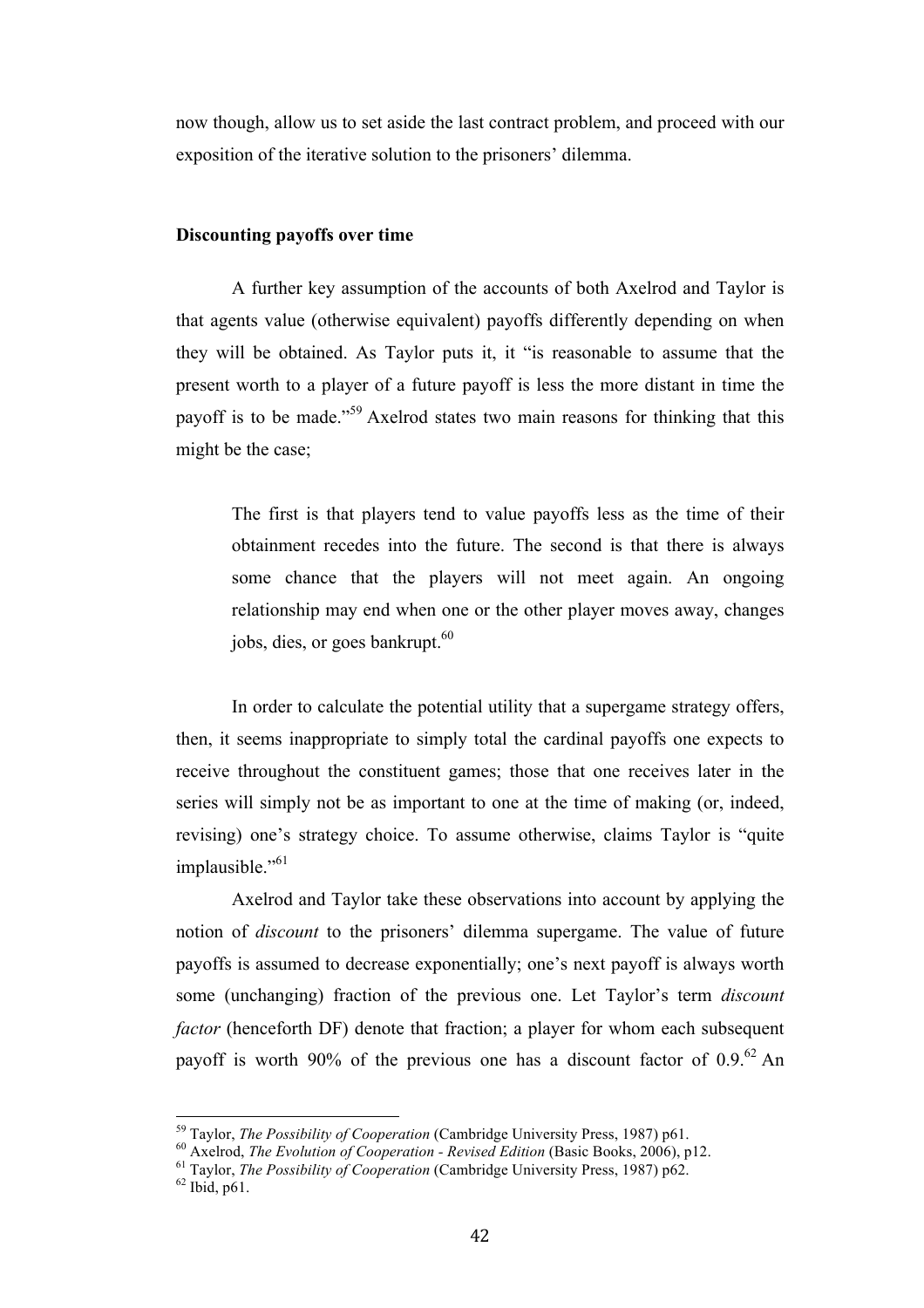agent's *discount rate* (henceforth DR) is given by 1-DF, and it is assumed that DF is a number higher than zero but lower than one.

Before proceeding to a demonstration of how discounted payoff calculation functions, it is worth noting one further point. The discounting of future payoffs allows us to calculate cumulative supergame payoffs at the outset without the difficulties that may be thought to arise in the analysis of indeterminately lengthy supergames. Initially, it may appear to allow us to avoid the disturbing prospect that a player be assigned infinite expected utility. If a player's payoffs stretch into the future without any specified cut-off point, one might posit that his constituent payoffs are infinitely repeated. This is problematic, though, because it renders mute the notion of rational strategy in game theory; all cumulative payoffs will be infinite, since any constituent payoff (be it that of mutual cooperation, mutual defection, unilateral cooperation, or unilateral defection) will be multiplied by infinity.

It is at least unclear whether such a worry is pertinent. Recall that the supergame under scrutiny is one of indeterminate, and not infinite, length; games are assumed to end at some stage, players are simply unaware of when. Given that this is the case, it seems doubtful whether one should be concerned about the assignment of infinite expected utility. More relevant is surely the fact that, in indefinitely iterated prisoners' dilemmas, supergame payoffs will be impossible to calculate; since players don't know how many iterations will take place, they simply cannot arrive at an expected payoff figure.

Discounting solves this problem. Due to being exponentially discounted, utility payoffs will approach a certain number, which is taken to provide a satisfactory metric for choosing between potential supergame strategies. Of course, a player's actual cumulative (non-discounted) payoff may be less or more than this figure, depending on how many constituent games there turn out to be. What is relevant is that discounting provides a way to compare and choose between supergame strategies at the outset, in such a way which is sensitive to the fact that the value of payoffs recedes as they recede into the future.

The discounted supergame payoffs for certain strategies, are worked out in the following manner. Assume that the following (arbitrarily chosen) cardinal prisoners' dilemma payoffs are the same for both players; mutual cooperation = 3, mutual defection = 1, unilateral defection = 5, unilateral cooperation = 0.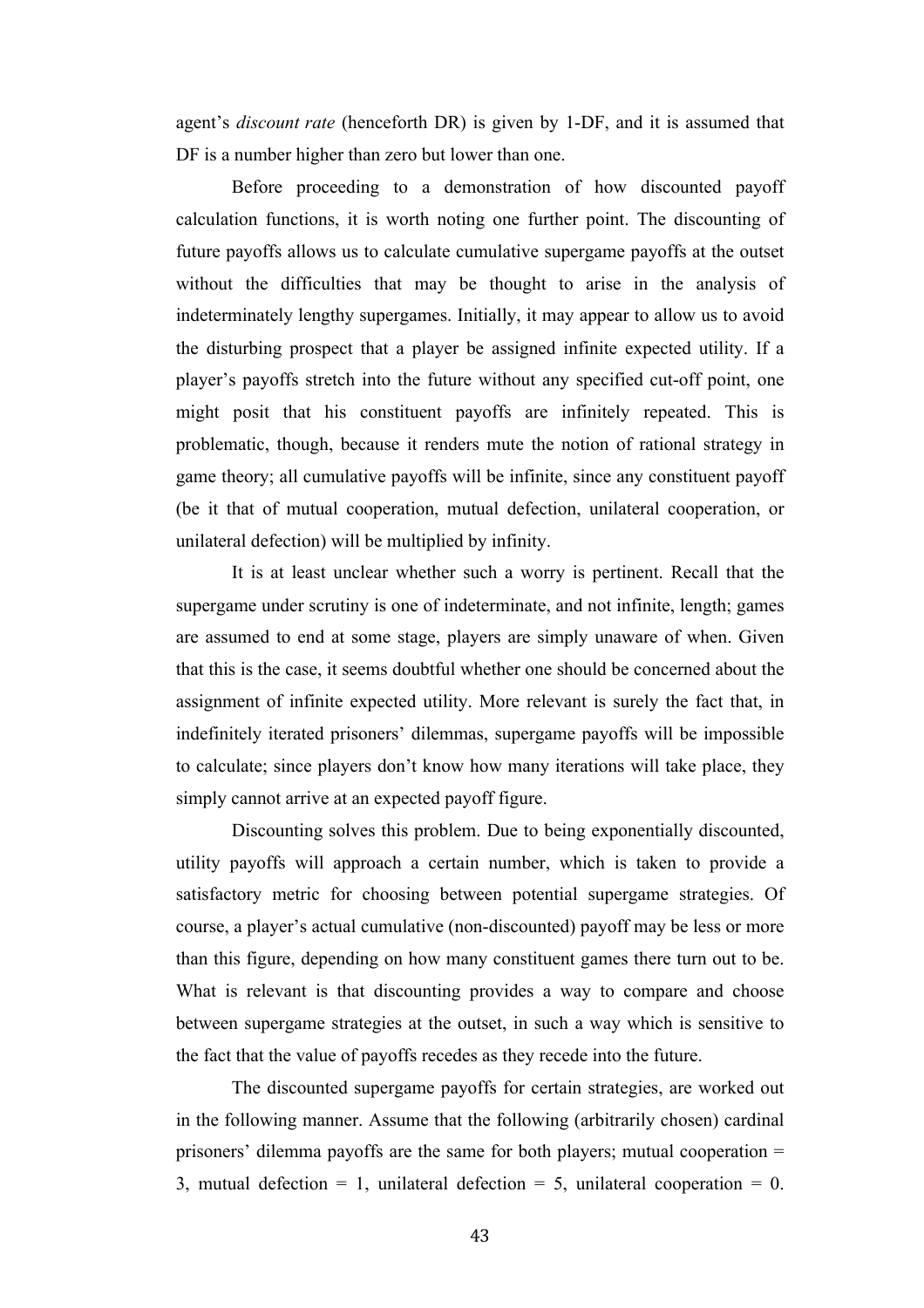Assume that each player's DF is 0.8. Mutual cooperation throughout the supergame, then, would lead to a supergame payoff for each player which is the sum of the following infinite series;

$$
3 + (0.8 \times 3) + (0.8^{2} \times 3) + (0.8^{3} \times 3) + \dots
$$

Or;

$$
3(0.8+0.8^2+0.8^3+...)
$$

The sum of such a series is given by (original payoff) / DR, which in this case is 3/0.2, or 15. Mutual defection, on the other hand, would give each player a supergame payoff of 1/0.2, or 5. With this assumption in place, I may now turn to the account offered by Robert Axelrod.

#### **Axelrod's computer tournaments**

Robert Axelrod, in *The Evolution of Cooperation*, provides a novel way of approaching the problem posed by the prisoners' dilemma. Axelrod argues that cooperation may emerge within the context of the indefinitely repeated game, and seeks to demonstrate as such through an analysis of the results of two computer tournaments.

Axelrod begins by noting that the vast amount of literature on the prisoners' dilemma fails to reveal a great deal about "how to play the game well" in its iterated form. <sup>63</sup> Experimental approaches to the repeated prisoners' dilemma, Axelrod posits, are inadequate, due to the players' lack of familiarity with the supergame. "Analysing the choices made by players who are seeing the formal game for the first time," he points out, is likely to restrict "their appreciation of the strategic subtleties" available to them.<sup>64</sup> Learning how to choose effectively (and thus, given the game theoretical framework, rationally) in prisoners' dilemma supergames, thinks Axelrod, requires a new method, one

<sup>&</sup>lt;sup>63</sup> Axelrod, *The Evolution of Cooperation - Revised Edition* (Basic Books, 2006), p29.<br><sup>64</sup> Ibid, p29.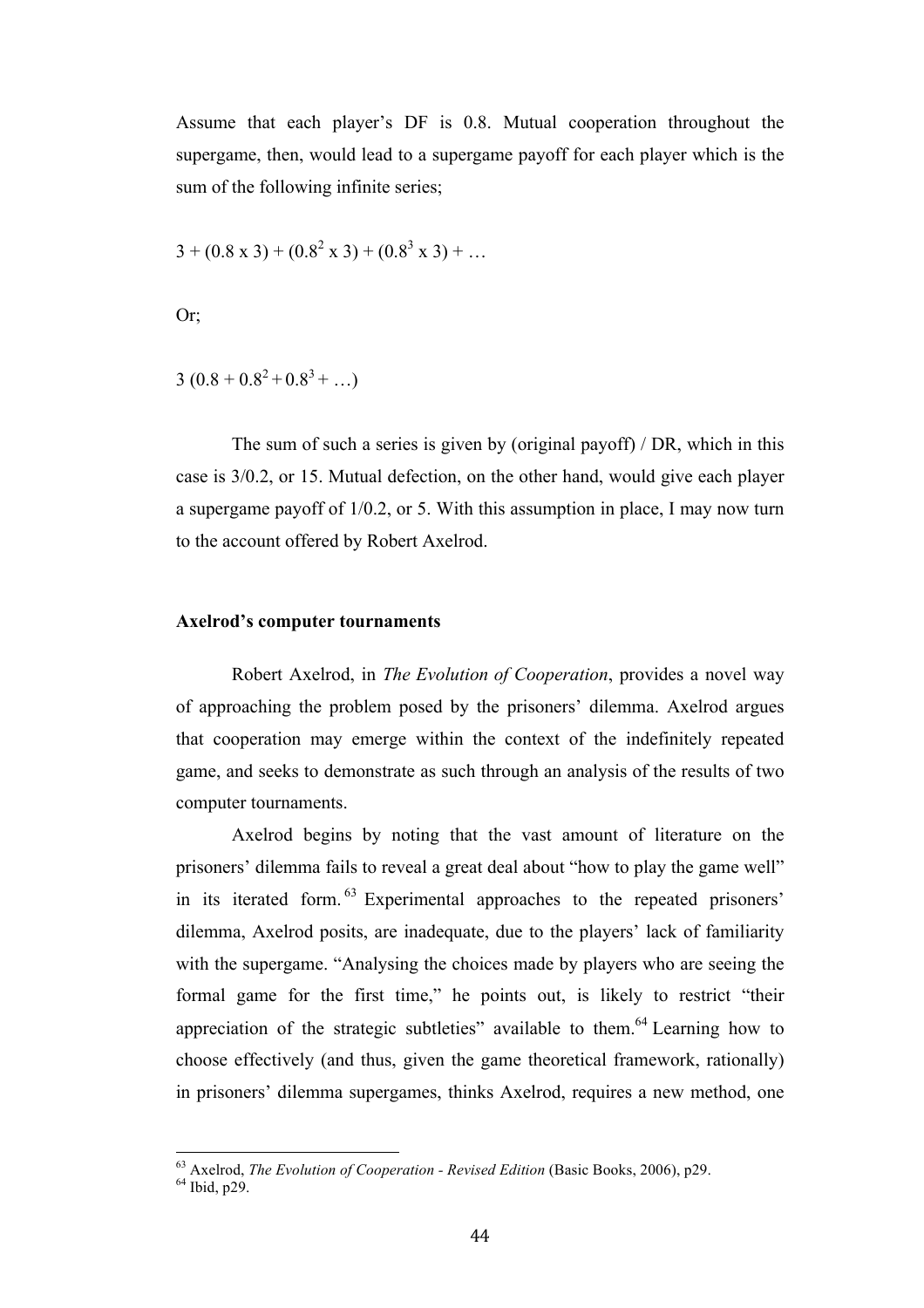which draws on "people who have a rich understanding of the strategic possibilities inherent in a non-zero-sum setting."65

That agents know about the strategic possibilities available to them is usually, of course, simply assumed in normal game theoretical analysis; the additional supergame assumption that players have knowledge of the history of their repeated interaction is intended as another adjunct to this presupposition. Axelrod makes this point, I think, because his account falls between a formal argument and the kind of experimental approach he mentioned above. The "people" in question are neither the subjects of empirical prisoners' dilemma experiments, nor the ideally rational players of formal analyses; rather they are theorists whom Axelrod invited to take part in his computer tournaments.

A range of academics familiar with the prisoners' dilemma were invited to submit computer programmes that embodied supergame strategies, such that all entrants knew that other strategy rules would be created by suitably informed parties. Programmes were then tested pairwise in a round-robin tournament; against all other entrants, against their own twin, and against a rule which chose at random between C and D on each constituent game. In the first tournament, each supergame was set at 200 iterations in length, and repeated five times to "get a more stable estimate of the scores for each pair of players."<sup>66</sup> In the second tournament, the end points of games were determined probabilistically. Fourteen programmes were entered into the first tournament, sixty-two in the second. In each, payoffs were assumed to be those I used in the previous section; 3 for mutual cooperation, 1 for mutual defection, 5 for unilateral defection, and 0 for unilateral cooperation.

A full exposition and interpretation of the results of Axelrod's study is beyond my remit here, but we may note the main conclusions that he draws from it. The most successful strategies (in terms of average supergame payoff), Axelrod points out, were those which generally exhibited four principle features. Firstly, they were *nice*; they were programmes which didn't make the first defection in the supergame series. This allows interaction with fellow 'nice' strategies that usually guarantees mutual cooperation throughout the game. Such niceness, however, can leave a strategy open to exploitation. A second feature –

 $^{65}$  Ibid, p30.<br> $^{66}$  Ibid, p31.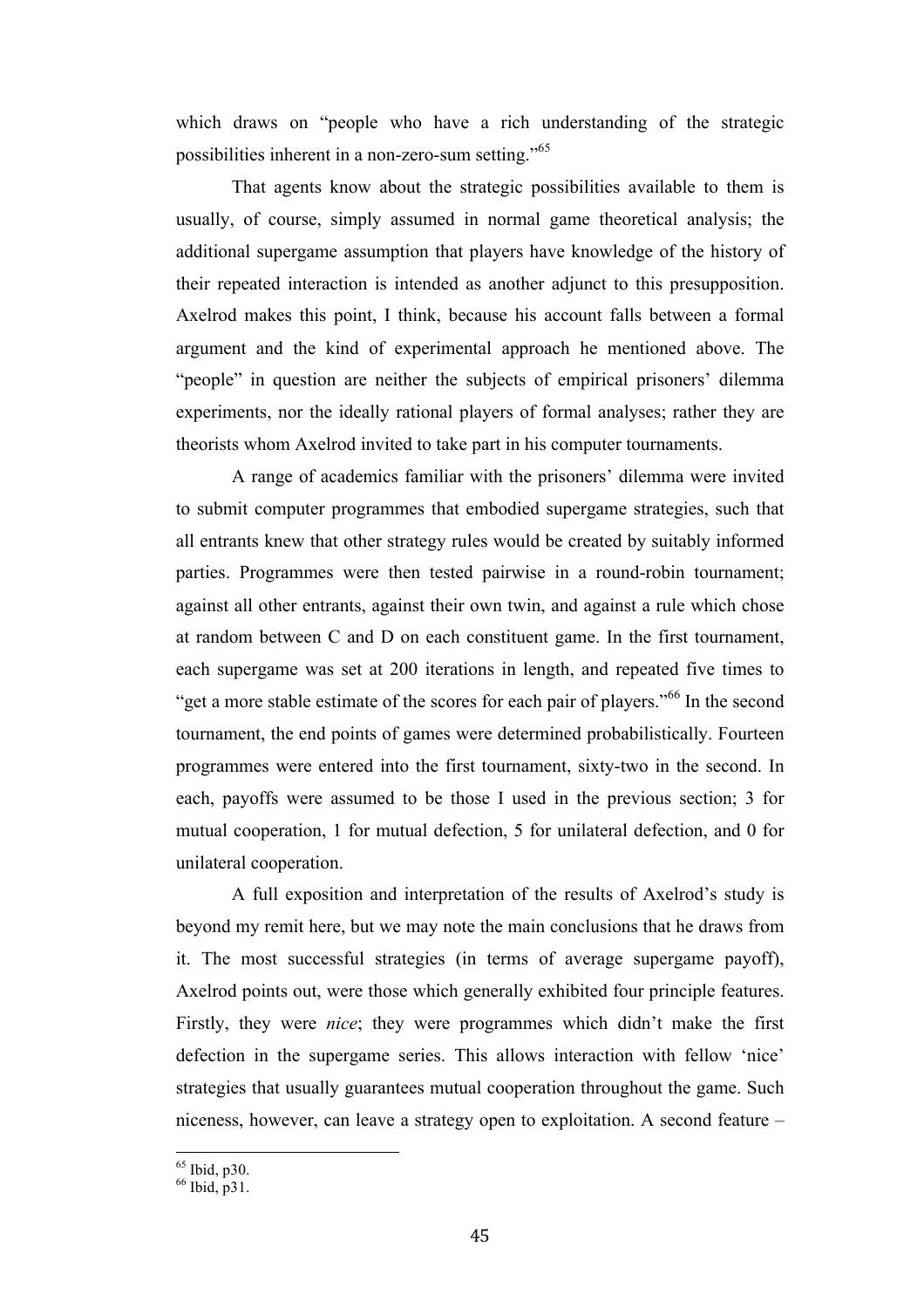that of being *retaliatory* – "discourages the other side" from persistent defection; a retaliatory programme responds to a defection with defection of its own for a certain number of constituent games.<sup>67</sup> The third feature is that of *forgivingness*; a propensity to give one's fellow player another chance at cooperation after one 'punishes' them; this allows cooperation to restart even after unwarranted exploitation. Finally, the successful strategies were relatively clear.

The programme which best embodied these features was TIT FOR TAT (henceforth TFT), a conditional strategy which cooperates in the first constituent game, and thereafter does whatever the other player did on his previous move. Against an unconditional defector, for example, TFT would choose C in the first iteration, and D in all subsequent rounds. This strategy 'won' both tournaments; outscoring all other entrants in terms of average payoff over the series of supergames. In the first tournament, for instance, in which programmes could score between 0 and 1000 (due to there being 200 constituent games), TFT gained an average score of 504.5.

At this stage, it may appear that the iterative approach to the prisoners' dilemma fails to move beyond what was already part of the definition of the oneshot analysis; namely that mutually cooperative behaviour provides greater utility than does mutual defection. In the one-shot case, mutual defection arises not because parties prefer it to mutual cooperation, but rather as a consequence of individual rational choice. If the supergame analysis is to convince us that cooperation is possible in prisoners' dilemma scenarios, it must say more about how and when strategies that lead to such outcomes can be rational for agents in the supergame. Such an argument, I think, is best provided by Michael Taylor, to whose account I now turn.

# **Taylor and supergame equilibria**

In *The Possibility of Cooperation*, Michael Taylor works out the conditions under which the combinations of certain types of strategy (such as Tit-for-Tat, unconditional defection, and unconditional cooperation) form Nash equilibria in the supergame. A Nash equilibrium, recall, is a "strategy vector such

 $67$  Ibid p54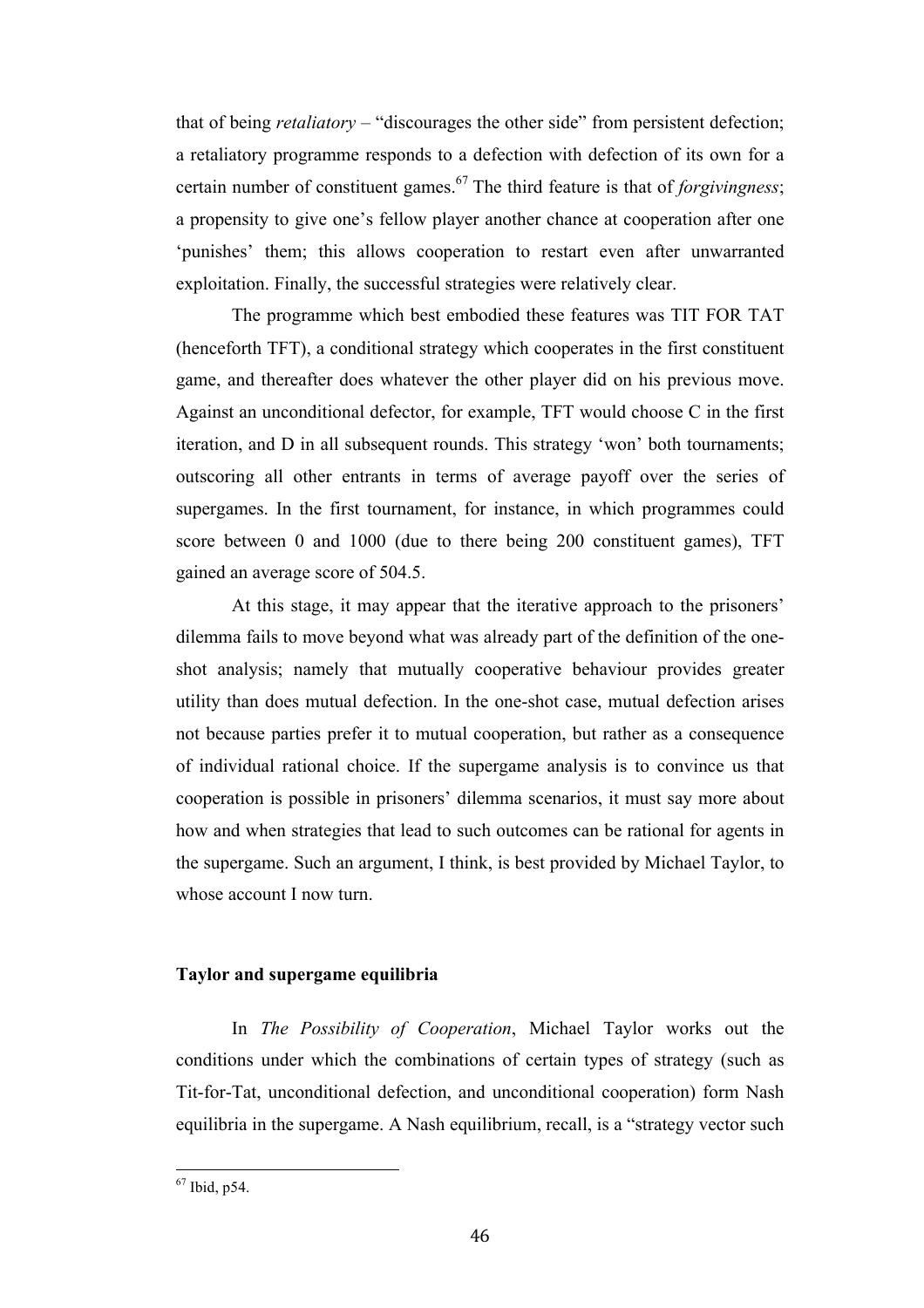that no player can obtain a larger payoff using a different strategy while the other players' strategies remain the same." <sup>68</sup> An obvious example of such an equilibrium in the prisoners' dilemma supergame occurs when both players employ a strategy of unconditional defection throughout the iterations (a strategy Taylor refers to as  $D^{\infty}$ ); a unilateral switch to any other strategy "must either result in D being played on every move (in which case switching it unilaterally from  $D^{\infty}$  yields the same payoff) or in C being played in one or more constituent games." <sup>69</sup> This move doesn't effect the other player, who defects unconditionally, so in these games when he plays C, the player gets a worse payoff than if he had stuck with  $D^{\infty}$ . ( $D^{\infty}$ ,  $D^{\infty}$ ), then, is always a Nash equilibrium in the supergame. Unconditional cooperation, meanwhile, is never an equilibrium point, since it will always pay one of the players to switch to a strategy in which they defect in at least one constituent game.

What, though, about conditional strategies? Against a player using  $D^{\infty}$ , one would do better using  $D^{\infty}$  oneself than by using TFT; but if both players employ TFT, mutual cooperation occurs throughout the supergame. "Can this," asks Taylor, "be sustained; that is, is  $[(TFT, TFT)]$  an equilibrium?"<sup>70</sup>

The answer, it emerges, is that it can be, under certain conditions. Let us, for the sake of clarity, use the prisoners' dilemma matrix employed by Taylor;

| x, x | z, y |
|------|------|
| v. z | W, W |

(Where  $y > x > w > z$ .)

We may first consider whether it pays to unilaterally defect from TFT to  $D^{\infty}$  when faced with another TFT player. If the first player did so, then the game outcomes would change from CC, CC, CC, CC, CC… to DC, DD, DD, DD, DD… Whether such a change in strategy yields a gain for the first player depends on his *discount rate*, because he stands to gain utility in the first iteration, but lose in every subsequent constituent game compared to how he

<sup>&</sup>lt;sup>68</sup> Taylor, *The Possibility of Cooperation* (Cambridge University Press, 1987) p63.<br><sup>69</sup> Ibid, p65. 70 Ibid, p66.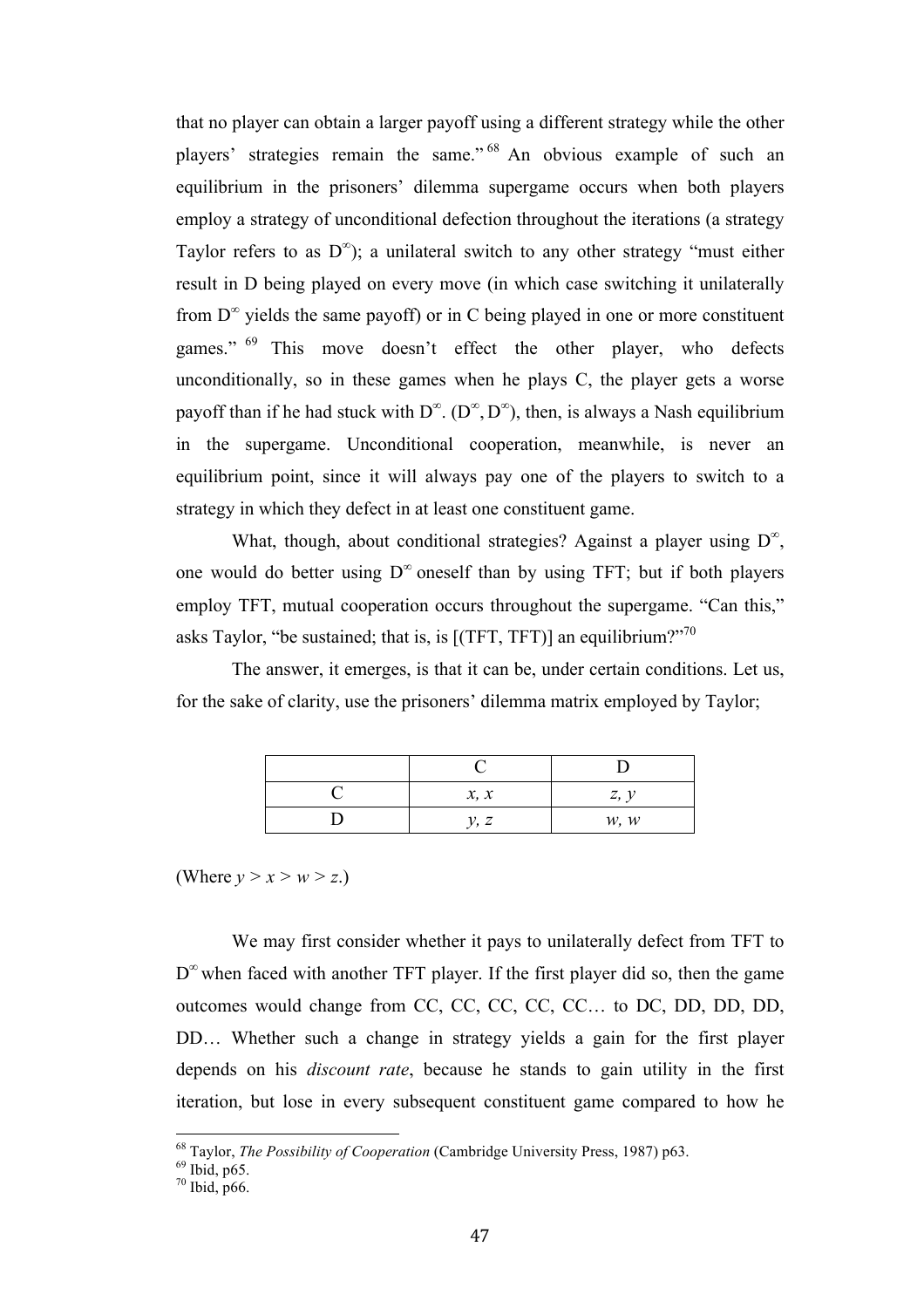would have done with TFT. The strategy change yields a net gain only if "he valued later payoffs so much less than earlier ones that the gain in the first period outweighed the losses in all later periods."<sup>71</sup> Whether or not it is rational to maintain TFT over  $D^{\infty}$ , then, depends on a player's discount factor, relative to the size of the cardinal payoffs on offer. Taylor works out that such a switch to  $D^{\infty}$ doesn't pay when the following condition is satisfied;

 $DF \geq y - x / y - w$ 

or, when put in terms of discount *rate*;

 $DR \leq x - w / v - w$ 

Let us posit, for the instant, that  $y = 5$ ,  $x = 3$ ,  $w = 1$ ,  $z = 0$ . Switching from TFT to  $D^{\infty}$  (when one's fellow player is employing TFT) yields a benefit only if the player's discount rate is strictly more than  $(3 – 1) / (5 – 1)$ , or 0.5; i.e. when each future payoff is worth less than half of the current one to that player. When the player's discount rate is 0.5 or lower, he will do better by remaining with the TFT strategy in this case.

So under certain conditions, the strategy pairing (TFT, TFT) is "robust against unilateral defections to  $D^{\infty}$ .<sup>772</sup> This does not, of course, guarantee that (TFT, TFT) is an equilibrium point when such conditions are met, since it might still benefit one of the players to defect to a strategy other than  $D^{\infty}$ . Taylor considers the possibility that a player defect to a strategy which is identical to TFT, except that it involves defection rather than cooperation in the first constituent game. Let us label this strategy TFT2. If player one defects to TFT2, the sequence of game outcomes would change from CC, CC, CC, CC... to DC, CD, DC, CD...

Defection to TFT2 (and the pattern of alternating unilateral cooperation which it creates) fails to benefit the player if and only if;

 $DF \geq y - x / x - z$ 

 $\frac{71}{72}$  Ibid, p66.<br> $\frac{72}{10}$  Ibid, p67.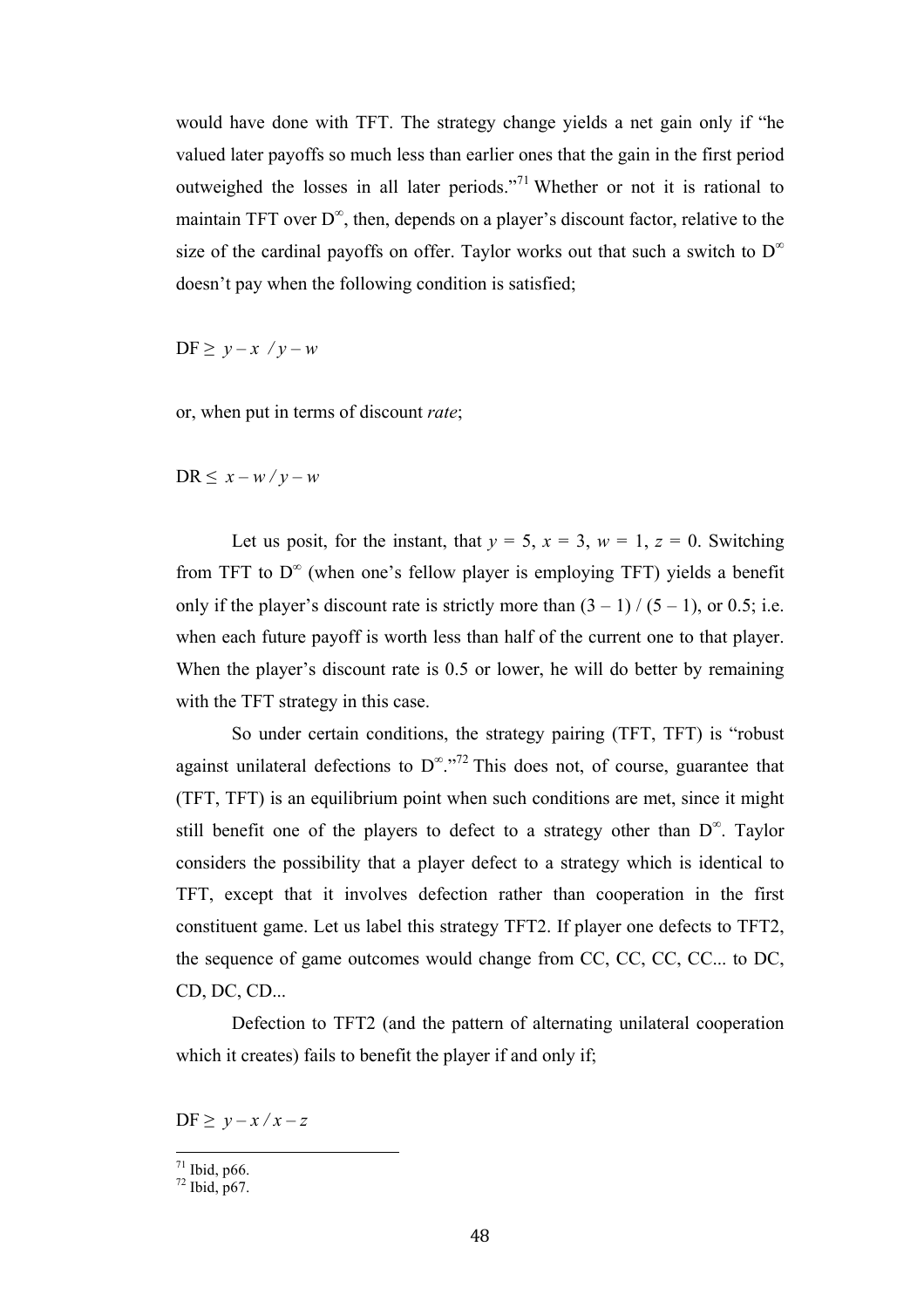So, as Taylor notes, "a *necessary* condition for [(TFT, TFT)] to be an equilibrium is that both players' discount factors...must be at least as big as the larger" of  $[(y-x)/(y-w)]$  and  $[(y-x)/(x-z)]^{73}$  It turns out that this is also a sufficient condition; since no other candidate strategy can possibly do better against a TFT player than those considered so far (TFT2,  $D^{\infty}$ , and TFT itself). Recall that a Nash equilibrium point is such that each player's strategy is the "best response" to the strategy of the other. Taylor considers such possible responses to TFT.

Let us momentarily suppose that the best response to TFT is a strategy that plays C on the first move. If this is the case, the TFT player will employ C on his second move, and the best response must be to play C again. This is because;

- (1) for each player the game ahead is the same at any point in time (since both the discount rates and the constituent game payoffs were assumed to remain constant)…
- (2) a player using strategy [TFT] is responsive to the other player's choices in the preceding game only...It follows that, if the best response to [TFT] begins with C, it must play C in every constituent game. <sup>74</sup>

This being the case, there is no strategy that can improve on TFT itself as a response to a TFT-playing opponent.

Now let us suppose that the best response to TFT is a strategy that plays D on the first move (and hence that whenever the TFT player Cooperates, D is the best response). If this is the case, the TFT player will employ D on his second move. If the best response to TFT involves playing C when the TFT player plays D, then outcome will be an alternating pattern of CD, DC, CD, DC...etc., which is that generated by defection to TFT2. If the best response involves playing D when TFT plays D, then mutual defection is generated throughout the supergame; the series of outcomes that defecting to  $D^{\infty}$  would ensure.

 $^{73}$  Ibid, p68.<br> $^{74}$  Ibid, p68.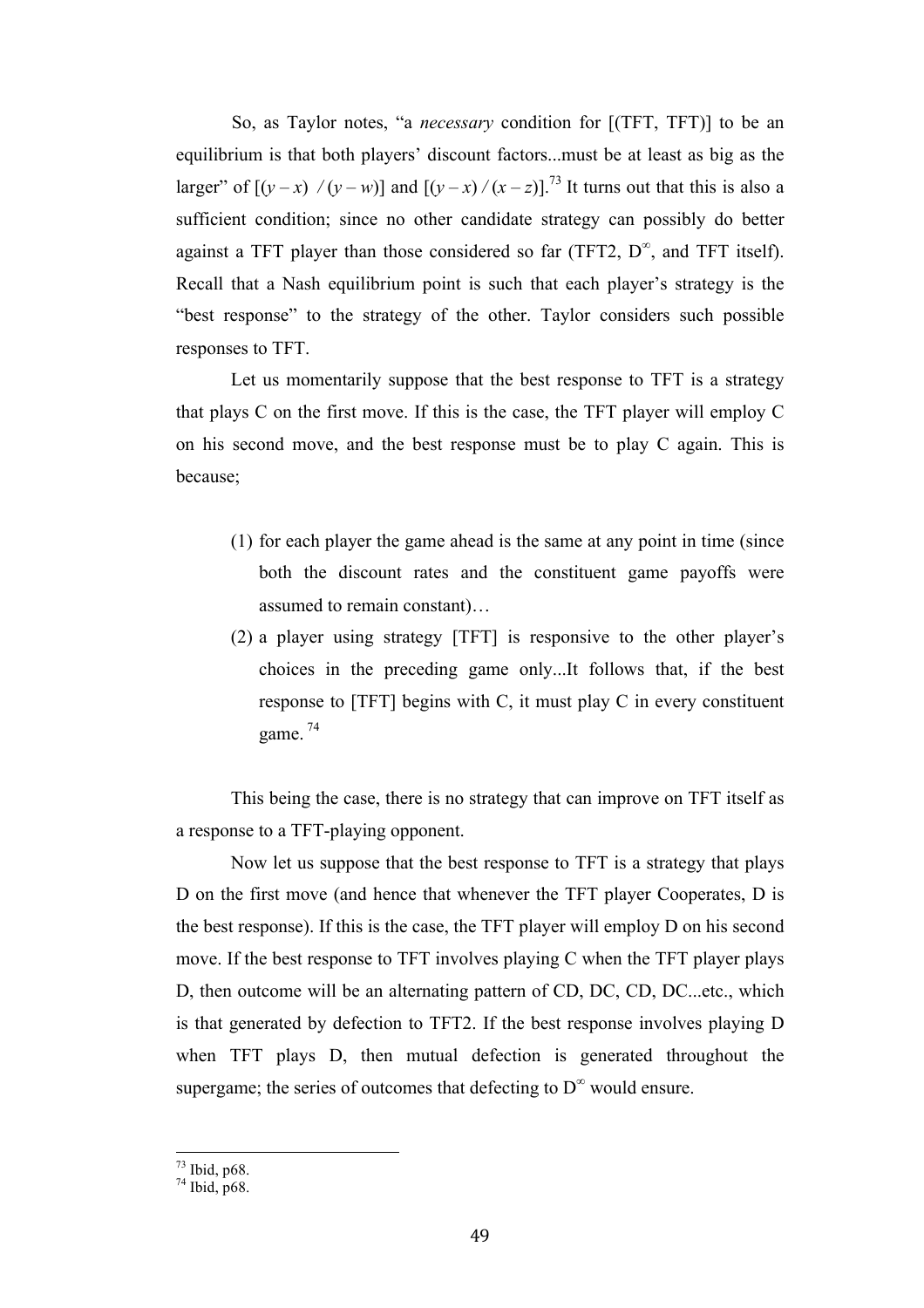The above observations show that no strategy can be a better response to TFT than the best of TFT, TFT2, and  $D^{\infty}$ . The necessary condition above – that both players' discount factors must be at least as big as the greater of  $[(y-x)/(y)]$ *– w*)] and  $[(y - x)/(x - z)]$  – is therefore also a sufficient one for (TFT, TFT) to be a Nash equilibrium point in the supergame. If defection from TFT to neither TFT2 nor  $D^{\infty}$  improves one's supergame payoff when faced with a TFT player, then no defection will offer an improvement.

## **Equilibrium and outcome**

By Taylor's own admission, his analysis of possible equilibrium points within the iterated prisoners' dilemma is an incomplete one, since he does not attempt to consider every possible set of strategies. He does provide a brief discussion of the possibility of other cooperative equilibrium points within the supergame, but for our purposes here it shall suffice to limit our attention to the three strategies outlined above; TFT, TFT2, and  $D^{\infty}$ . The arguments considered thus far show that the strategy pair (TFT, TFT) is, under certain conditions relating to cardinal payoffs and discount factors, is a Nash equilibrium within the supergame.

What though, of the possibility that there be more than one equilibrium point in a given supergame? Taylor's analysis also shows that all of (TFT2, TFT2), (TFT, TFT2), (TFT2, TFT) may also be equilibria, under certain conditions; none of which necessarily negate the equilibrium conditions of (TFT, TFT). The pairs (TFT, TFT2) and (TFT2, TFT) create patterns of alternating unilateral cooperation, whilst the pair (TFT2, TFT2) leads to mutual defection throughout. Why think, then, that the cooperative pattern of behaviour would emerge as the actual outcome in such cases?

The fact that a Nash equilibrium point may not emerge as the actual outcome of a game seems to be obscured when we focus on cases with a single equilibrium. As Taylor notes;

…an equilibrium is such that, if every player expects it to be the outcome, and therefore expects all other players to choose the strategies appropriate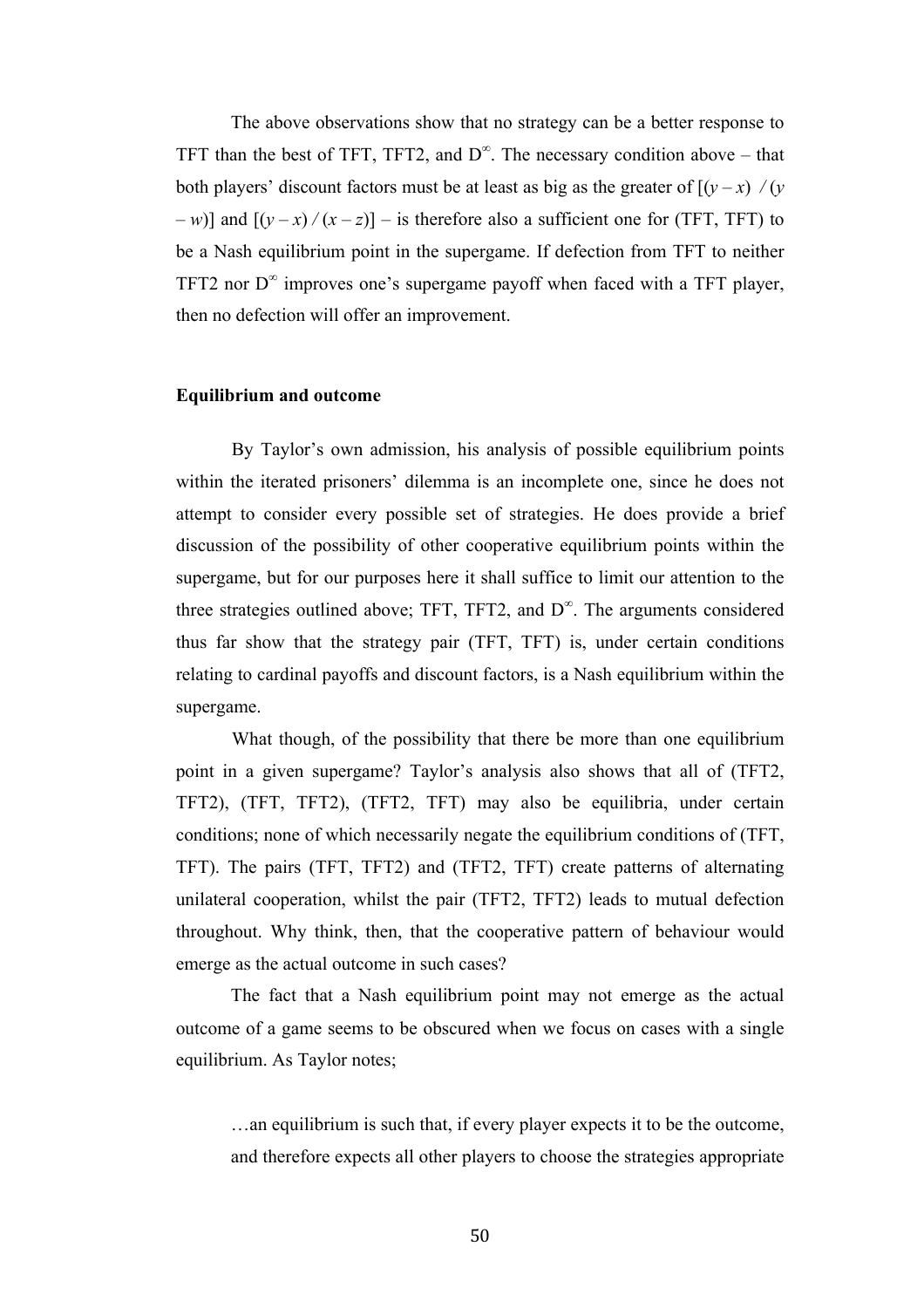to this equilibrium, he has no incentive to choose other than his equilibrium strategy; so the equilibrium will be the outcome. [Therefore] if a game has only one equilibrium... it would in fact be the outcome.<sup>75</sup>

If the conditions for two (or more) equilibria are simultaneously met, however, then "the fact that a certain strategy pair is an equilibrium is not in itself a sufficient reason for any player to expect it to be the outcome.<sup>776</sup> Given this, one may doubt whether a given cooperative equilibrium would actually be the outcome among rational agents. Is such a worry justified?

Recall that the pair  $(D^{\infty}, D^{\infty})$  is also *always* an equilibrium in the supergame (since no player can respond better to a  $D^{\infty}$  player than by employing  $D^{\infty}$  themselves). Given this fact, we can locate the potential worry even without searching for cardinal payoff and discount factor values that satisfy the equilibrium conditions for more than one of the above strategy pairs. If  $(D^{\infty}, D^{\infty})$ is always a Nash equilibrium, when and why should we think that the cooperative equilibrium (TFT, TFT) will be the outcome, even when its equilibrium conditions are met?

Conveniently, when (TFT, TFT) is the only equilibrium point aside from  $(D^{\infty}, D^{\infty})$ , the question is already settled by the structure of the prisoners' dilemma; all parties strictly prefer mutual cooperation to mutual defection, and so the cooperative pair (TFT, TFT) will be the outcome. When the conditions for such a strategy pairing to be an equilibrium are met, then, cooperative behaviour occurs instead of the noncooperative sequence.

What, though, of the possibility that the conditions for the other possible equilibria are also met? Firstly, consider the case in which both (TFT, TFT) and (TFT2, TFT2) are equilibrium points. The latter leads to mutual defection throughout the supergame, and thus creates the same pattern as  $(D^{\infty}, D^{\infty})$ . As such, all parties prefer (TFT, TFT) to (TFT2, TFT2), and thus the former will be the outcome.

More problematic is the case in which the equilibrium conditions of (TFT, TFT) and both (TFT, TFT2) and (TFT2, TFT) are met. The latter two pairs, recall, create patterns of alternating unilateral cooperation. Such patterns

 $\frac{75}{76}$  Ibid, p78.<br> $\frac{76}{16}$  Ibid, p78-79.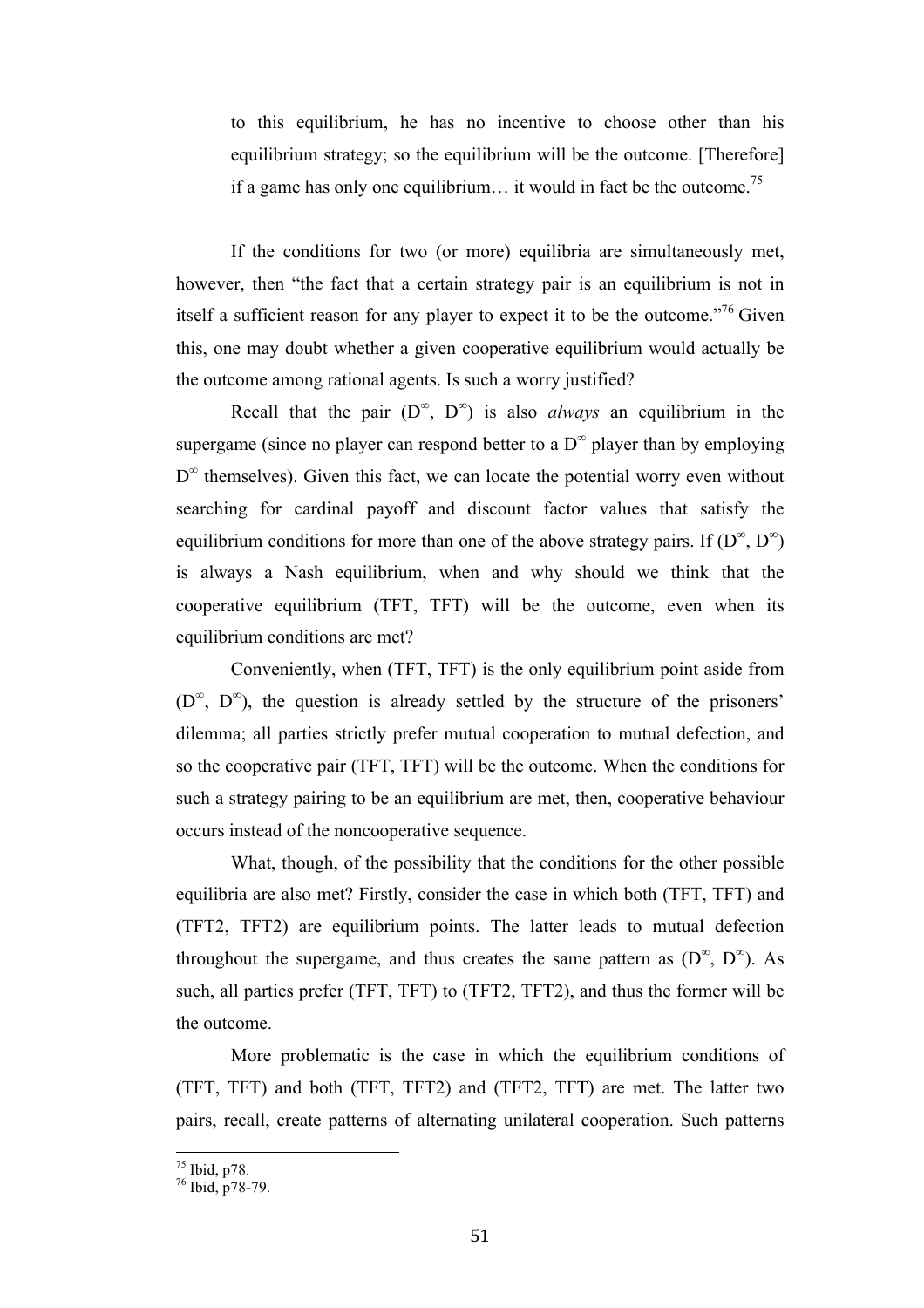can, depending on cardinal payoffs and discount rates, allow parties to do better than they would if mutual defection occurred throughout the supergame; yet they can hardly be regarded as *cooperative* outcomes in any relevant sense. An interaction in which parties take turns to exploit one another looks, prima facie at least, an inappropriate basis for the claim that coercive enforcement is unnecessary. Firstly, it seems hard to imagine how this kind of interaction would get started and become established among individually rational agents. Secondly, it seems feasible that such interactions would multiply the chances of free-riding and exploitation, in a manner which may be thought to warrant the intervention of something like a state.<sup>77</sup>

The likelihood that (TFT, TFT), and the pair (TFT, TFT2) and (TFT2, TFT) are all equilibrium points within the supergame, Taylor notes, is very remote; for this to be so, each player's discount factor must be exactly  $(y - x) / (x - y)$  $(z - z)$ <sup>78</sup>. This occurrence is so unlikely, Taylor suggests, that we may simple "ignore this possibility."<sup>79</sup> What, though, if the condition was met? Taylor admits at this point that the outcome would be inconclusive, since the TFT2 player would be indifferent between sticking to TFT2 and employing TFT. This possibility, though, only harms Taylor's argument in a minor fashion; the fact that, given certain (very) specific conditions on payoffs and discount rates are met, a cooperative pattern may not the outcome even if it is an equilibrium, is something Taylor can simply accept. Since such scenarios will rarely arise (and when they do, cooperation *may* still occur), his main point – that cooperative outcomes may arise from rational choice in the supergame – still stands.

The general conclusion Taylor draws from his analysis, then, is that "if each player's discount rate is sufficiently low, the outcome will be mutual cooperation throughout the supergame."80 When certain conditions concerning cardinal payoffs and discount rates are met, cooperative behaviour can be

 $17$  These points are stated merely to hint at potential problems that I see with regarding (TFT2, TFT) and (TFT, TFT2) as cooperative equilibria. It may be argued that the two strategy outcomes in question do constitute cooperation of a type stable enough to undermine the game theoretical justification of the state. If this were shown to be so, my position would be strengthened; the possibility of a larger set of cooperative equilibria within the supergame would further undermine the notion that noncooperation is the only possible outcome.<br><sup>78</sup> Ibid, p80.<br><sup>79</sup> Ibid, p80.<br><sup>80</sup> Ibid, p81.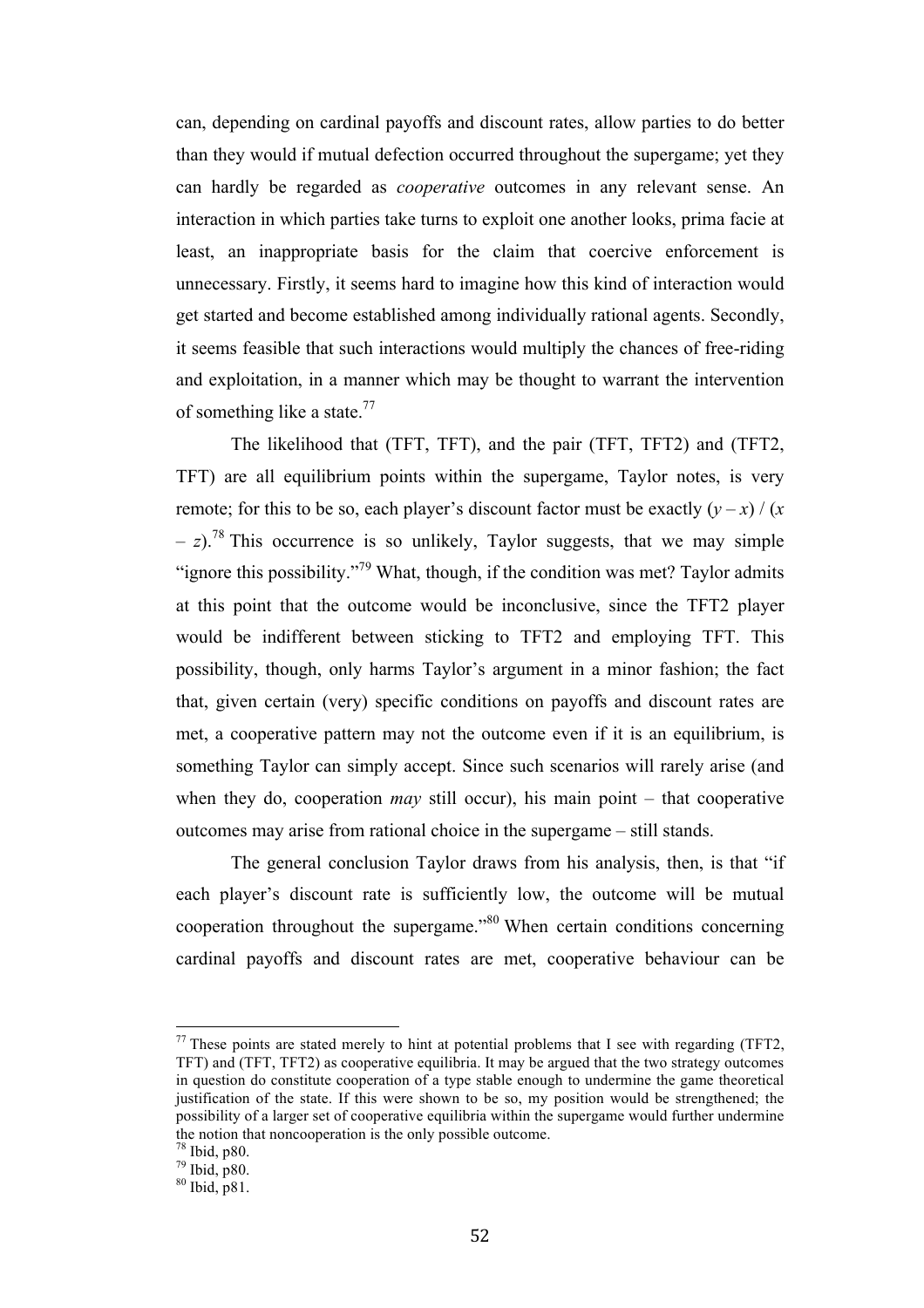rationally required, and emerge as the actual outcome, in prisoners' dilemma supergames.

# **The** *n***-player supergame**

Taylor also extends his analysis to the *n*-player prisoners' dilemma supergame; an iterated game "whose constituent games are Prisoners' Dilemmas with any finite number  $(n)$  of players.<sup> $\cdot$ 81</sup> Quite clearly, such a model is well placed to represent many real world prisoners' dilemma-type interactions, which commonly occur among groups larger than two people. As such, this analysis is a clear departure from the work of Axelrod, whose account was based on the aggregated results of pairwise interactions.

An *n*-player game is, in many ways, an extrapolation of the two-player format. As such, the following conditions must be met for it to be a prisoners' dilemma;

- (1) The defect strategy dominates the cooperate strategy for every player.
- (2) All players prefer complete mutual cooperation (among *all* parties) to complete mutual defection.

In the *n*-player game, a given player's payoff is a function of his strategy, and of the number of other players who choose C in that constituent game.

In such games, as in the two-player game, a situation in which all parties are unconditional defectors is always an equilibrium; no agent can improve their (immediate or cumulative) payoff by defecting to a strategy that involves one or more cooperative moves. Similarly, unconditional cooperation among all parties is never an equilibrium; one would always do better by switching to a strategy which involves defection.

Cooperation, claims Taylor, can occur no matter how many players there are in a supergame. It may do so in a similar way to its occurrence in the two-player game; through the employment of strategies that are conditional on the actions of the agents with whom one interacts. For cooperation to emerge, it must be "conditional on that of *all* the other players," and discount rates must not be

 $81$  lbid n82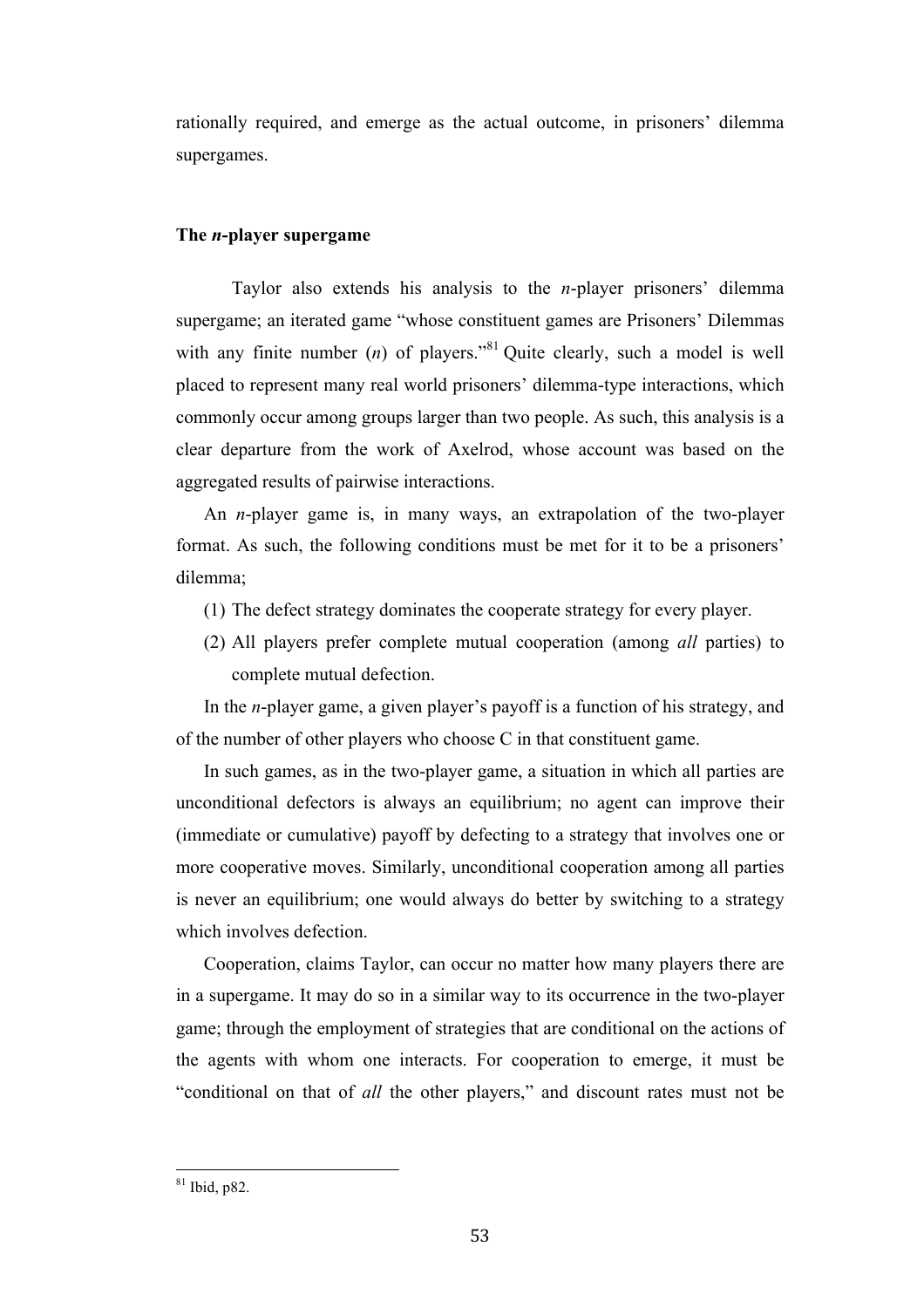"greater than a certain function of the constituent game payoffs."<sup>82</sup> Further, even when some players insist on using  $D^{\infty}$ , cooperation can still be rational for the remaining players, if their cooperation is conditional on the cooperation of all other cooperators, and discount rates are sufficiently small.<sup>83</sup>

"Cooperation," Taylor admits, "amongst a large number of players is 'less likely' to occur than cooperation amongst a small number.<sup>84</sup> This is firstly because more conditions need to be met when there are more players in the supergame, and secondly because, in more populated games, the kind of "monitoring" of others' strategies that is necessary for conditional cooperation becomes more difficult. This admission is a telling one, and will be revisited presently.

Taylor's conclusion to his n-player analysis, then, is similar (if rather more complex) than the lesson we may draw from the two-player game. Again, when certain conditions regarding payoffs, discount factors, and game size are met, conditionally cooperative strategies can arise as Nash equilibria in the prisoners' dilemma supergame. As such, they are likely to be rationally selected by agents seeking to maximise their supergame payoff. The upshot of this is that cooperation is, at the very least, more likely than it is taken to be in the game theoretical justification of the state.

### **Objections to the iterative project**

## **(i) Theoretical possibility and real public goods scenarios**

It might be argued that Taylor's conclusions, although interesting, fail to convince us that cooperation will ever occur in the kinds of scenarios we have in mind. It tells us that cooperation is possible if and when certain conditions – regarding cardinal payoffs and discount rates – are met. Yet it is largely silent on whether or not they *are* met in the kinds of public goods scenarios with which he is primarily concerned. Howard Harriott makes a similar point, noting that

 $\frac{82 \text{ Ibid, p104.}}{83 \text{ Such}}$  'cooperative subgroup' equilibria, however, will not necessarily emerge as outcomes, since "there are many such equilibria, and each player prefers an outcome in which he is an unconditional defector to one in which he is a cooperator. <sup>84</sup> Ibid, p105.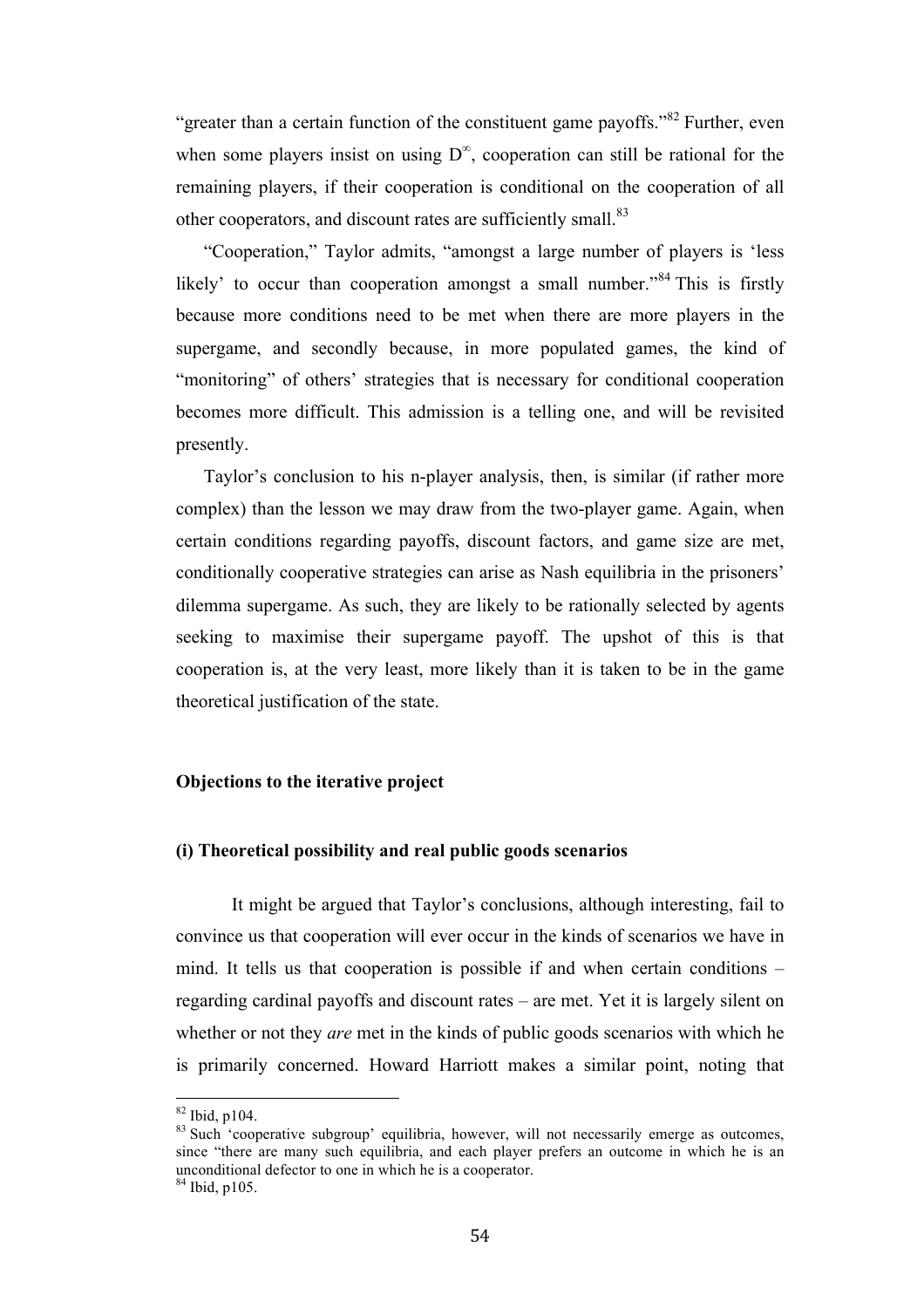"because of the abundance of Nash equilibrium points, we do not have enough of a rationale for supposing that the cooperative solution will be uniquely chosen."<sup>85</sup>

Has Taylor not done enough, though, by showing the mere possibility of cooperation in such contexts? Wasn't his aim simply to demonstrate that the common analysis of the prisoners' dilemma unfairly rules out the very possibility of mutually beneficial interaction? His argument, recall, is set up against those who argue that the provision of public goods without external enforcement is impossible. On a sympathetic reading, Taylor need not present a positive argument to the effect that payoffs and discount factors in certain empirical situations are such that the equilibrium conditions for cooperation are met; the weaker conclusion that they *may be* met is sufficient for his purposes. We may doubt, I think, whether the further task – that of showing that cooperative equilibrium conditions are met in some of, or most of, or all empirical prisoners' dilemma scenarios – is even one that could be tackled. At the very least, it would seem to be beyond the remit of Taylor's theoretical project.

Taylor's opponent, however, may still have a gripe, even if he grants both the possibility of cooperation, and the difficulty of identifying all those cases in which the equilibrium conditions for cooperation are met. It may be argued that the equilibrium conditions in question will be met so infrequently as to render the provision of public goods extremely rare. Say, for instance, that mutual cooperation would occur in only 1% of repeated games in which (ordinal) preferences were those of the prisoners' dilemma. The state, if this were the case, may still have some role; to produce such goods in the remaining scenarios. So while it may demand too much of Taylor to require a comment on exactly which empirical scenarios meet the criteria, it might be prudent for him to (even roughly) suggest the level of frequency with which we might expect the cooperative equilibrium conditions to be met in public goods interactions. Given Taylor's general conclusion ("if each player's discount rate is sufficiently low, the outcome will be mutual cooperation throughout the supergame<sup> $86$ </sup>), it may indeed be reasonable to expect some remark about whether or not the discount

<sup>&</sup>lt;sup>85</sup> Harriott, 'Games, Anarchy, and the Nonnecessity of the State,' in Sanders & Narveson ed., *For* and *Against the State* (Rowman and Littlefield, 1996) p129.<br><sup>86</sup> Ibid. p81.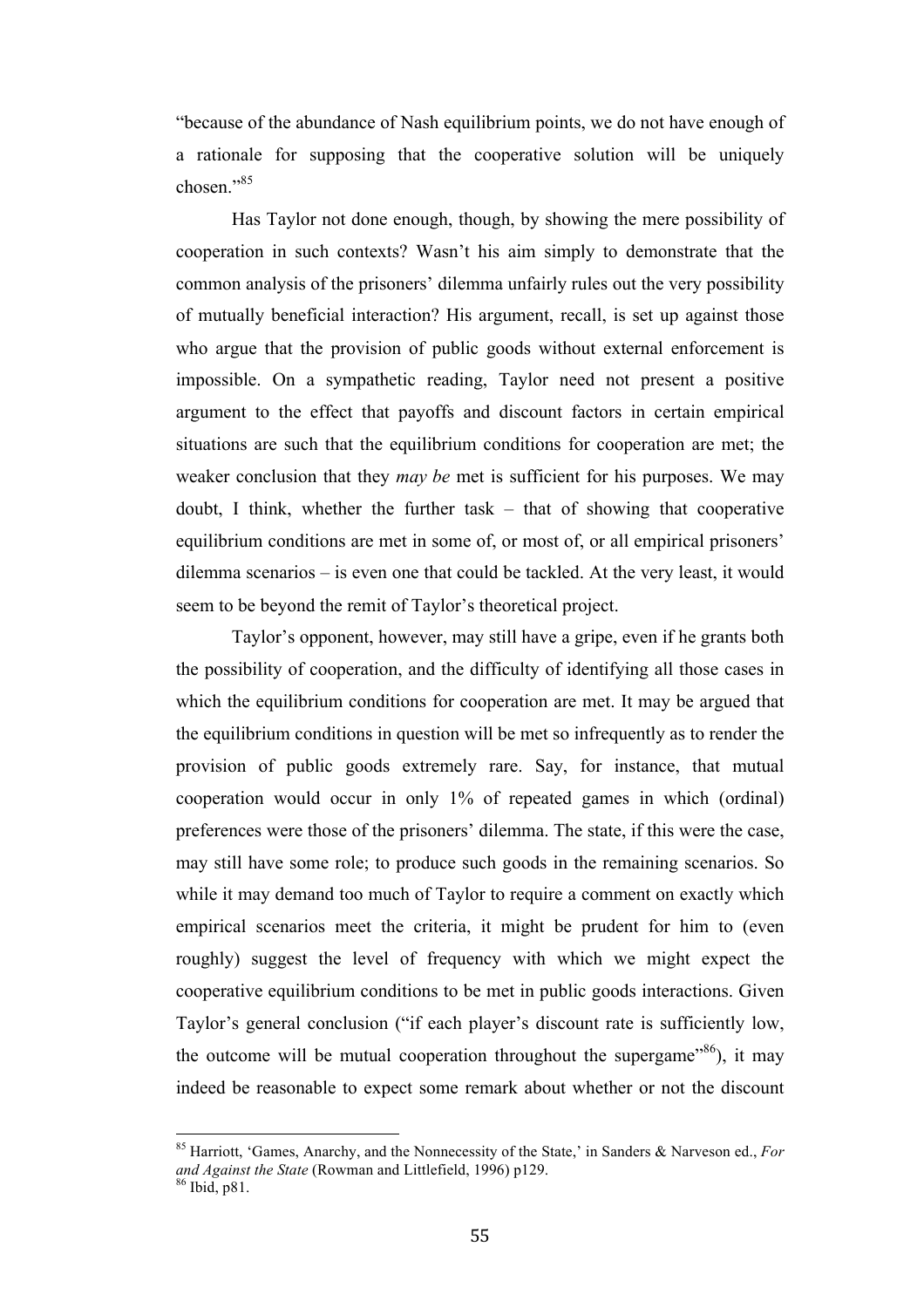rates of actual agents are, in general, such that cooperation could emerge on a significant scale.

# **(ii) Community and reciprocity**

The conclusion to Taylor's n-player analysis may be thought to raise another issue. He holds that the monitoring of other individuals' strategies necessary for cooperation is more likely in a small group, especially one "with an unchanging or very slowly changing membership, or in a community.<sup>87</sup><sup>2</sup> Firstly, it is worth noting that those who attempt to justify the coercive actions of the state on the basis of the game theoretical arguments under examination here may well accept such a claim; they may merely assert its irrelevance, given that the groups for which states provide public goods are generally large, and with rapidly changing memberships. Someone sympathetic to Taylor's approach could reply that the mere empirical fact that public goods have been provided for large groups of people (by states) does not ground the further normative claim that this ought to be so.

Let us leave this line of thought aside, however, and focus on Taylor's notion of community. Taylor takes community to include a certain "quality of relations" between members, characterised by (1) shared beliefs and values, (2) direct and many-sided relations, and  $(3)$  the practice of generalised reciprocity.<sup>88</sup> These features, at first glance, seem to be suggestive of some quasi-cooperative interactive situation between community members. If cooperation is only feasible when such factors are in place, we may wonder whether Taylor's cooperative solution to the prisoners' dilemma isn't parasitic on some preexisting cooperation in a given community. It may even appear that Taylor is begging the question in this manner.

We may note that this kind of worry is particularly pressing if one conceives of the problem of cooperation as fundamentally a state of nature problem. In man's pre-political state, one could argue, community itself is unlikely to form due to the very inability of individuals to cooperate. It looks

<sup>&</sup>lt;sup>87</sup> Taylor, *The Possibility of Cooperation* (Cambridge University Press, 1987) p105. <sup>88</sup> Ibid, p23.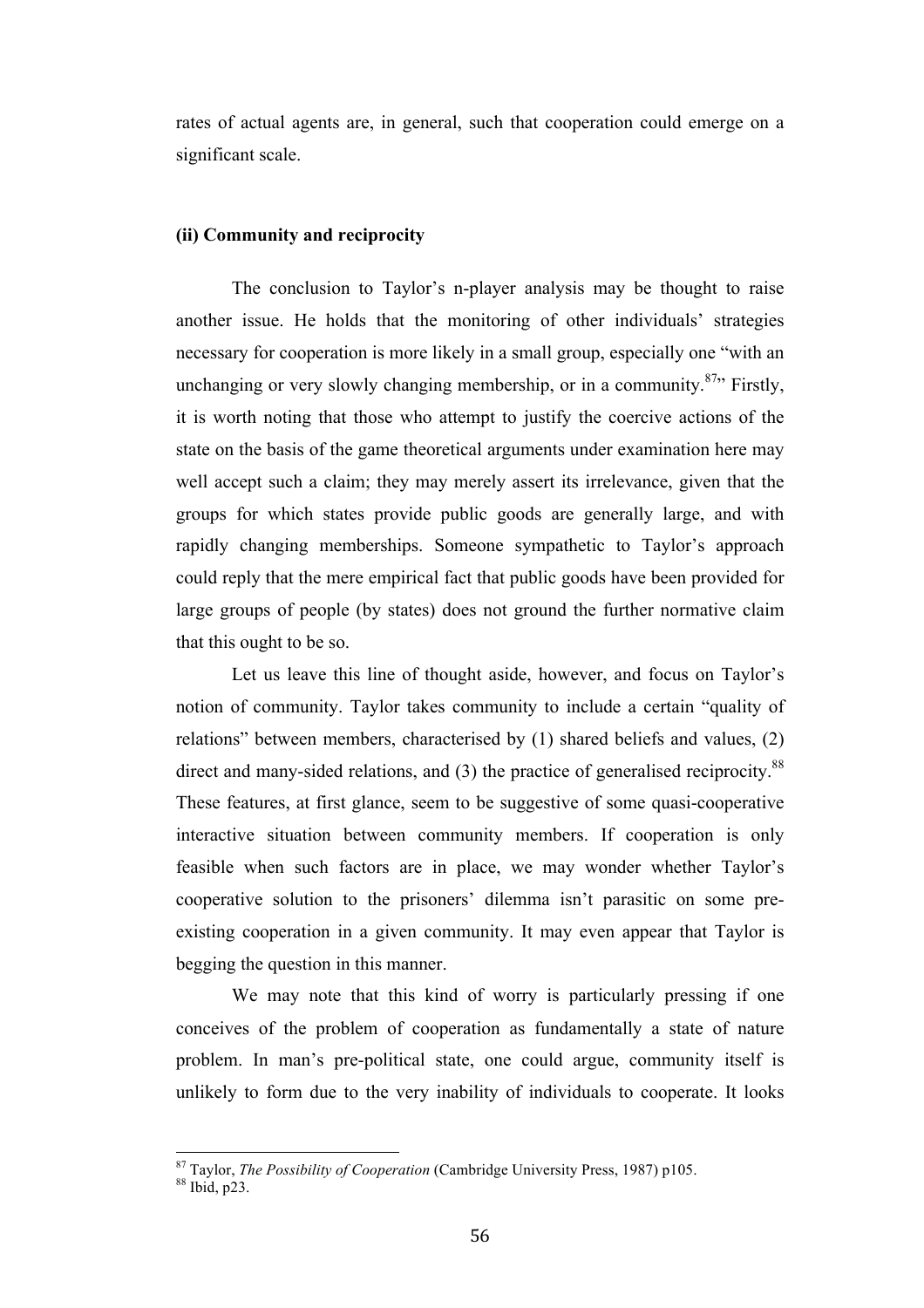problematic, in this respect, to place community as the primary context in which cooperation can emerge at all.

Taylor can, perhaps, avoid such a criticism by fleshing out the kind of communal relations he has in mind; there may not be a problem if the conditions don't include an already-established system of cooperation in the formal sense. His third feature in particular seems to require such expansion; "generalised reciprocity" could very easily be taken to indicate a situation in which some mutual cooperation is already in place. Taylor needs to convince us that this is not so.

Further inspection of Taylor's position, however, merely seems to exacerbate the problem. In *Community, Anarchy and Liberty*, Taylor states the following;

I shall use [the term reciprocity] to cover a range of arrangements and relations and exchanges, including mutual aid, some forms of cooperation, and some forms of sharing.<sup>89</sup>

The very notion of community that Taylor is using, then, is (in part) characterised by a reciprocity that may already include the existence of some cooperation. An example he gives of the type of interaction he has in mind – "when the primitive or peasant cultivator gives up time to help others harvest crops quickly in the firm expectation that those he has helped will do the same for him" – seems to be exactly the kind of cooperative interaction that is pertinent to this paper, and to Taylor's iterative account. The suggestion, then, that cooperation is far more possible under conditions in which some cooperation may already be present, seems to be a problematic one, and might be thought to impact on the plausibility of his project.

Taylor could react to this point in two ways. The first would be to withdraw the notion of reciprocity from the notion of community, or at least to play down its importance. The more modest claim – that communities, as relatively small and stable groups of individuals, can facilitate the kind of

<sup>&</sup>lt;sup>89</sup> Taylor, *Community, Anarchy and Liberty* (Cambridge University Press, 1982), p28.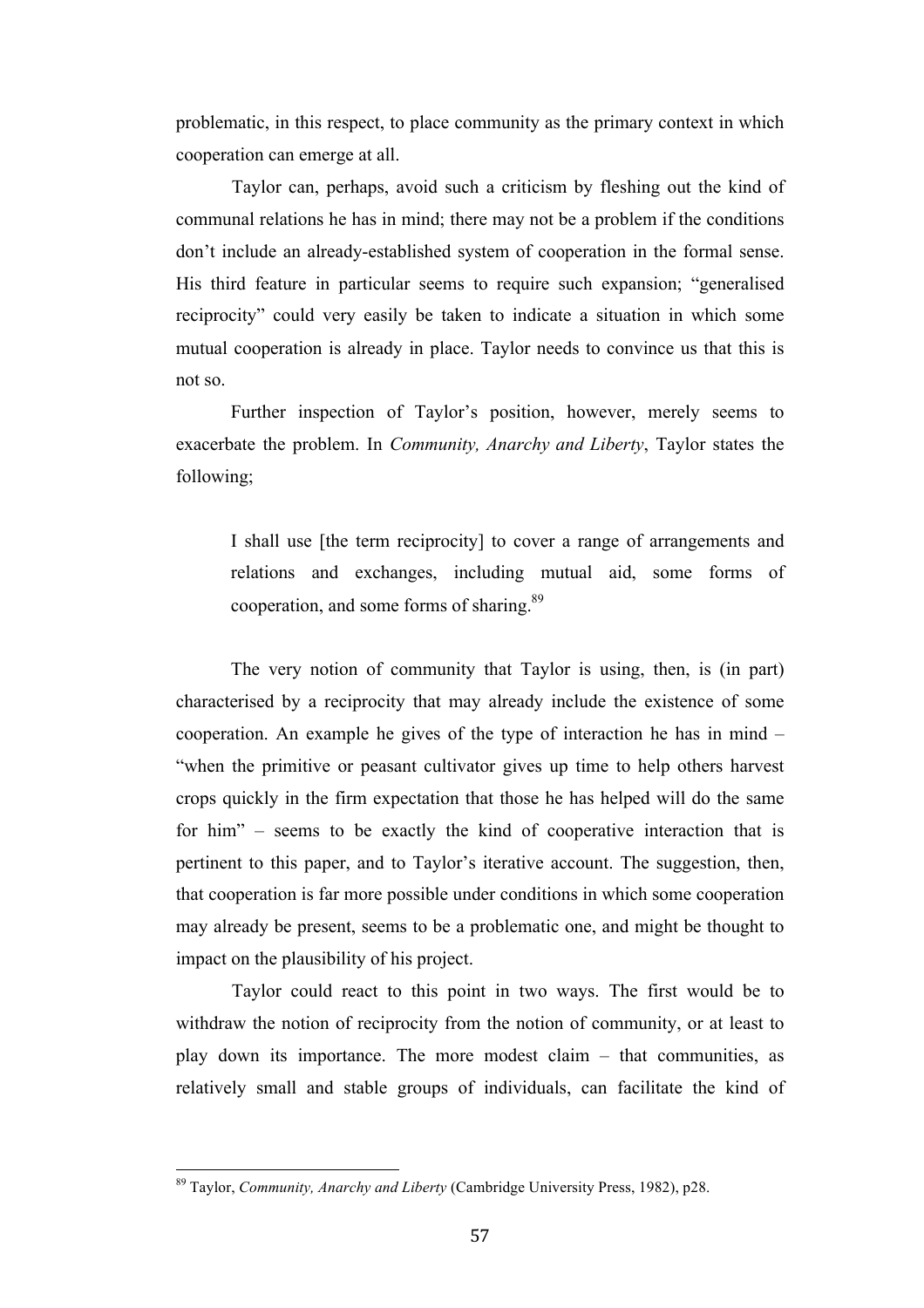monitoring of other players and their strategies that conditional cooperation requires – seems to be a plausible one.

The second response would involve pointing to the fact that Taylor doesn't present community as the *only* scenario in which cooperation can emerge. Rather than laying down a necessary condition for cooperation in the prisoners' dilemma, Taylor is merely suggesting certain circumstances that can make it more likely. As such, the argument in question may be viewed as separate from, and inessential to, his main claims about the *possibility* of cooperation; if, I have suggested, the link between community and cooperation is a problematic one, the former may be discarded without harming the latter. The apparent contingency of the link in question would undermine the notion that the problem outlined above harms the plausibility of Taylor's iterative account.

### **(iii) Indefinite iteration, infinite iteration, and the last contract problem**

As a formal feature of the prisoners' dilemma supergame, it seems unclear whether the assumption of indefinite iteration is sufficient to solve the last contract problem. We may note that an assumption of *infinite* iteration certainly solves the issue; there will be no final contract, so the reasoning in question simply doesn't apply. Such a presupposition, however, simply doesn't seem to map onto the real world; our interactions with others are temporally constrained in a number of ways, not least by our mortality. If cooperation were only possible in infinitely iterated games, then it would seem prima facie problematic to infer that real life cooperation in prisoners' dilemma scenarios was possible.

Instead, then, the (more realistic) notion of indefinite iteration is commonly employed; players know that the game will end at some point, but not when. It seems doubtful, however, whether this assumption solves the last contract problem in the formal setting. Players know that the supergame will end at some stage, that *some* iteration will be the last. Why couldn't they reason back from that final game, even if the time of its occurrence remains undefined or unknown to them?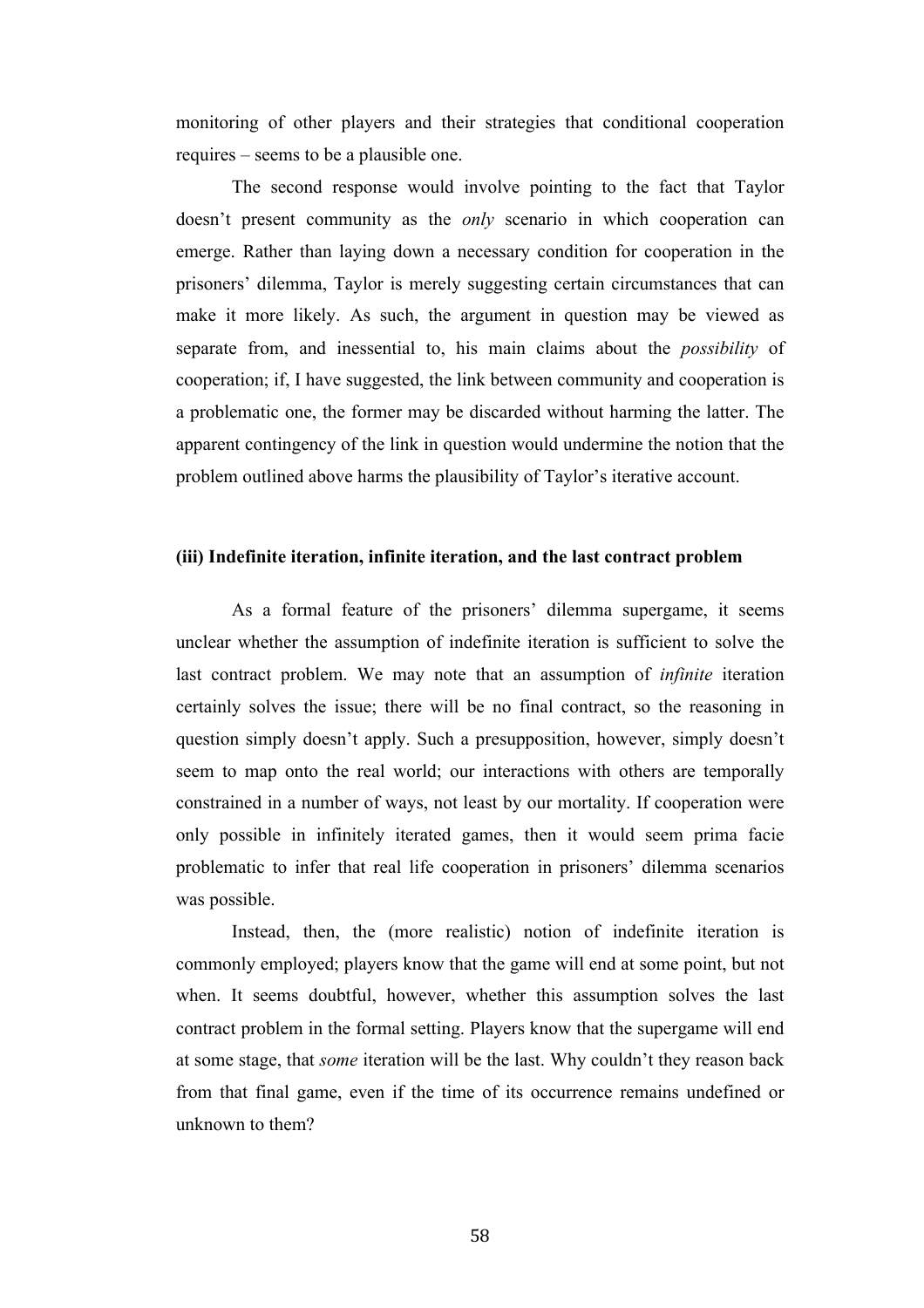Perhaps there are ways around this restatement of the last contract problem. Even if there were not, however, I think that I would continue to find the notion of indefinite iteration to be more suitable than that of infinite iteration, for the reasons outlined above. If the more realistic notion of indefinite iteration clashes with last contract logic, my intuitive reaction would be to question the plausibility of the latter.

Intuitively, I think, we hold such last contract reasoning to be problematic; it seems almost irrational to jeopardise a potentially lengthy period of mutually beneficial cooperation merely to gain the advantage of exploitation in the final iteration. Empirically, I posit, we rarely (if ever) employ such thinking; indeed, we can cite countless real life examples in which people do manage to achieve mutual cooperation over an interaction of fixed length. We would, I think, be unsurprised to see Anne and Bill sharing their hedge-cutting duties, and would hardly regard such behaviour as irrational. Further, it seems safe to say that cooperation is even more likely to arise when interactions are of indefinite length.

Such last contract reasoning, however, is the embodiment of rationality within the game theoretical framework; if players can do better by defecting, they do so, and if they expect their opponent to do so to, it is rational to move one's defection to an earlier point in time. This impasse between our intuitions about the rationality of last contract reasoning and the game theoretical model, then, is suggestive of a greater incompatibility. My objection to last contract reasoning is based on a conviction that it is irrational; yet this very intuition invokes exactly the kind of rationality that is precluded from the prisoners' dilemma framework. This tension, as I shall argue later in the paper, is indicative of the fact that game theoretical analysis is inadequate as a basis for social theory.

# **(iv) Demandingness of knowledge**

We might argue that the requirement that one have perfect knowledge of previous interactions with all other players seems to be too demanding, particularly in the n-player game. Taylor admits as such, noting that the kind of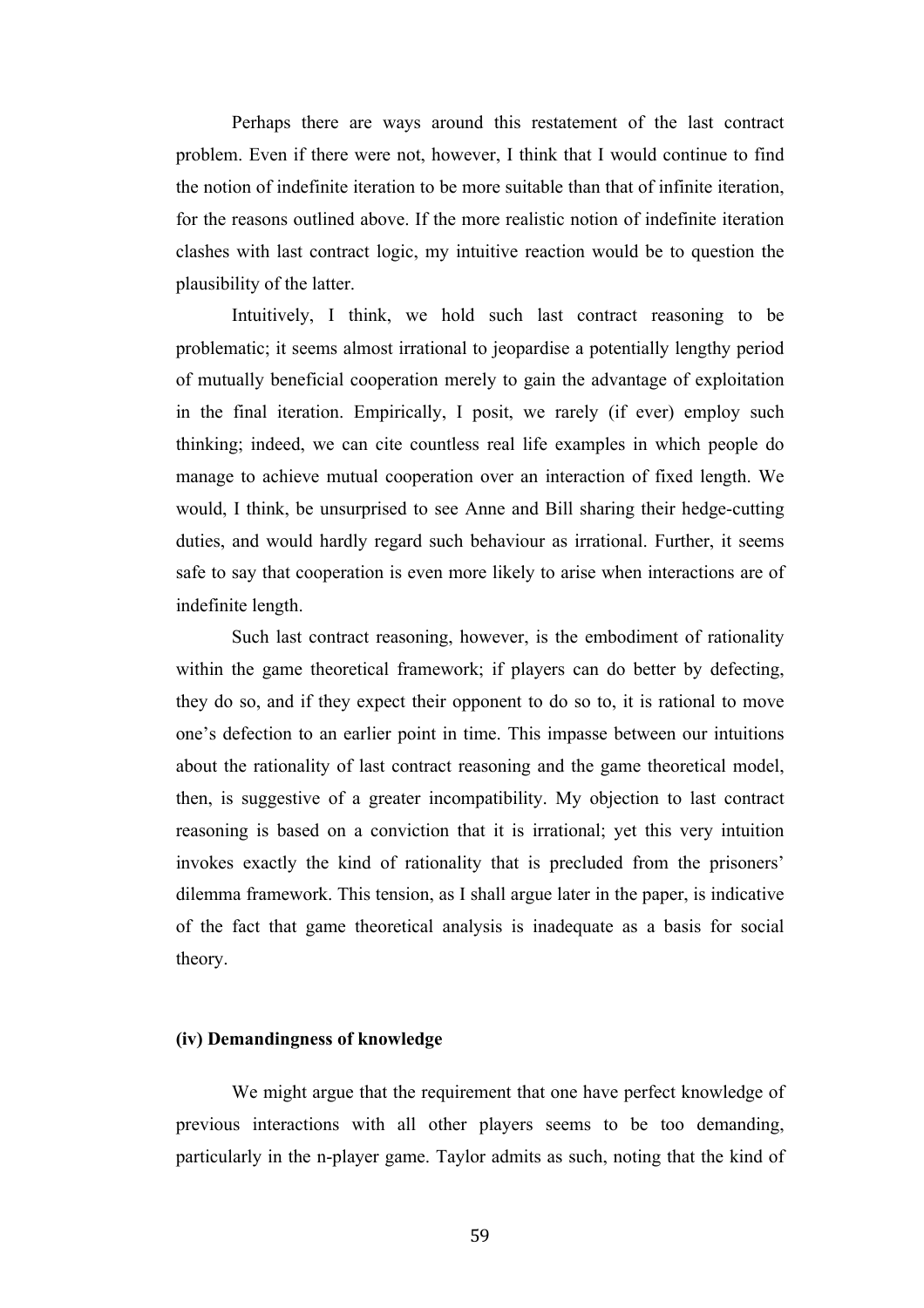monitoring necessary for conditional cooperation becomes increasingly difficult when the supergame is made up of more players. Such an assumption, like many of those at play in the game theoretical framework, seems not to map onto our real life interactions; we are unlikely to ever have anything approaching perfect knowledge of others and their strategies.

Despite our limitations, however, we do manage to cooperate with others. This final observation – that our empirical experience of social interaction seems to be at odds with the kind of idealising assumptions at play within the game theoretical framework – is one that I shall revisit in the next chapter.

## **Lessons to draw from the iterative story**

The arguments of the type offered by Taylor, then, are interesting in two respects. Firstly, as suggested in this chapter, they provide us with reasons for thinking that cooperation is possible within prisoners' dilemma scenarios, in a manner overlooked by those seeking to provide a justification of the existence of a coercive state. By extending the game through time, Taylor goes some way to showing that rational individuals can achieve mutual cooperation. The analysis succeeds in formalising some concern for our reputations (thereby acknowledging the importance of one's actions for one's future prospects), as well as allowing for the fact that future, as well as current, payoffs may feature in our strategic reasoning. If certain conditions regarding payoffs and discount rates are met, Taylor demonstrates, cooperative strategy vectors can be Nash equilibrium points in the prisoners' dilemma supergame.

Secondly, Taylor's arguments contribute to an external critique of the use of game theoretical models for the purpose of justifying the state. In insisting that certain temporal constraints on the prisoners' dilemma must be loosened, and even (as above) by adding to the list of demanding assumptions at play, such accounts cast doubt on whether such a framework, being so at odds with our real social experience, can form the basis of normative judgements about the state.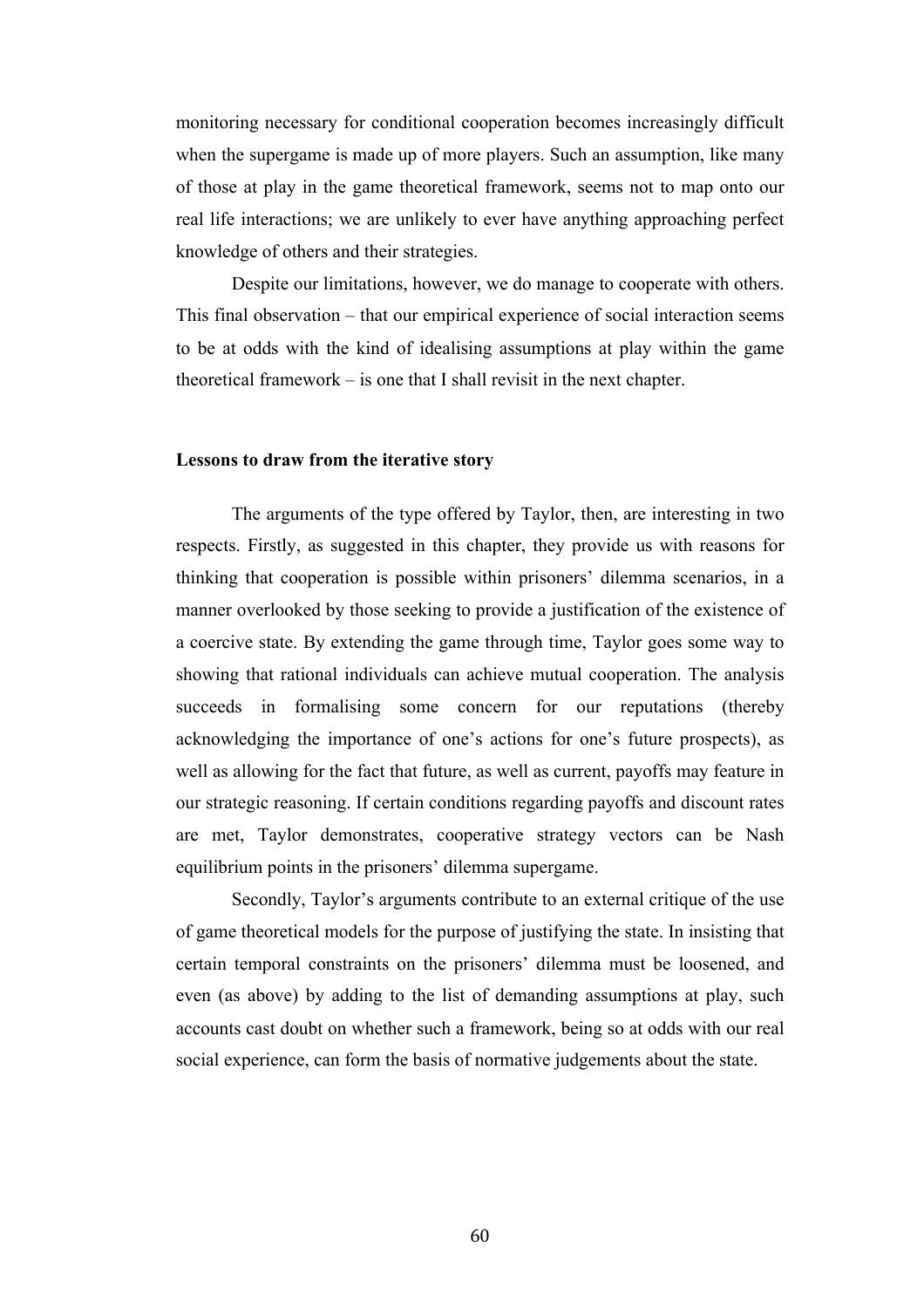#### **CHAPTER 4 – GAUTHIER AND CONSTRAINED MAXIMISATION**

I turn now to another theory that seems to provide a plausible alternative to the coercive solution to the prisoners' dilemma. David Gauthier, in his muchdiscussed book *Morals by Agreement*, aims to show that it can be individually rational (even when rationality is still understood in the game theorist's simple maximising sense) to act in ways that social cooperation requires.

Gauthier's overall project is an ambitious one; he attempts to explain how a moral theory may be understood to arise out of, and be grounded in, the rationality of individuals. Given the scope of *Morals by Agreement*, it is beyond my remit to offer a complete elucidation of Gauthier's position. It will be sufficient for the task at hand, I believe, to focus on one of his central theses; that cooperative behaviour, given certain assumptions, may be rational for individuals faced with prisoners' dilemma-like scenarios.

If Gauthier's 'moral solution' to the prisoners' dilemma is successful, it would provide a way for parties to reach mutually beneficial payoffs without third-party enforcement. It would, therefore, debunk the claim that coercive force of some kind is a necessary condition for cooperation between utilitymaximising individuals.

I will now move on to an exegetical presentation of the key elements of Gauthier's position, explaining how it may, prima facie, appear to solve our problem. I will proceed, however, to offer a number of objections to Gauthier's approach. In light of these criticisms (some of which are more telling than others), I will suggest that Gauthier's project fails to convince on its own terms. This conclusion, however, does not spell the end of my interest in Gauthier's work. Although his arguments (and, indeed, those of the iteration theorists I analysed in the previous section) may fail to provide an internal solution to the prisoners' dilemma, they may, I think, be reformulated as part of a redundancy charge concerning the use of the game.

# **Individual and joint strategies**

Gauthier's response to the pessimistic employment of the prisoners' dilemma begins with the distinction between individual and joint strategies. An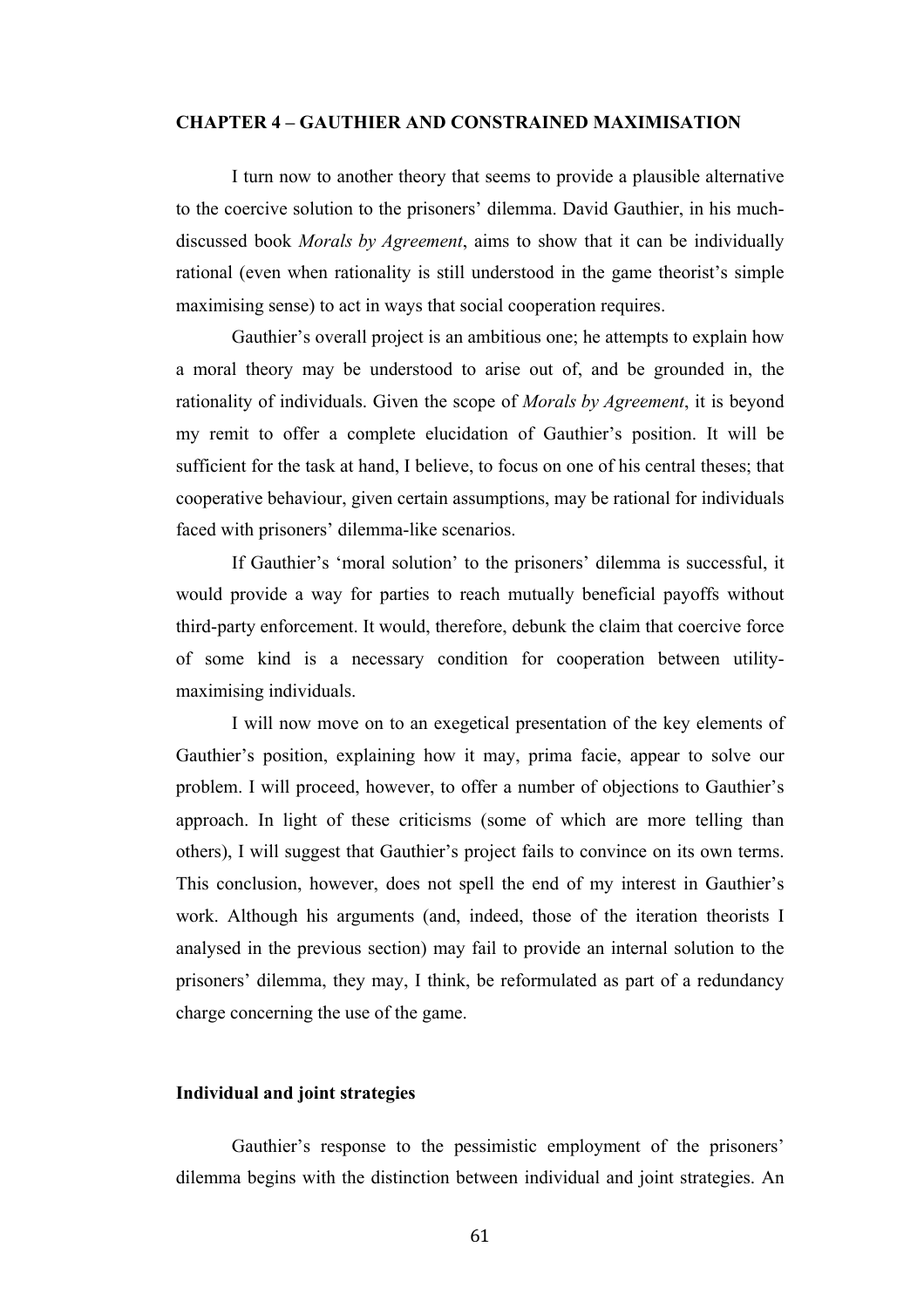individual strategy, Gauthier claims, is "a lottery over the possible actions of a single actor."<sup>90</sup> An agent who acts on an individual strategy, simply put, chooses merely between the different courses of action available to him. A joint strategy, on the other hand, is a "lottery over possible outcomes."91 The agent who bases his actions on a joint strategy, then, considers the possible outcomes that could result once his choice of action is combined with the choices of other agents with whom he may interact.

Cooperation, it stands to reason, is inherently linked to the notion of joint strategy. Participation in a cooperative activity (Gauthier uses the example of a hunt) may be thought of as the implementation of a single joint strategy by a number of individual actors. The concept may be extended, suggests Gauthier, to include participation in practices like promise-keeping, in which "each person's behaviour is predicated on the conformity of others to the practice.<sup>"92</sup>

An individual, of course, cannot ensure that he acts on a joint strategy, for whether he does so depends on how his fellows act. We might, however, say that "an individual bases his actions on a joint strategy in so far as he intentionally chooses what the strategy requires of him."<sup>93</sup> To cooperate, for Gauthier, is simply to employ a joint strategy rather than an individual one.

Gauthier's departure from the kind of rationality that is assumed in the prisoners' dilemma should already be coming into focus at this point. The game theoretical reasoner is one who only employs individual strategies; the question he asks when deliberating over which action to choose is "which of the actions available to me will serve me best?" He who acts on a joint strategy, in contrast, may ask "what outcomes can I and others achieve by coordinating our actions?"

This distinction seems unproblematic, as does the linking of cooperation to joint strategy. He has not yet, though, said anything yet about the rationality of choosing joint over individual strategies; something he must do, given the nature of his project. I shall return to this topic later in this chapter, but allow me now to briefly allude to the issue here. Gauthier admits that the rational maximiser, at this point in his analysis, can reason along the following lines; "it is rational to cooperate only if the utility one expects from acting on the cooperative joint

<sup>&</sup>lt;sup>90</sup> Gauthier, *Morals by Agreement* (Oxford University Press, 1986), p166.<br><sup>91</sup> Ibid, p166. <sup>92</sup> Ibid, p166. 93 Ibid. p166.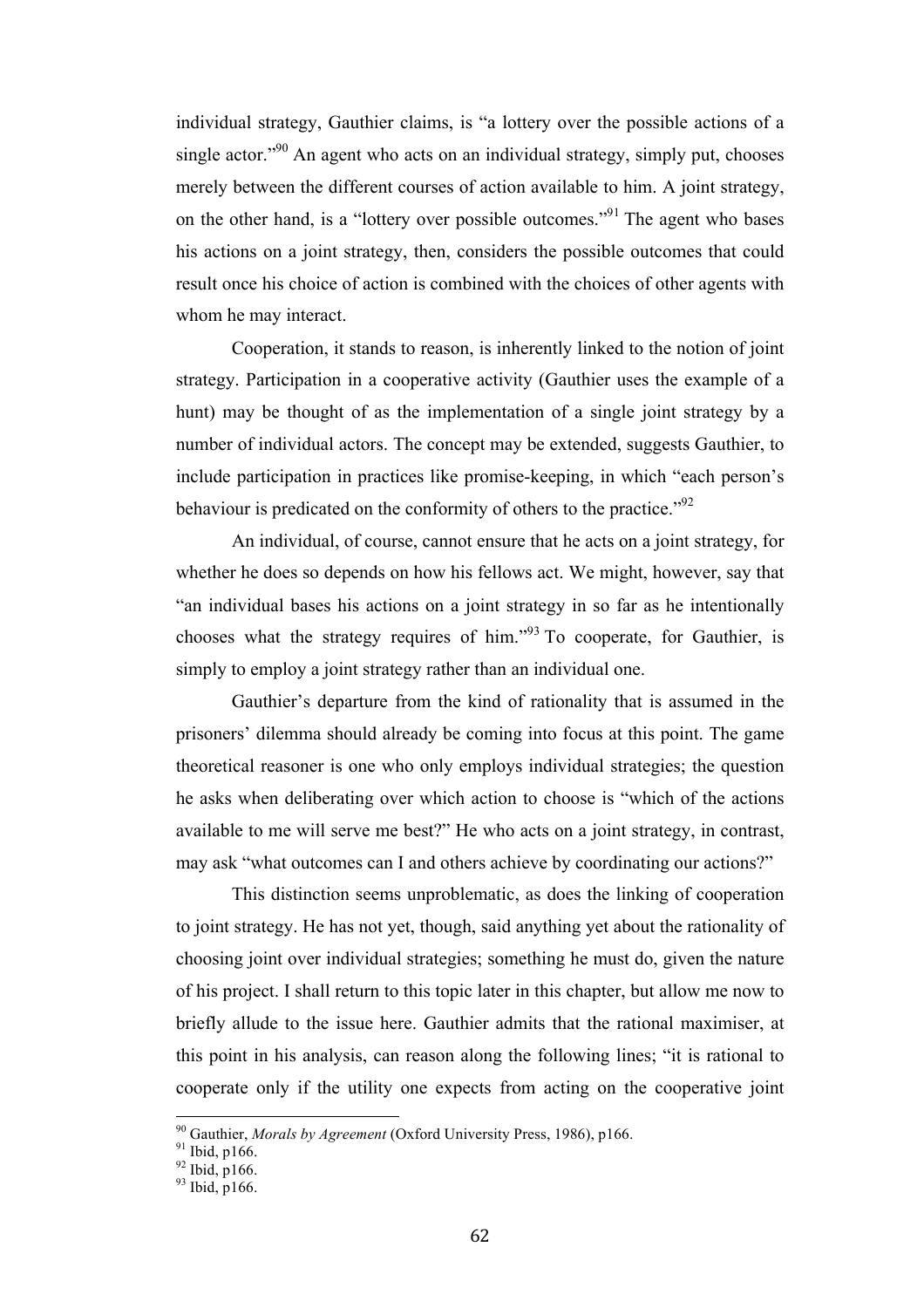strategy is at least equal to the utility one would expect were one to act instead on one's best individual strategy."<sup>94</sup> Given the assumption of utility-maximising rationality (one Gauthier must accept if he is to provide an internal solution to the PD), this appears to be a compelling claim; it would surely only be rational to cooperate if doing so afforded one greater utility than would non-cooperation. Gauthier, then, must convince us that cooperation is individually rational, when such rationality is understood in the narrow game theoretical sense.

A problem may arise here. The kind of deliberation needed to ascertain whether cooperating is rational for me in a given case ("will I do better by cooperating?") seems to be of the kind at play in an individual strategy; I am calculating how *I* would fare should I act in different ways. Such thinking, as Gauthier posits, "defeats the end of cooperation, which is in effect to substitute a joint strategy for individual strategies."<sup>95</sup> This may be the case, but to decide whether such a substitution would be to my benefit seems to require the kind of reflection on my potential utility payoffs that is central to an individual strategy. I will return to this thought presently.

## **Straightforward and constrained maximisers**

The elucidation of the difference between individual and joint strategies segues into Gauthier's more fundamental argumentative device; the distinction between straightforward and constrained maximisation. The distinction is first made in the following terms;

…a *straightforward* maximiser is a person who seeks to maximise his utility given the strategies of those with whom he interacts. A *constrained* maximiser, on the other hand, is a person who seeks in some situations to maximise her utility, given not the strategies, but the utilities of those with whom she interacts. The Foole accepts the rationality of straightforward maximisation. We …accept the rationality of constrained maximisation.<sup>96</sup>

<sup>&</sup>lt;sup>94</sup> Ibid, p166.<br><sup>95</sup> Ibid, p166-167.<br><sup>96</sup> Ibid, p167.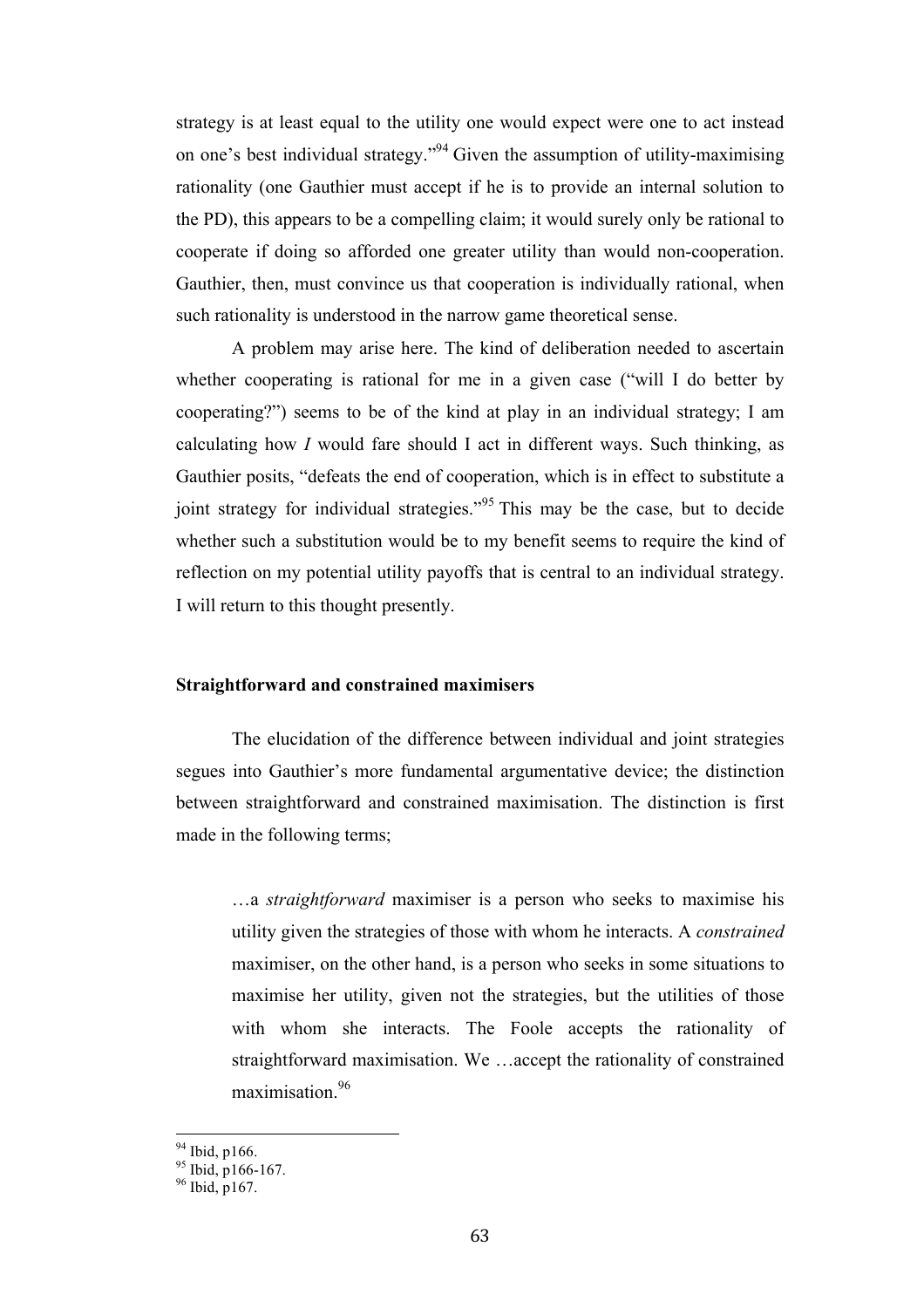Instead of considering merely the strategies of his fellows, like the straightforward maximiser (henceforth SM) does, a constrained maximiser (henceforth CM) considers their potential payoffs; she seeks to maximise her own utility within certain constraints that such consideration implies.

Before we flesh out the crucial CM model, I shall briefly say something about such constraints, which are closely related to Gauthier's considerations about fairness. The notions at play here, particularly that of "minimax relative concession" are somewhat nebulous to those not schooled in formal bargain theory, a number among which I count myself. Sufficient for my purposes, I think, will be Gauthier's own abbreviated summary, which is used in the following precursory characterisation of the CM;

If he is able to bring about, or may reasonably expect to bring about, an outcome that is both (nearly) fair and (nearly) optimal, then he chooses to do so; only if he may not reasonably expect this does he choose to maximise his own utility.<sup>97</sup>

To say that an outcome is (nearly) fair and (nearly) optimal, Gauthier goes on to clarify, is simply to say that the payoffs it affords to the players are "close to those of the cooperative outcome."<sup>98</sup> Leaving aside the question of optimality (it is part of the structure of the prisoners' dilemma that all players prefer cooperation to universal noncooperation), Gauthier's point appears to something like the following; that the "just man" (Gauthier's term) takes into consideration how fair outcomes would be to each of the parties involved. This is all well and good, but the current debate is one of rationality, and not one of justice. The maximising reasoner, he with whom Gauthier is purportedly engaging, would give such deliberation short shrift; "why should I care about how others do, as long as I get my preferred outcome?" To assume such deliberation, in other words, is to fail to tackle the proponent of the game theoretical argument on his own terms.

This sort of problem will continue to trouble Gauthier, and I shall revisit in section III. For now, though, we may just place the fairness thesis to one side

 $^{97}_{98}$  Ibid, p157.<br><sup>98</sup> Ibid, p157.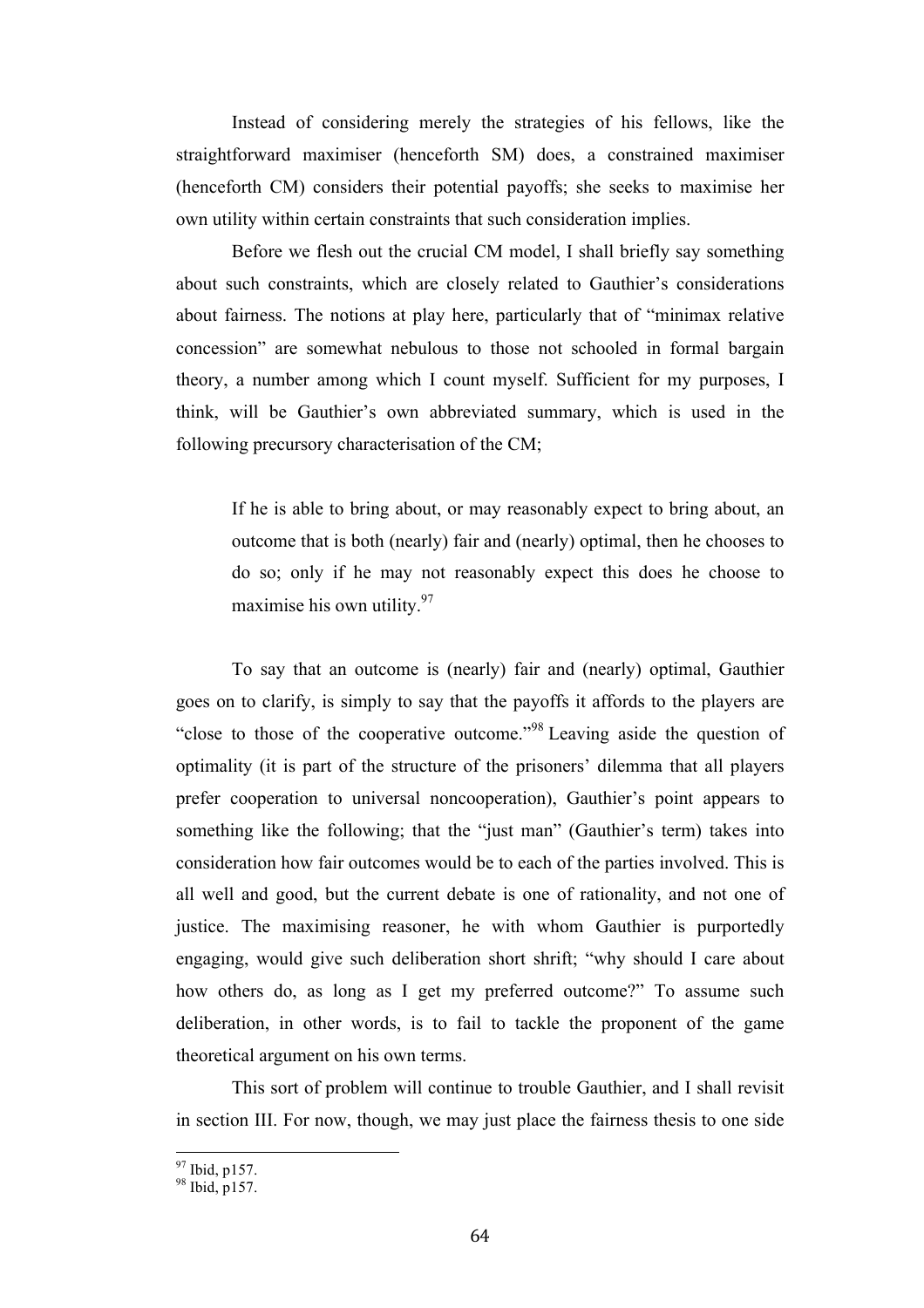as an inessential element of Gauthier's project, at least in the context of this paper. The crux of Gauthier's point, as we shall see, is that the CM simply does better than the SM, even when our yardstick is the maximisation of utility. To posit some fairness-related deliberation at the outset seems immediately to distance the argument from the PD framework within which Gauthier wishes to operate.

A CM, claims Gauthier, "gives primary consideration to the prospect of realising the cooperative outcome" when choosing what to  $\text{do.}^{99}$  In terms of the distinction introduced in the previous section, the CM has "a conditional disposition to base her actions on a joint strategy, without considering whether some individual strategy would yield her greater expected utility."<sup>100</sup> Clearly not all such constraint would be rational, so Gauthier goes on to characterise her as;

- (i) Someone who is conditionally disposed to base her actions on a joint strategy or practice should the utility she expects were everyone so to base his action be no less that what she would expect were everyone to employ individual strategies, and approach what she'd expect from the cooperative outcome […].
- (ii) Someone who actually acts on this conditional disposition should her expected utility be greater than what she would expect were everyone to employ individual strategies. $101$

Point (ii) here is indicative of Gauthier's attempt to solve the challenge posed by the prisoners' dilemma; given the assumptions at play in the game, an argument for the rationality of cooperation must refer to individual utility maximisation. As Gauthier later says, the CM's disposition to cooperate is "conditional on her expectation that she will benefit in comparison with the utility she could expect were no one to cooperate." $102$ 

A CM, then, must estimate the likelihood that the other agents involved in a prospective interaction will act cooperatively, and work out the utility she

<sup>99</sup> Ibid, p157.<br><sup>100</sup> Ibid, p167.<br><sup>101</sup> Ibid, p167. 102 Ibid, p169.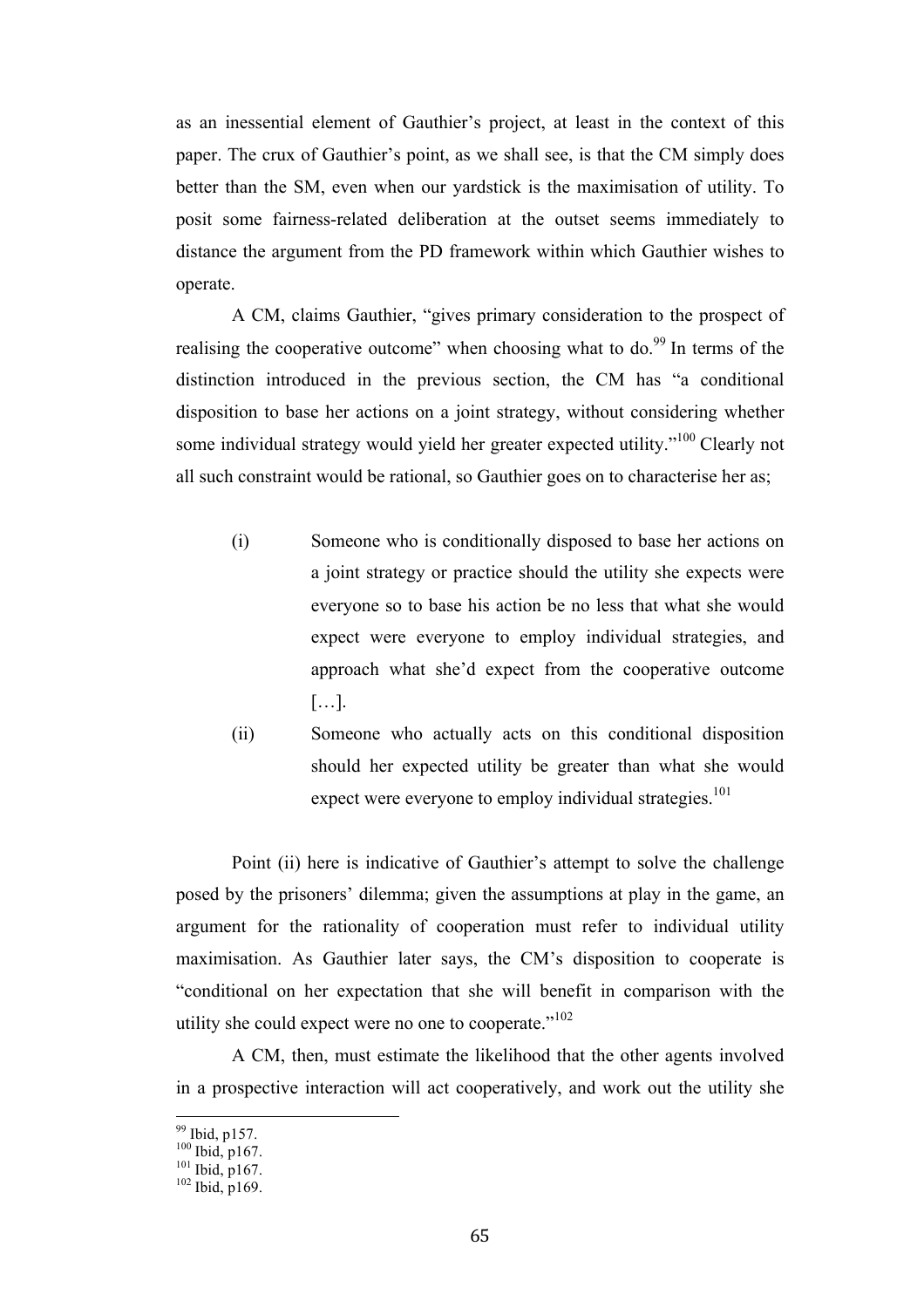expects if she cooperates, given the predicted level of cooperation. Only if this is higher than the utility she'd expect from universal noncooperation does her conditional disposition "manifest itself in a decision to base actions on the cooperative joint strategy."<sup>103</sup>

As such, the CM will not play into the hands of people she believes will not cooperate (SMs, for instance). The CM avoids exploitation in such cases by merely employing his best individual strategy; by acting like an SM. A CM makes "reasonably certain" that those with whom she may choose to cooperate are other CMs before actually constraining her direct pursuit of utility.

So Gauthier's CMs can obtain the cooperative benefits that are unavailable to SMs (the former can attain their second-best outcome in the PD, whilst the latter have to make do with their third). CMs do as well as SMs do in interactions with other SMs (by just acting on their best individual strategy), yet do better than SMs in encounters with other CMs (by cooperating). If this were the whole story, then the CM would indeed look more rational than SM in terms of utility maximisation. But Gauthier acknowledges the possibility that a CM fail to recognise an SM (because the SM is posing as a CM, for instance). In such cases, the SM receives his favourite payoff (unilateral defection), whilst the CM is left with the 'sucker' payoff. The question, then, of whether being an SM or a CM is more rational, remains unanswered at this stage.

The rationality of CM as a disposition, then, depends on a CM's ability to identify similarly disposed individuals. If such identification was fool proof – that is, if CMs always correctly recognised other CMs and cooperated with them, and always correctly identified SMs and simply acted on their best individual strategy – then CM would evidently yield greater expected utility than SM, and so would be rationally adopted by agents.

Such identification is complicated, though, by the following line of reasoning; that the most rational thing to do in one's interactions with others is to simply *appear* trustworthy, to *appear to be* to be the sort of agent who is willing to cooperate.<sup>104</sup> As noted above, the possibility that SMs 'trick' CMs is one that could undermine the proposed rationality of the CM disposition. If SMs can gain

<sup>&</sup>lt;sup>103</sup> Ibid, p169.<br><sup>104</sup> Ibid, p173. The reasoning here is similar to that concerning agreements made pre-game, something I discussed in chapter 2.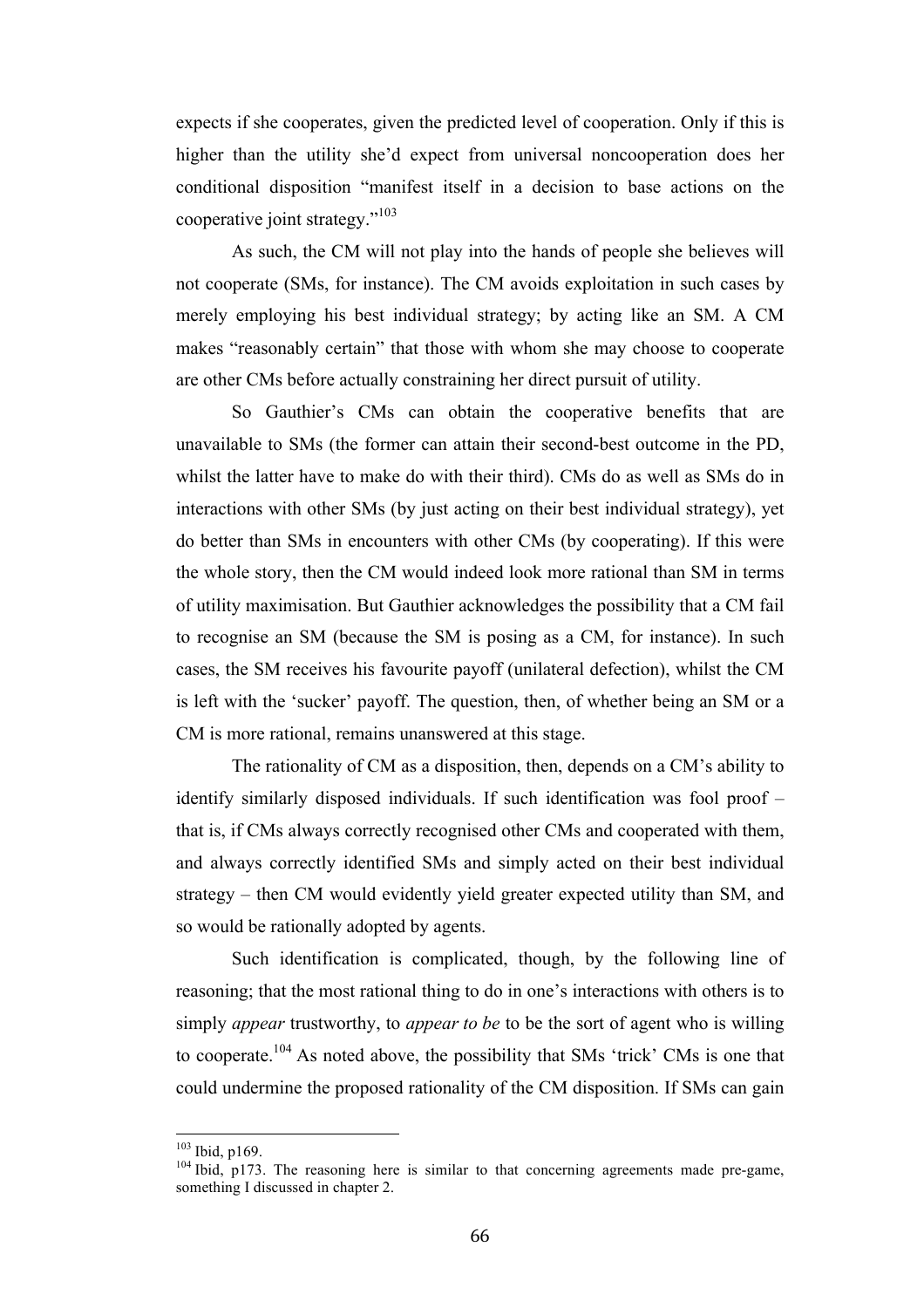access to the benefits of cooperative schemes (by pretending to be CMs, for instance), and subsequently exploit those who trust them, it may be more rational to be an SM.

Gauthier defeats this line of reasoning with an idealising assumption; that persons are *transparent*. <sup>105</sup> Accordingly, each actor is "directly aware of the dispositions of his fellows, and so aware whether he is interacting with straightforward or constrained maximisers."<sup>106</sup> This idealising assumption is to stand alongside all of the others at play within the prisoners' dilemma framework, and means that deception on the part of SMs (and misidentification on the part of CMs) is impossible.

The problem, as Gauthier swiftly admits, is that this assumption threatens to rob his account of its force. If CM defeats SM only if individuals are transparent, then "we shall have failed to show that under actual, or realistically possible, conditions," such constraint is rational. To ensure that his account retains its practical relevance, Gauthier plausibly claims that we "must relate our idealising assumptions to the real world."<sup>107</sup>

Transparency, then, is softened to *translucency*. Under the new assumption, an agent's disposition to cooperate or not may be discovered by others, not with absolute certainty, but in a manner that involves more than mere guesswork.<sup>108</sup> Gauthier holds that we are sufficiently translucent for CM to be the more successful disposition. He reaches this conclusion by way of a mathematical formula, which works out the potential payoff gain from being a CM given three probabilities; the likelihood  $p$  that CMs will achieve mutual recognition and thus cooperate in a given interaction, the likelihood *q* that CMs will fail to recognise SMs, but will themselves be recognised, and thus exploited, and the probability *r* that a randomly selected member of the population in question is a  $CM<sup>109</sup>$ 

For CM to be rational, Gauthier works out, probability *p* must be more than twice the probability  $q$ ; CMs must successfully identify one another more than twice as much as they get exploited by SMs. This is the case "however great

<sup>&</sup>lt;sup>105</sup> Ibid, p173.<br><sup>106</sup> Ibid, p174.<br><sup>107</sup> Ibid, p174.<br><sup>109</sup> Ibid, p175.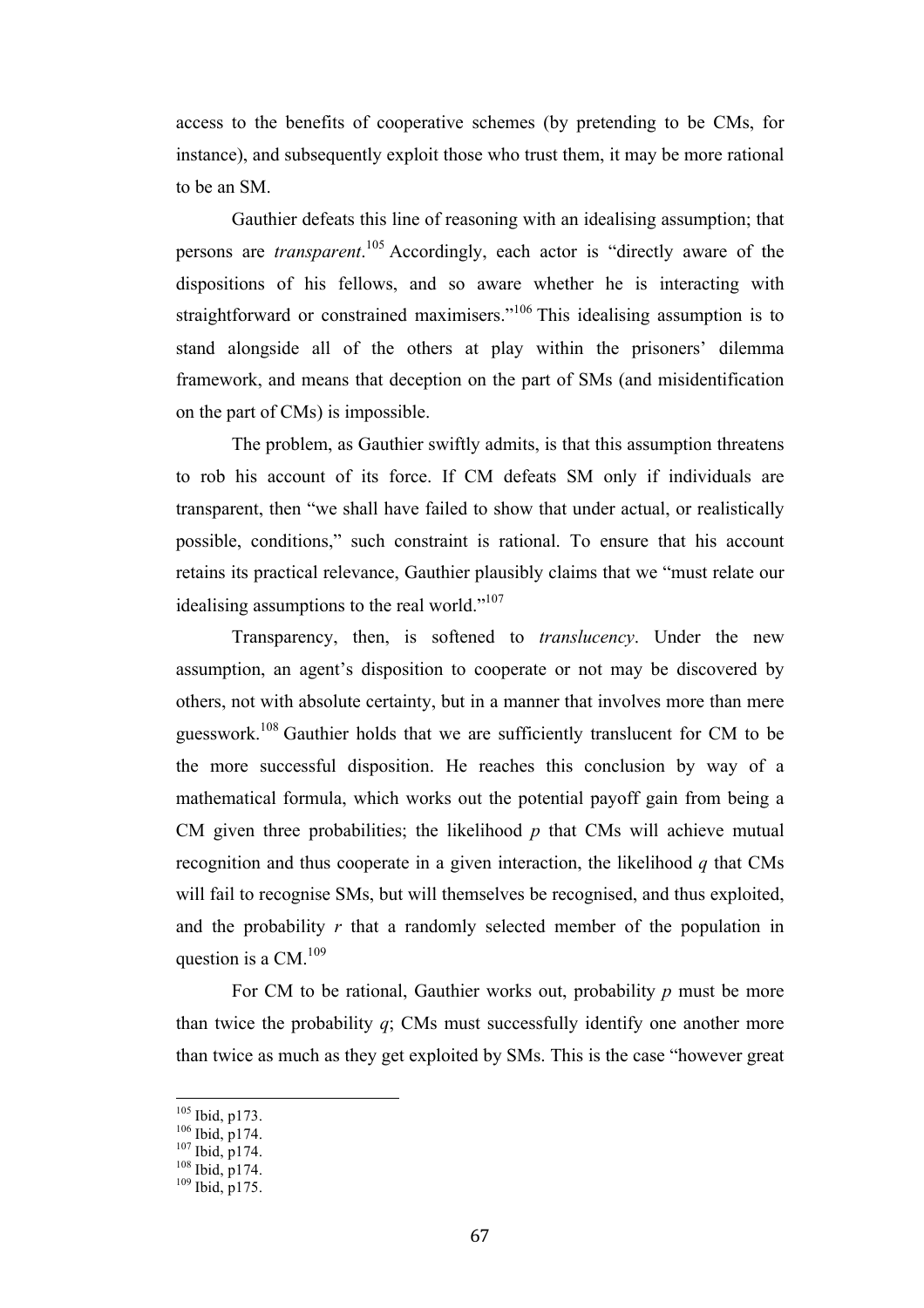the probability  $r^{(n+1)}$ . To illustrate, Gauthier plugs some numbers into his formula. He calculates that if  $p = 2/3$ ,  $q = 1/5$ , and  $r = 1/2$ , CMs may expect to do better than SMs. Given this fact, it would be irrational to continue to be an SM, and so CM would be positively selected by agents.<sup>111</sup>

Even if we accept Gauthier's mathematical rendering of the issues at hand, this seems to me a deeply unsatisfying final step of the argument. I will, however, detail these reservations in part (ii) of the next section. For now, allow me to restate the relevance of Gauthier's proposals here. If his argument works – that is, if CMs really achieve better payoffs than SMs – then cooperation in the PD is rationally achievable even in the absence of a coercive force. This moral solution to the problem looks like one which comes at a far lower cost to us than does the coercive alternative.

## **Objections to Gauthier's account**

I know turn to a series of issues concerning Gauthier's project. The first involves the demandingness of translucency, and is one that I suggest may be solved by supplementing Gauthier's account with elements of the iteration theory discussed in the last chapter. Consideration of a second criticism of translucency will raise a more fundamental concern relating to the final step of Gauthier's argument. I will then discuss a set of objections which focus on the role of dispositions in Gauthier's account. Not all of these criticisms hit their target, but consideration of them will lead us to what I consider the most fundamental problem at hand; that Gauthier will have trouble convincing the individuals in prisoners' dilemma situations of the rationality of CM. I will argue that it is at best unclear whether he can solve the PD from within the game theoretical framework, as he hopes to do. I will conclude that Gauthier's project fails on its own terms.

 $\frac{^{110}}{^{111}}$  Ibid, p175.<br> $\frac{^{111}}{^{111}}$  Ibid, p177.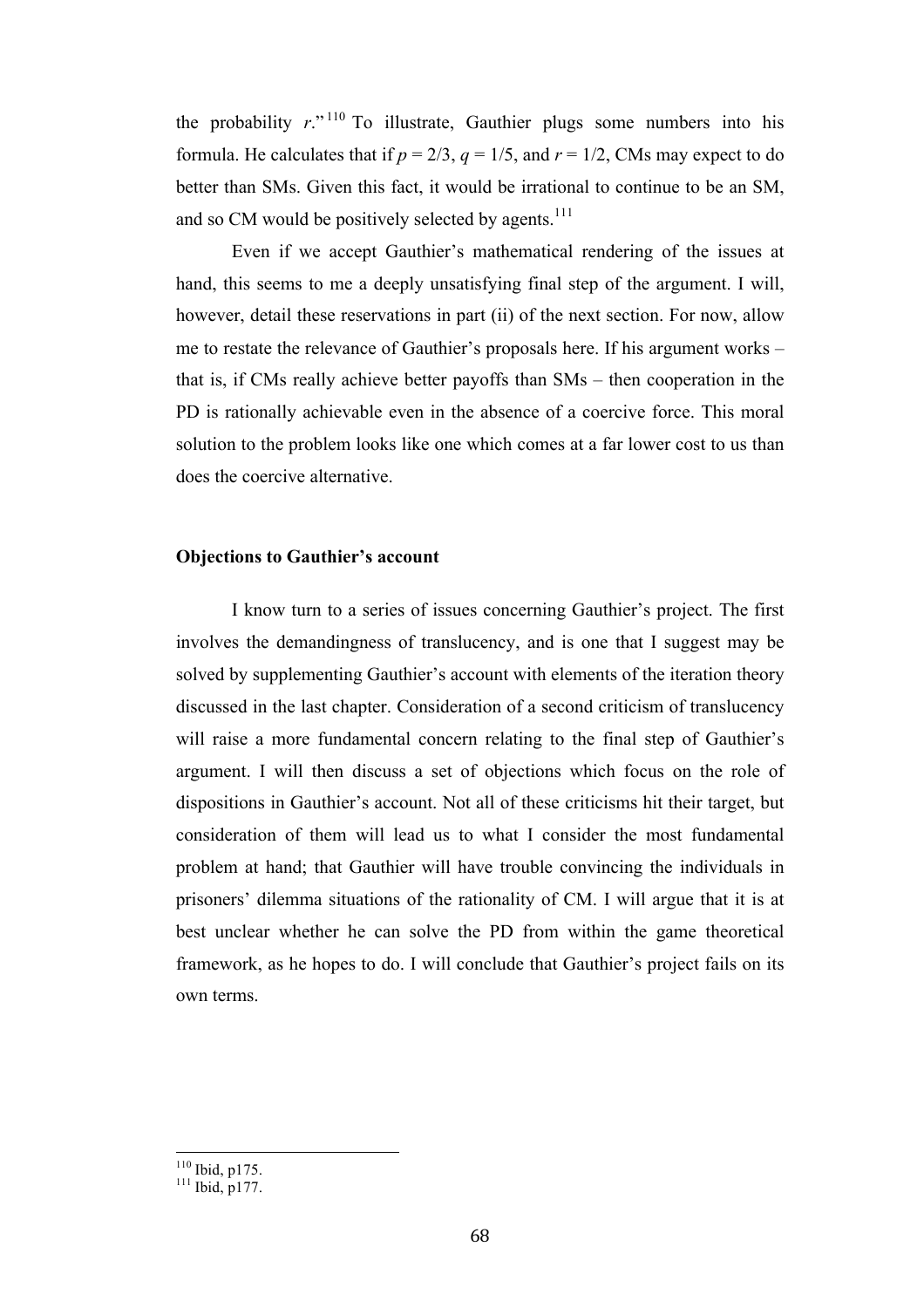### **(i) Translucency and knowledge of dispositions**

The requirement of transparency, Gauthier admits, is demanding and unrealistic. Assuming that all of our preferences and dispositions are immediately knowable to others is simply to deny the relevance of the solution to human affairs. Translucency, the assumption with which Gauthier replaces transparency, is undoubtedly more realistic, but may not be able to do the job Gauthier needs it to.

Translucency captures our intuition that individuals may have knowledge (or at least good hunches) about the dispositions of those with whom they interact. As such, the translucency assumption seems to accord with our everyday experiences; we take ourselves to be able to (with at least some accuracy) assess whether those with whom we interact are trustworthy. We do not generally consider the decision whether to cooperate to be a mere shot in the dark.

An issue, though, arises when one focuses the conditional nature of the dispositions. Consider an interaction between two CMs. Player 1's disposition to act according to a joint strategy is conditional upon Player 2 having a similar disposition. But Player 2's disposition is in turn conditional on the disposition of Player 1 (which, as stated, is conditional on the disposition of Player 2, etc.). This conditional interplay between dispositions seems to create (at the very least) a complexity; as Jan Narveson correctly notes; "part of my solving my problem about him is that he has to have solved the same problem about me."<sup>112</sup> Further, the level of convolution is likely only to increase if we consider interactions involving more than two players.

Of course, none of this would be problematic under transparency; which posits that all dispositions (even the most complex) are immediately knowable to others. Under translucency, though, one may wonder whether either party would be sure enough about the dispositions of the other to get cooperation off the ground. If such doubts are salient, then Gauthier would be left with the following dilemma; either posit transparency and risk the practical irrelevance of the

<sup>&</sup>lt;sup>112</sup> Narveson, 'The Anarchist's Case,' in Sanders/Narveson ed. For and Against the State (Rowman and Littlefield, 1996), p208.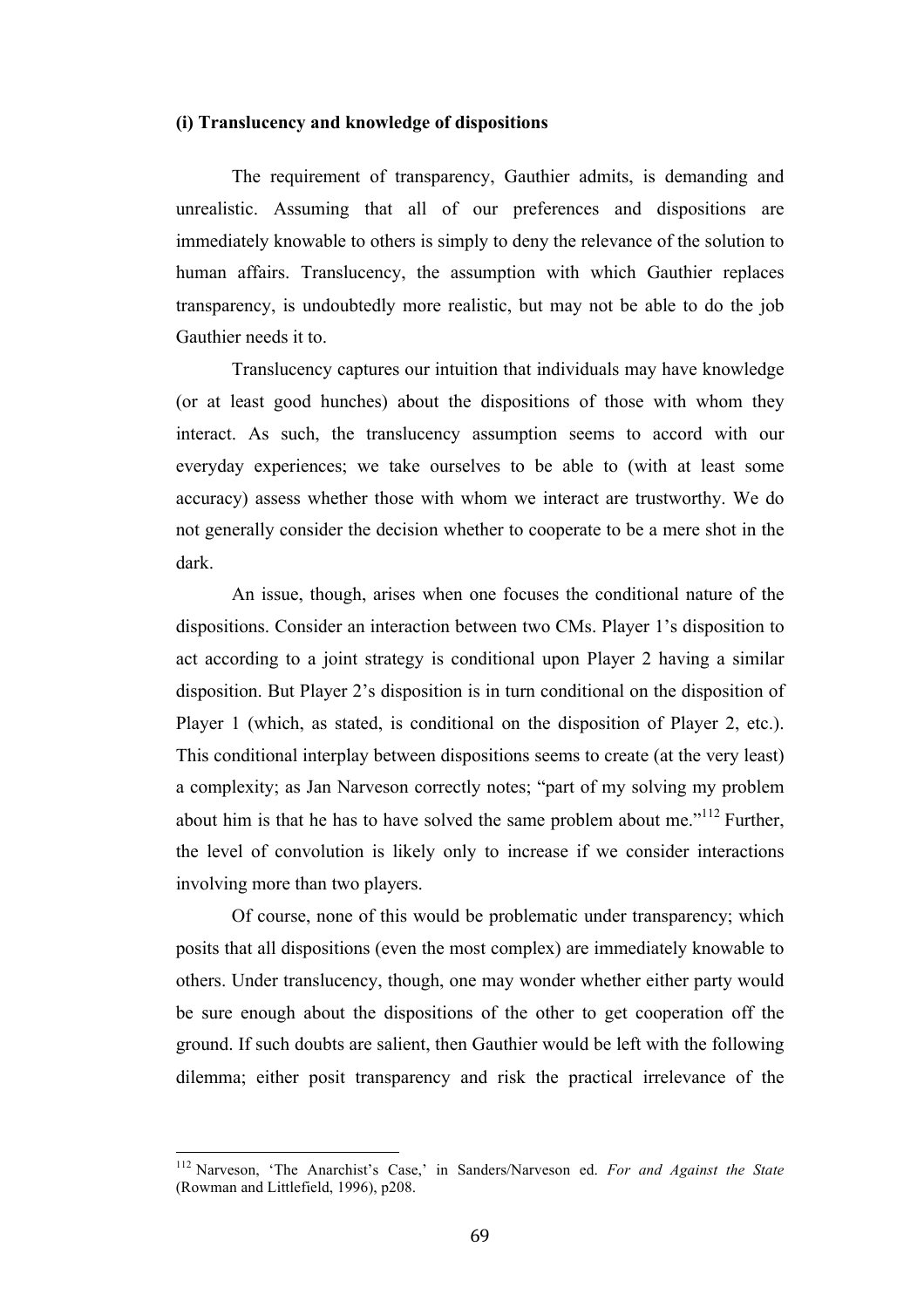account, or posit translucency and risk reducing the likelihood of cooperation between CMs.

Gauthier can, I think, appease his challenger here by invoking the kind of iteration-based story detailed in the previous chapter. Mutual knowledge of dispositions, even conditional ones, is surely more feasible when interactions between the same individuals are repeated over time, and/or occur within the context of some standing relationship. Empirical support for such a point is easy to come by; our everyday friendships provide ample evidence that knowing the dispositions of other actors (even those dispositions which depend on our own) is possible. In fact, I think, Gauthier's framework provides a rather plausible way to characterise the cooperative element of our iterated interactions; Adam disposes himself to cooperate because he knows Bill is disposed to cooperate, and vice versa. By incorporating iteration into Gauthier's account, CMs can more feasibly attain the kind of knowledge that cooperation requires, even under translucency.

A stumbling block, though, is that Gauthier does not want his account to rest on iteration. He expressly states (albeit only very briefly, in a footnote) that two CMs may cooperate "even if neither expects her choice to affect future interaction."<sup>113</sup> Gauthier, claims Anthony de Jasay, "wishes his theory to be perfectly general and not contingent on such particular social facts as iteration."114 This doesn't seem to provide a convincing reason not to turn to this solution, since Gauthier has elsewhere (when rejecting transparency) demonstrated concern for how his account maps onto real life. While it may be true that iteration-based accounts bring problems of their own, I think that Gauthier ought to accept at this juncture that iteration renders his discussion of dispositions more plausible.

# **(ii) Sneaky SMs and the charge of arbitrariness**

George W. Rainbolt sketches another potential problem with the transition from transparency to translucency. He posits that Gauthier's argument for the rationality of constrained maximisation only holds when a further

<sup>&</sup>lt;sup>113</sup> Gauthier, *Morals by Agreement* (Oxford University Press, 1986), p170.<br><sup>114</sup> De Jasay, 'Self-contradictory contractarianism,' in Sanders/Narveson ed. *For and Against the State* (Rowman and Littlefield, 1996), p153.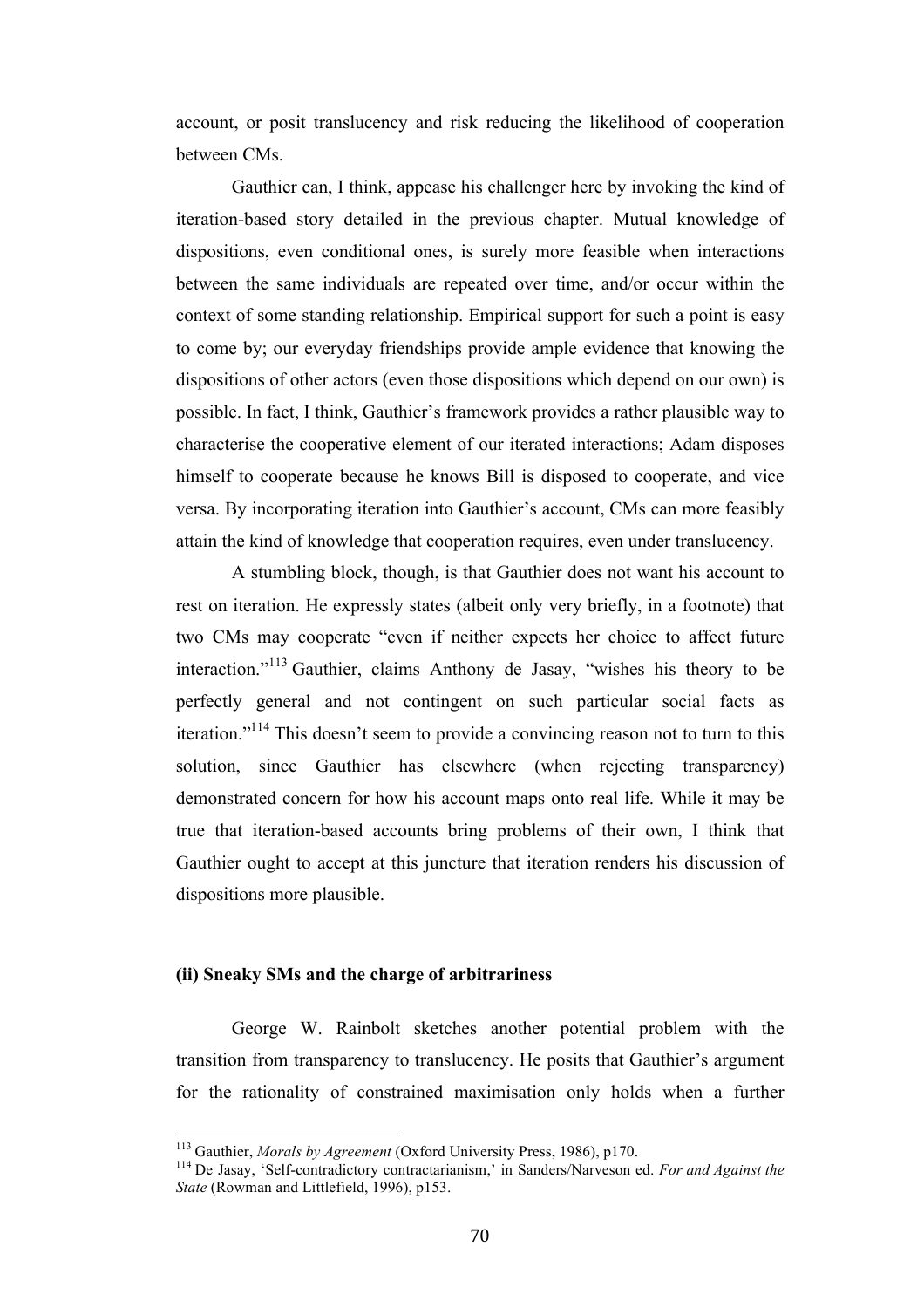assumption is in play; that abilities to detect and conceal one's dispositions are equal. <sup>115</sup> Without such an assumption, Rainbolt claims, there remains the possibility that some agents (what he terms 'Snidelies') be experts at tricking others. This, one may think, would reduce the payoffs available to CMs, since they would be more likely to be exploited by sneaky SMs (and subsequently less likely to trust fellow CMs). In the absence of an equality assumption, then, then translucency will be insufficient to guarantee the rationality of CM over SM; the uncertainty that creeps in when one moves from transparency to translucency will be put to better use by some than by others.

Rainbolt goes on to argue that Gauthier cannot simply add in such an assumption, since it is plainly false; in the real world, "detection and concealment abilities differ dramatically between individuals."<sup>116</sup> Subscription this assumption would harm the force of his argument (much like the assumption of transparency would have).

Gauthier's reply to Rainbolt, I think, would have to run along the following lines; there is no reason to think that the level of translucency exhibited by agents allows for widespread concealment. Gauthier admits that CMs will be exploited on occasion, but the level of identifiability he has in mind is obviously high enough for CMs to be able to avoid the sucker payoff on most occasions. Translucency must be such that inequalities in the abilities in question simply don't make a significant difference to interaction.

This, though, leads us into a new objection; that Gauthier has arbitrarily asked us to accept as realistic a level of translucency at which CM is rational. Recall his example; in a population split evenly between SMs and CMs, CMs could expect to do better if they managed to successfully cooperate with other CMs in 2/3 of their encounters, and avoided exploitation by SMs in 4/5 of their encounters. "These persons," Gauthier concludes, "are sufficiently translucent for them to find morality rational."<sup>117</sup>

<sup>&</sup>lt;sup>115</sup> Rainbolt, 'Gauthier on Cooperating in Prisoners' Dilemmas,' in *Analysis*, Vol. 49, No. 4 (October 1989), p219.

<sup>116</sup> Ibid, p219. <sup>117</sup> Gauthier, *Morals by Agreement* (Oxford University Press, 1986), p177.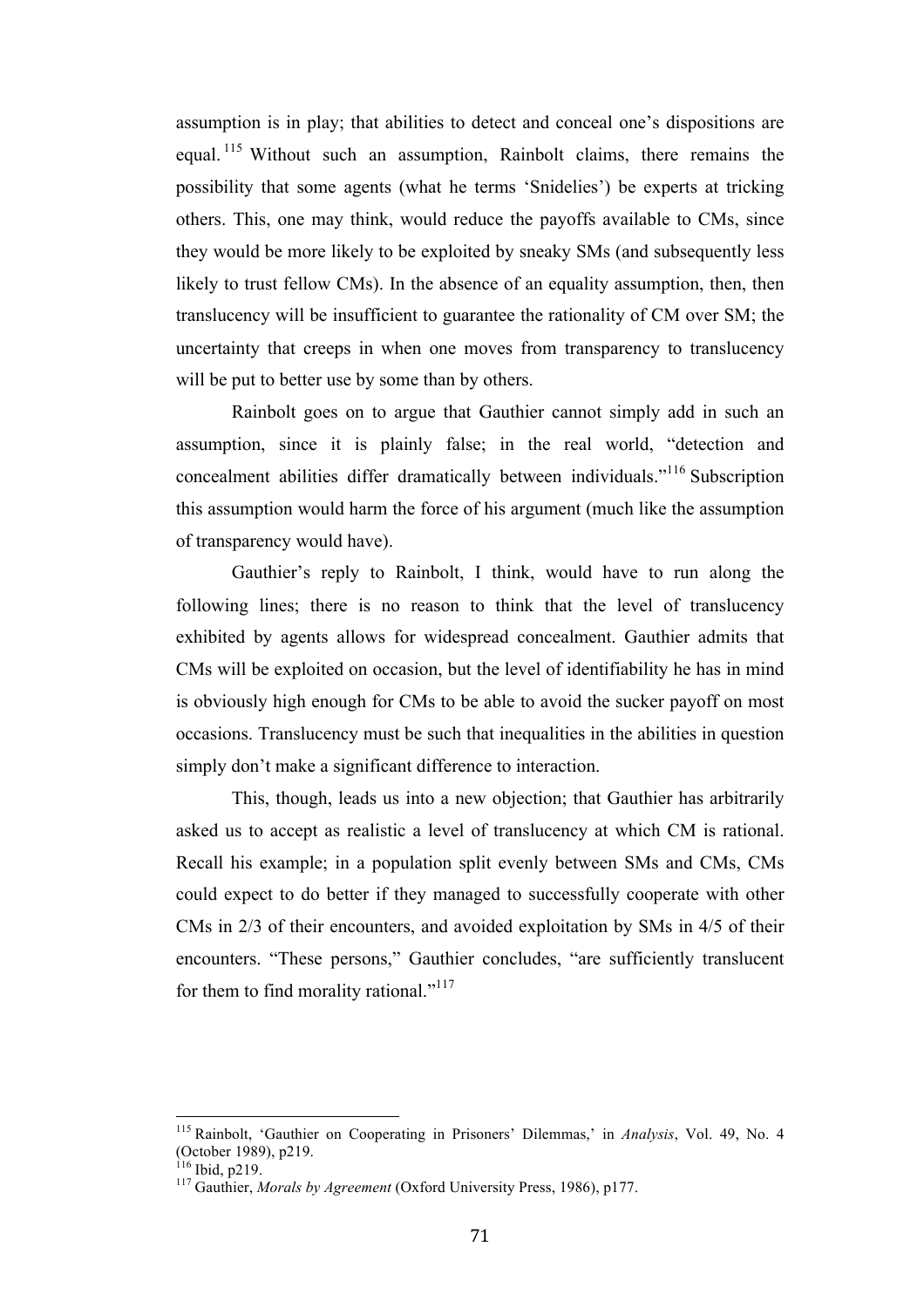Whilst this may be the case, Gauthier provides little argument to convince us that such figures accurately represent real life interactions.<sup>118</sup> It is clear enough that positing  $p = 2/3$ ,  $q = 1/5$  is more realistic than positing  $p = 1$ , q  $= 0$  (which would be the case if transparency, rather than translucency, were true), but this doesn't tell us much. CM, for example, comes out as less rational than SM if you use the figures  $p = 2/3$ ,  $q = 2/5$  in Gauthier's formula. The debate, then, would be whether 1/5 or 2/5 would be a more realistic probability to use for *q*. This task, quite evidently, is a tricky and potentially controversial one. It is, however, one in which Gauthier really needs to engage if he is to truly convince us that CM is more rational than SM.

## **(iii) Queries over dispositions**

Gauthier's use of the notion of disposition is thought by some to generate problems for his account. A preliminary worry may be that dispositions don't seem to be the kinds of things that one may 'choose' in any normal sense; they often seem to be rather fixed elements of human psychology. That I am disposed to eating too much at meal times seems just to be a fact about me, something which influences my choices rather than something that is itself the object of a choice. Thus, Gauthier may be accused of confusing the matter when he speaks of it being rational to an SM to choose to become a CM, for this simply isn't the kind of choice that agents are able to make. $119$ 

This objection, I think, slightly misses the point. Any idea of a rational 'choice' between the dispositions is merely an argumentative device employed by Gauthier. The point (if Gauthier's argument is successful) is simply that CMs do better than SMs in terms of utility maximisation, and thus that it would be more rational to be a CM. Gauthier need not be regarded as making any claim about the nature of dispositions as applied to real agents.

Holly M. Smith raises the point that Gauthier's model of disposition seems to conflict with one of our intuitions about intention and action. Under the CM disposition, as Gauthier describes it, intentions to act appear to be conclusive

 $118$  Given his previous claims about how his account relates to the real world, I assume that realism provides the pertinent framework for assessing his claims here. In any case, Gauthier details no other way in which we might judge the suitability of these probabilities.  $119$  Ibid p177.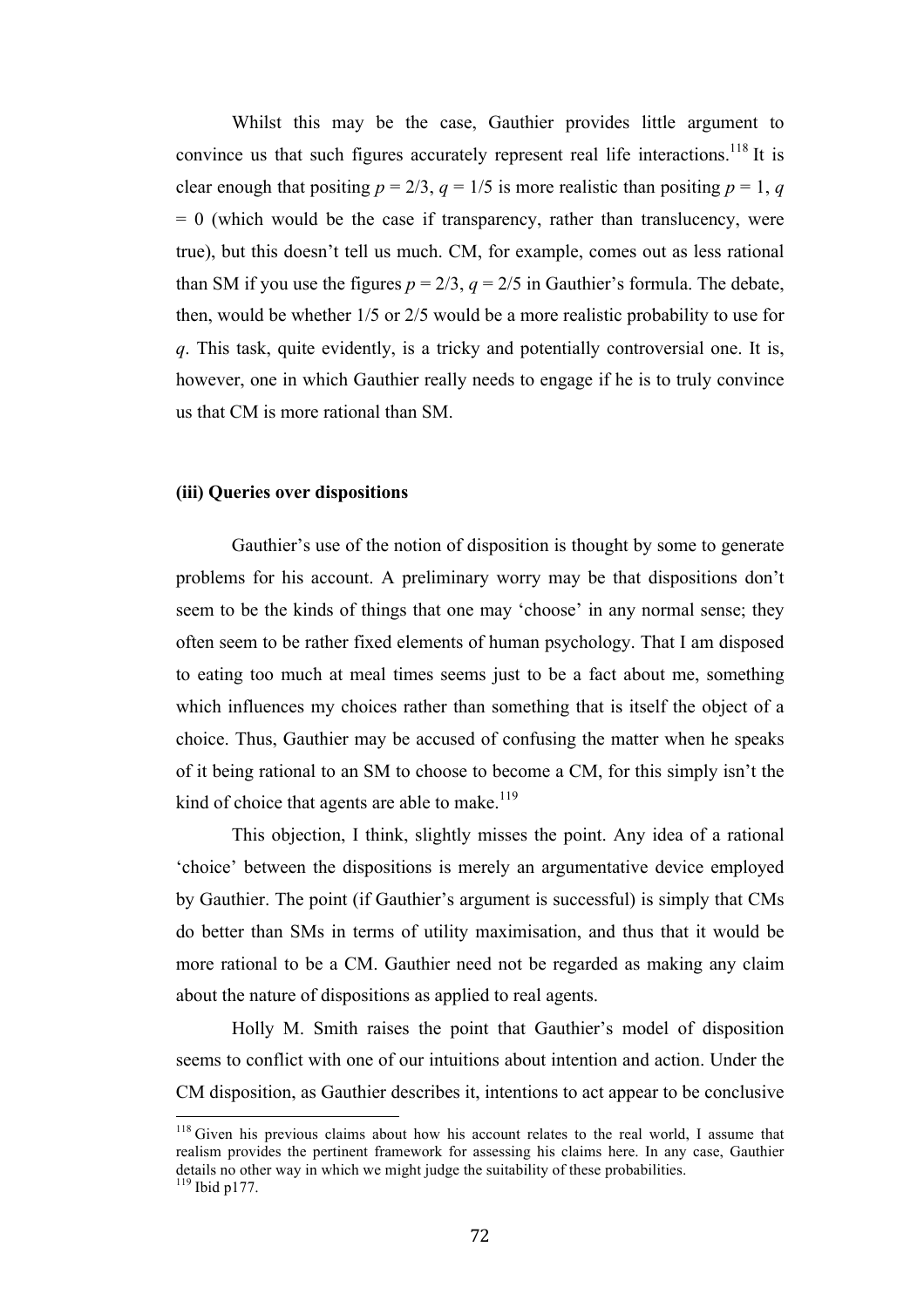reasons for action; "if I form the intention at t2 of building my lighthouse, then I *will* build it at t3.<sup>"120</sup> In other words, there is no possibility that I fail to do what CM requires of me. This strong assumption - one Smith labels the "causal efficacy thesis" – looks to be at odds with our intuitions about such matters.<sup>121</sup> Assuming that intention and action are temporally distinct, we do not generally think it irrational (let alone impossible) to evaluate intentions in light of new facts, and then fail to act. I may intend to drink the glass of (what I at that time think is) water in front of me, but then decide not to do so in the light of new knowledge; suppose that I subsequently become aware that it is a poisonous cocktail.

Gauthier employs such an assumption, we may speculate, in order to make the cooperative disposition binding in some respect; he doesn't want CM to allow for the possibility of an agent intending to cooperate before defecting. In order to rule out such selfish re-evaluation, he has had to also rule out certain practices that we seem to see as rational in a more general sense. In Gauthier's defence, issues such as this one may just be part and parcel of attempting to provide an internal solution to the PD; certain of our intuitions about rationality have no place within its idealised framework. Such a tension, I think, is symptomatic of the fact that the prisoners' dilemma would be best attacked from outside, rather from within, a point I shall return to.

I now turn to an objection raised by Anthony de Jasay, which provides a useful starting point to the discussion of what I consider to be the most fundamental problem with Gauthier's project. De Jasay is puzzled by the concept of a disposition that Gauthier employs in *Morals by Agreement*. He wonders, for instance how mutual dispositions are "able to achieve something that mutual promises cannot."122 How, de Jasay asks, should the notion of a disposition be understood? It must presumably be "more than a discernable frequency, a statistical probability" to act in a certain way, for such a pattern could arise simply by judging on the merits of each case, meaning that the idea of a disposition, would be doing no real work.

<sup>&</sup>lt;sup>120</sup> Smith, 'Deriving Morality from Rationality,' in Vallentyne ed. *Contractarianism and Rational Choice* (Cambridge University Press, 1991), p235.

*Choice* (Cambridge University Press, 1991), p235. <sup>121</sup> Ibid, p235. <sup>122</sup> De Jasay, 'Self-contradictory contractarianism,' in Sanders & Narveson eds. *For and Against the State* (Rowman and Littlefield, 1996), p154,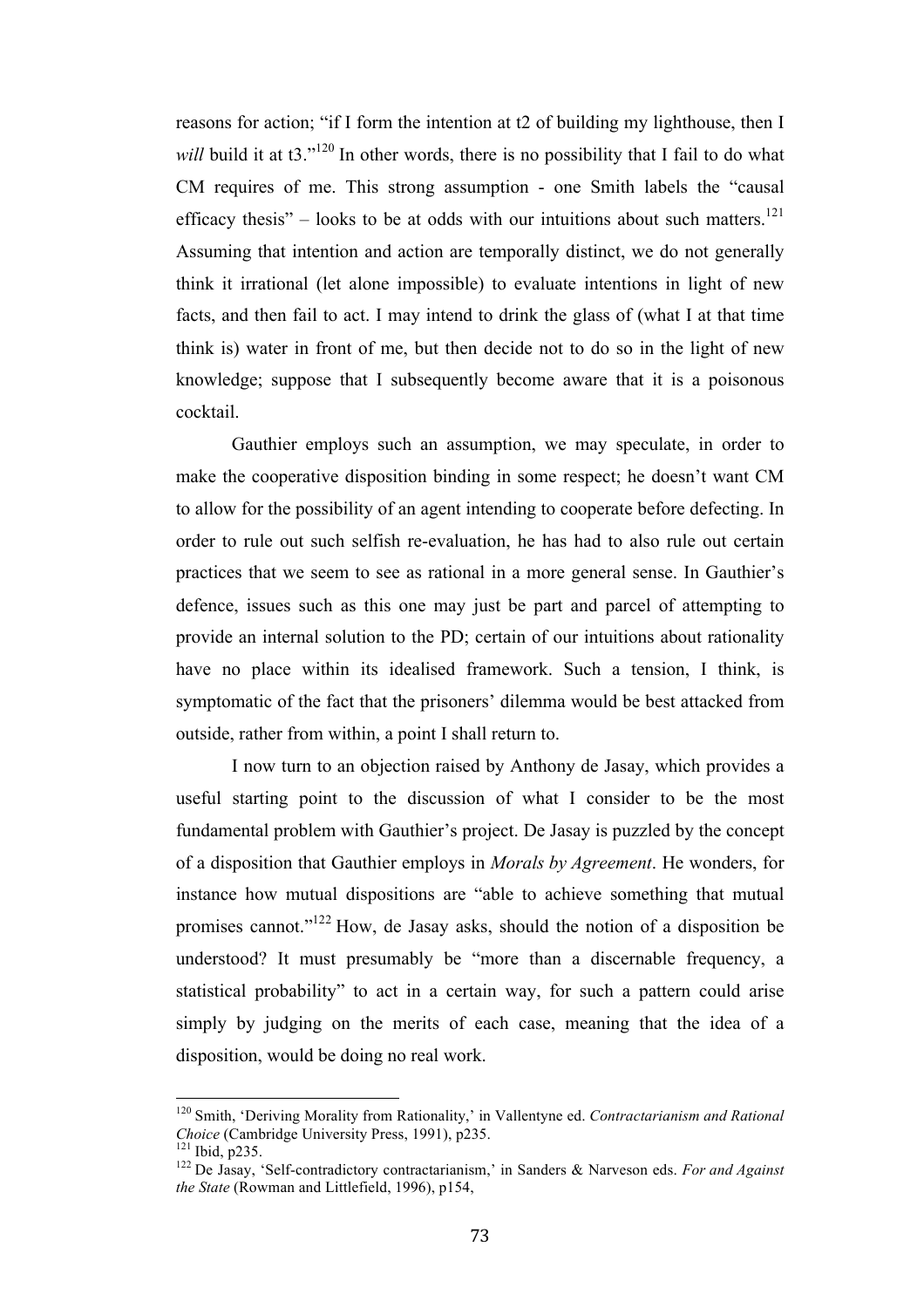De Jasay proposes two interpretations of what a disposition may be.<sup>123</sup> On the first view, a disposition is some element of one's psychological makeup that influences one's preferences, and is factored into one's payoffs. On the second, a disposition amounts to the systematic privileging of one kind of action over and above what the balance of reasons demands. Let us look at each in turn.

According to the first view, a person chooses his actions based on a disposition that "privileges certain ends over others."124 For example, if an agent rates 'moral' outcomes more highly than his neighbours, then we might say he has a moral disposition. In this sense, one's dispositions are incorporated in the payoffs one expects to attain from different actions.

A CM's disposition, on this interpretation, is such that in interactive situations, he prefers the cooperative outcome to the free-riding one. To say this, however, as de Jasay notes, is just to say that the PD doesn't exist for that agent. To demonstrate, consider the following strategy matrix, which represents a possible interaction between two players with such a disposition  $(C =$  cooperate,  $D =$  do not cooperate);

|        |  | Player 2 |  |
|--------|--|----------|--|
|        |  |          |  |
| Player |  |          |  |
|        |  |          |  |

In such situations, D is no longer the dominant strategy (and DD no longer the sole dominant equilibrium), and cooperation looks at least possible. This much seems uncontroversial. The problem is, however, that this is simply no longer a prisoners' dilemma. As de Jasay suggests, Gauthier's opponent can simply claim that the sentence "noncooperation is the only dominant equilibrium" is simply analytically true of the PD.<sup>125</sup> If this is the case, then Gauthier's express intention – to show how cooperation is rational within the PD – cannot help but fail. If he thinks of dispositions as altering the payoffs available

 $123$  I think that de Jasay sees these two possible views as exhaustive. Gauthier may wish to dispute this, but de Jasay's point is simply that *Morals by Agreement* does not properly elucidate the notion at play. The alternatives he provides do, at the very least, seem to be two of the most intuitive available.

 $\frac{124}{125}$  Ibid, p155.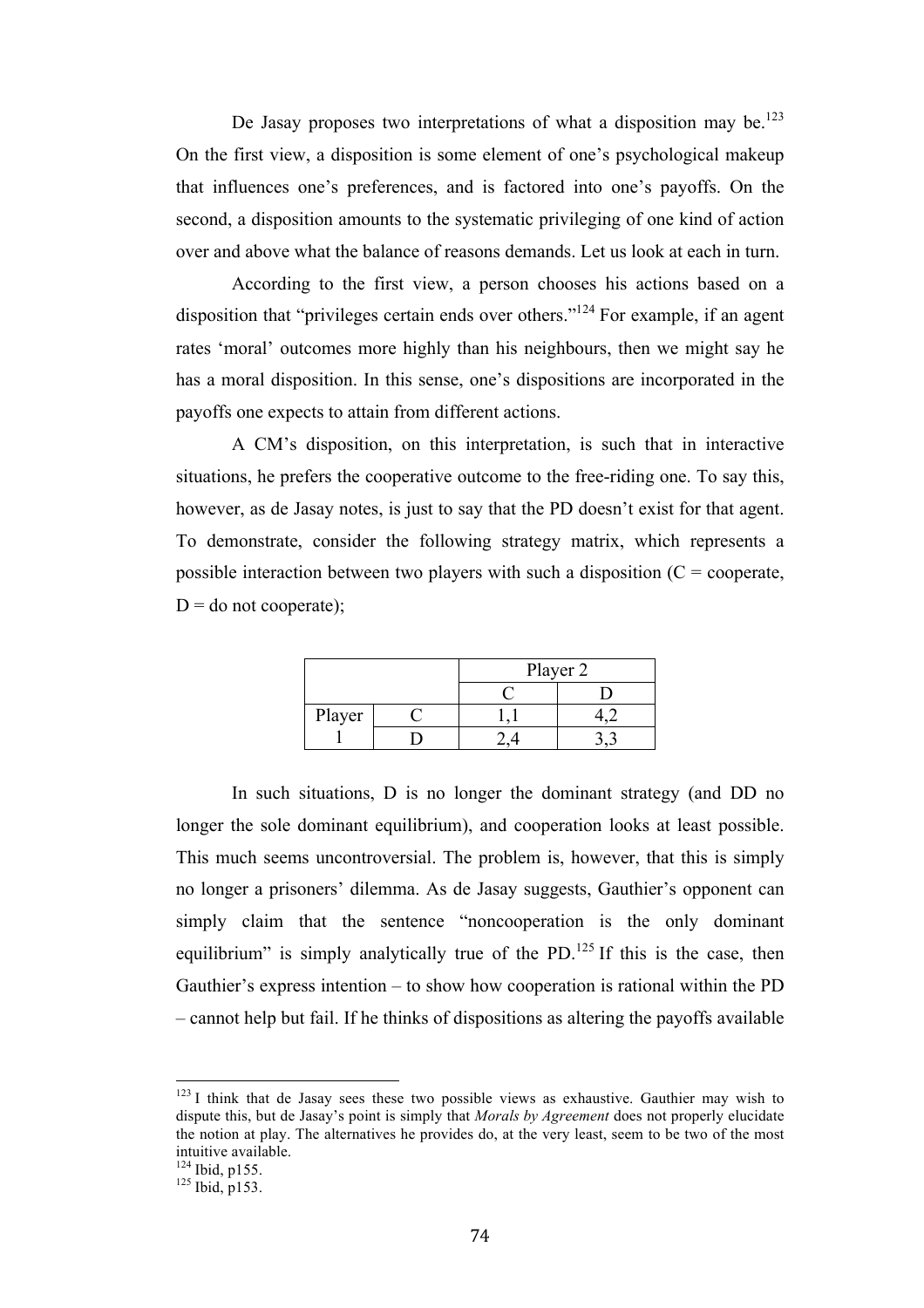to players, Gauthier must be seen not as solving the PD, but as replacing it with "a different and less harsh game, albeit one closer to everyday reality."

The second of de Jasay's proposed interpretations is that a disposition consists in the systematic privileging one sort of action over and above what the balance of reason recommends. An agent with a cooperative disposition, then, would simply pursue cooperative strategies in his interactions with others, without regard for whether or not this would be the most rational course of action in each case. This, if we accept the utility-maximising rationality at play within the PD framework (and Gauthier needs to if he's to solve the puzzle from within), simply looks like an irrational mistake; how could it be rational not to assess whether a particular course of would afford me greater utility in each case?

Gauthier provides us with good reason to think that he subscribes to this second notion of disposition. He does so, I think, in the context of an attempt to convince the reader that CM isn't just SM "in its most effective disguise."<sup>126</sup> Gauthier insists that the CM isn't just someone who "serves her overall interest by sacrificing the immediate benefits of ignoring joint strategies…in order to obtain the long term benefits of being trusted by others."<sup>127</sup> Such a person, we presume, would maintain their cooperative actions only for as long as the balance of reasons (over the long term) recommends that they do so. To distinguish his vision of cooperation from this type of reasoning, Gauthier describes the CM as having "a conditional disposition to base her actions on a joint strategy *without considering whether some individual strategy would yield her greater expected utility*."128 To cooperate without first checking whether cooperation affords one greater utility than non-cooperation, though, as stated, would surely just be ruled out as irrational by the reasoners in the prisoners' dilemma.

Whichever of these notions of disposition Gauthier wishes to employ, then, le is faced with a problem. If he goes down the first path, then it appears that rather than solving the prisoners' dilemma, he merely replaces it with a different game from which cooperation more readily stems. If he endorses the

<sup>&</sup>lt;sup>126</sup> Ibid, p169.<br><sup>127</sup> Ibid, p169.<br><sup>128</sup> Gauthier, *Morals by Agreement* (Oxford University Press, 1986), p167. Emphasis added.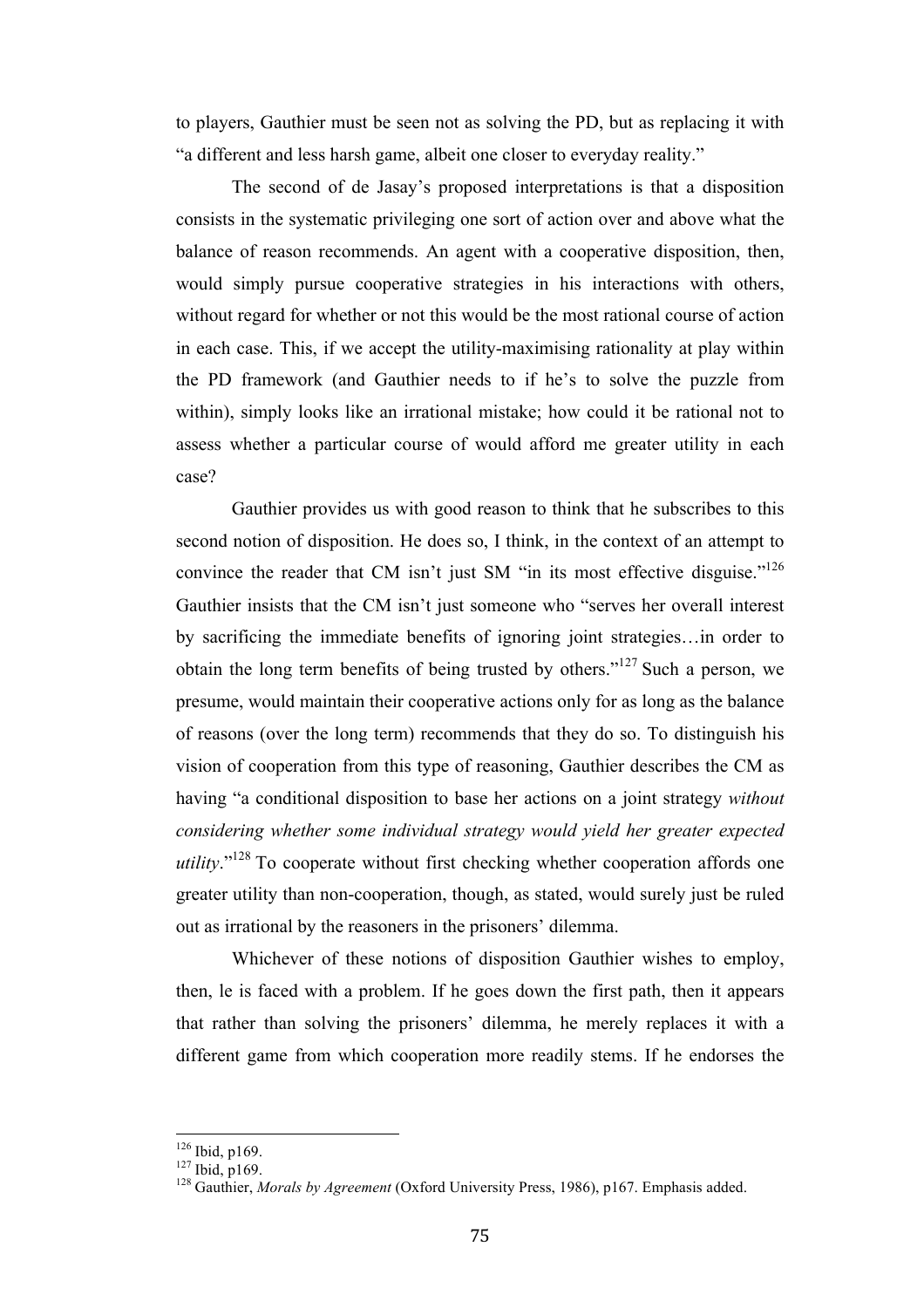second interpretation, the CM seems irrational when judged in terms of the assumptions at play in the PD.

In *Morals by Agreement*, then, Gauthier repeatedly tries to overcome the challenge posed by the game theoretical reasoner. He attempts to do so on his opponent's terms; by providing a cooperative solution internal to the prisoners' dilemma. Despite his efforts, though, and the ingenuity of the CM model, he never truly overcomes a nagging worry; that to constrain oneself, to dispose oneself to act on joint strategies even when one may do better by defecting, looks irrational on the narrow picture of rationality employed in the prisoners' dilemma framework. This is the main reason for which I think Gauthier's attempt fails by his own lights.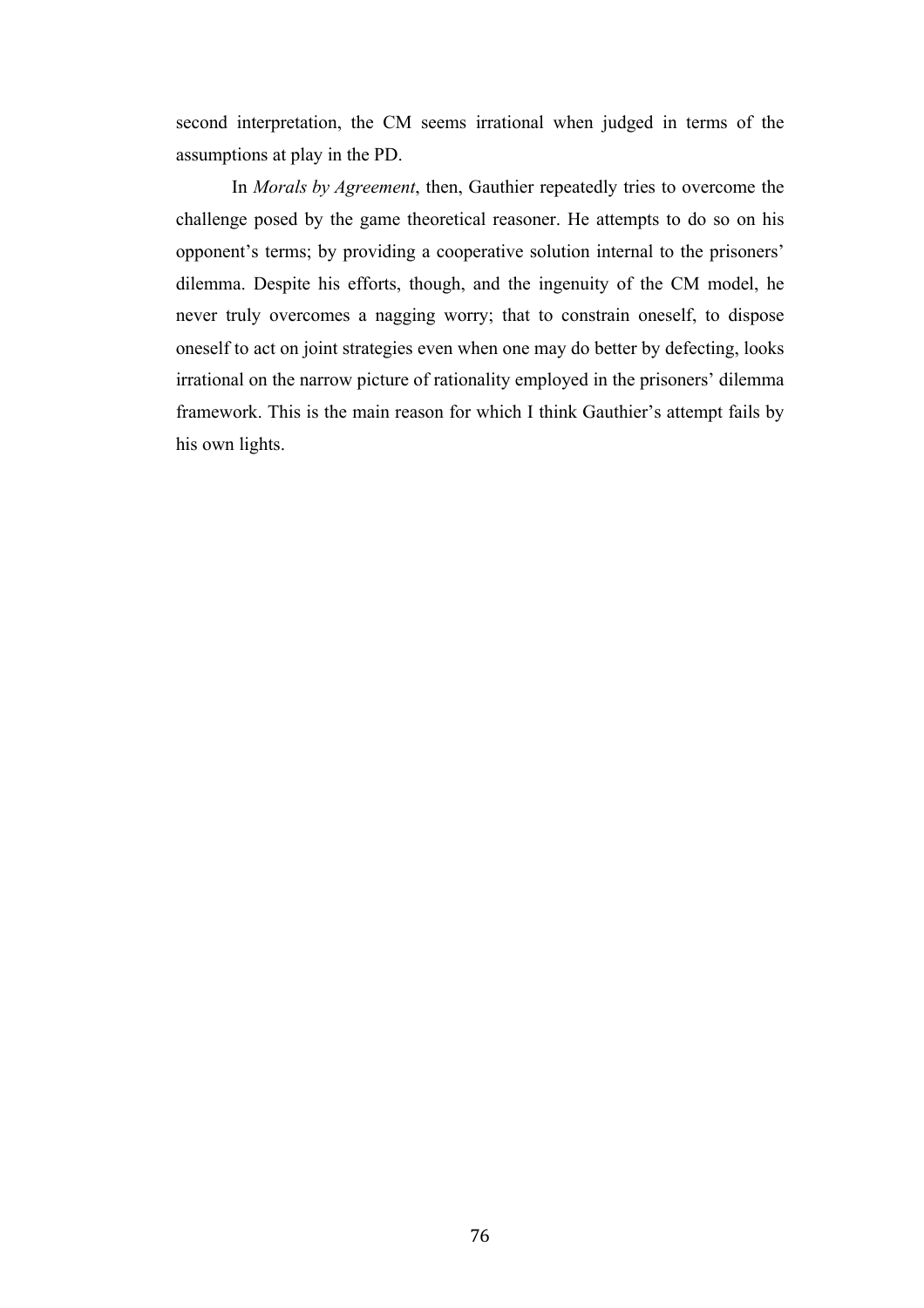## **CONCLUSION**

Gauthier's project, however, is not an insignificant one for my purposes. I think that it, like the iterative project before it, may be understood as part of a redundancy charge. Rather than solving the prisoners' dilemma, Gauthier's account and the iterative story highlight reasons to think that the prisoners' dilemma is irrelevant to the question of public goods cooperation in the real world. Because of certain empirical evidence (in numerous situations people do act on joint strategies, indeed ignoring the payoffs that would be available to them should they defect), I suggest that we don't find a strategy like CM to be intuitively irrational. That it be deemed so when viewed through the lens of the prisoners' dilemma, then, is merely a reason to write off the game in our discourse.

The issue boils down to one of realism. The prisoners' dilemma may be a useful tool in some domains, but it simply doesn't seem to be the case that it accurately represents many real life interactions. Firstly, as suggested in chapter 3, our interactions with others are generally sustained over time, in such a way that the rationality at play within game theory appears to be rather short sited. Secondly, my intuitive reaction to Gauthier's work is that a conditionally cooperative strategy would be far from irrational; there is little reason to think that motivations in real life interactions are restricted to the narrow maximisation that the prisoners' dilemma employs.

All this, of course, goes some way to undermining the economic justification for the state. If, as I suggested, the iteration argument does seem to point to the possibility of cooperation in an iterated game, the preferences of which are those of a prisoners' dilemma, then the pragmatic argument for the state put forward in chapter 2 looks unconvincing. Public goods scenarios, it seems plausible to say, seem to be interactions that (at least have the potential to) stretch into the future; given that these are important goods for individuals, it seems unlikely that their provision (or, indeed, non-provision) would be settled in a manner anything like the one-shot game.

In addition, real life instances of cooperation in which third party enforcement has not proved necessary cast doubt on the notion that individuals could only produce public goods in the presence of the state. The narrow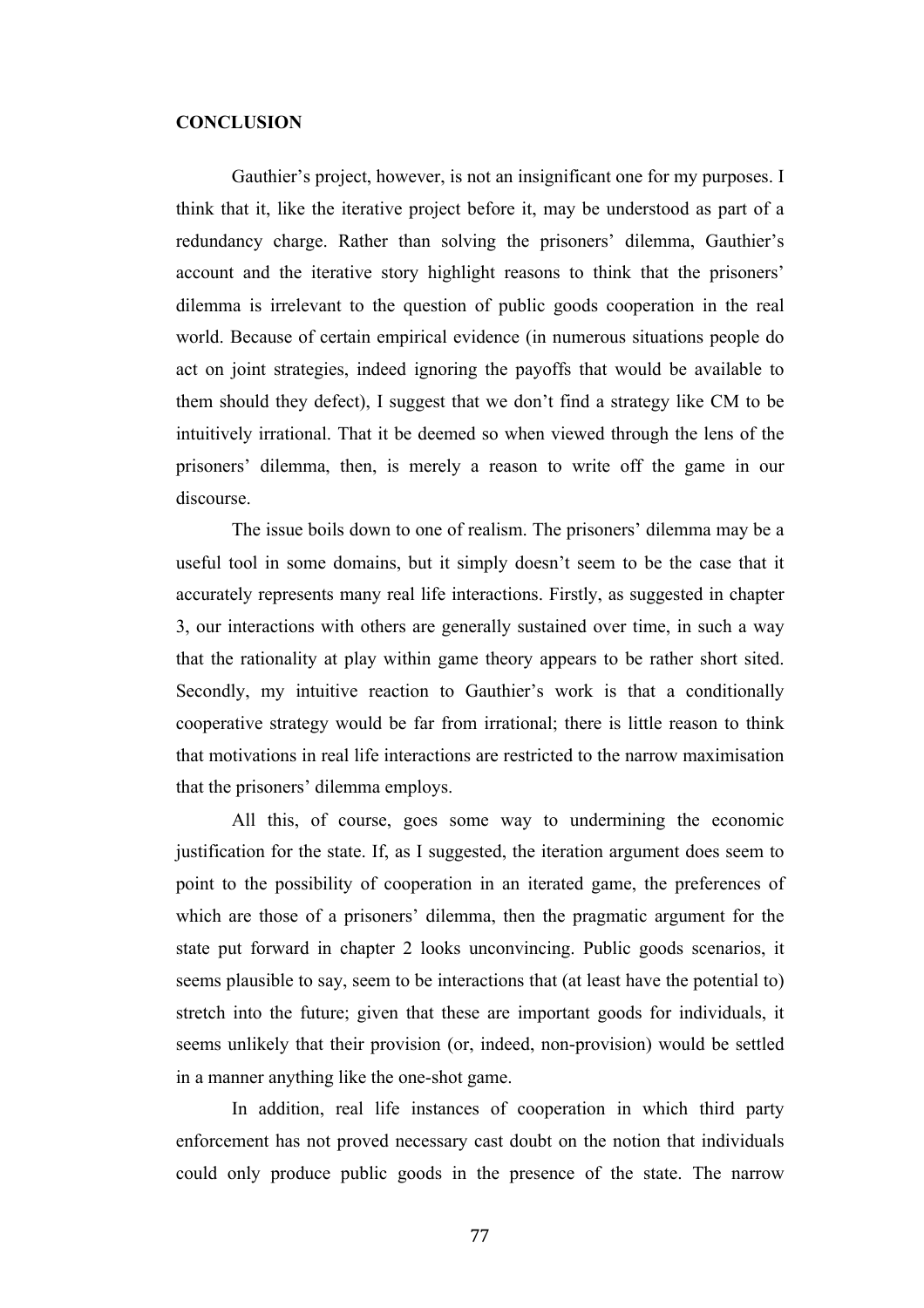motivational assumptions at play within the game theoretical framework, it may be argued, are gross over-simplifications of actual human motivations; ruling out any preference for cooperative behaviour as irrational simply seems to conflict with our everyday social experience, in which we often succeed in coming to mutually beneficial arrangements. The suggestion, then, is that, whatever one takes the lesson of the prisoners' dilemma to be, the game doesn't represent a great number of the actual situations we find ourselves in.

The above observations, then, throw doubt on the claim that individuals could not produce public goods without the kind of coercive apparatus provided by the state. As such, they provide reasons to doubt the plausibility of the economic justification for the state. If cooperative behaviour could feasibly arise in the absence of the kind of coercive monopoly that the state constitutes, then we might have to look elsewhere to find pragmatic reasons for accepting it, and the costs it imposes upon us.

It is of course possible that no such reasons exist; that states, by and large, do not represent a prudential 'good deal' for those over whom they claim authority, and are therefore not cannot be justified. If this were the case, then our relationships with our states would be rather worrying, especially if we are sympathetic to the philosophical anarchist's arguments concerning legitimacy.

It was suggested earlier that the justification of states could provide reason to eschew a more overt political anarchism, even if one denied the existence of general political obligation. Even an illegitimate state, I posited, could be deserving of the acceptance or support of its putative citizens, if they judged it to represent a prudentially beneficial arrangement. At the very least, such justification would seem to provide a reason not to engage in action intended to damage that structure. If no such justification were forthcoming – that is, if neither of the distinct manners of normatively assessing of the state speaks in favour of its existence – then this could warrant an important change in our practical attitudes towards the state.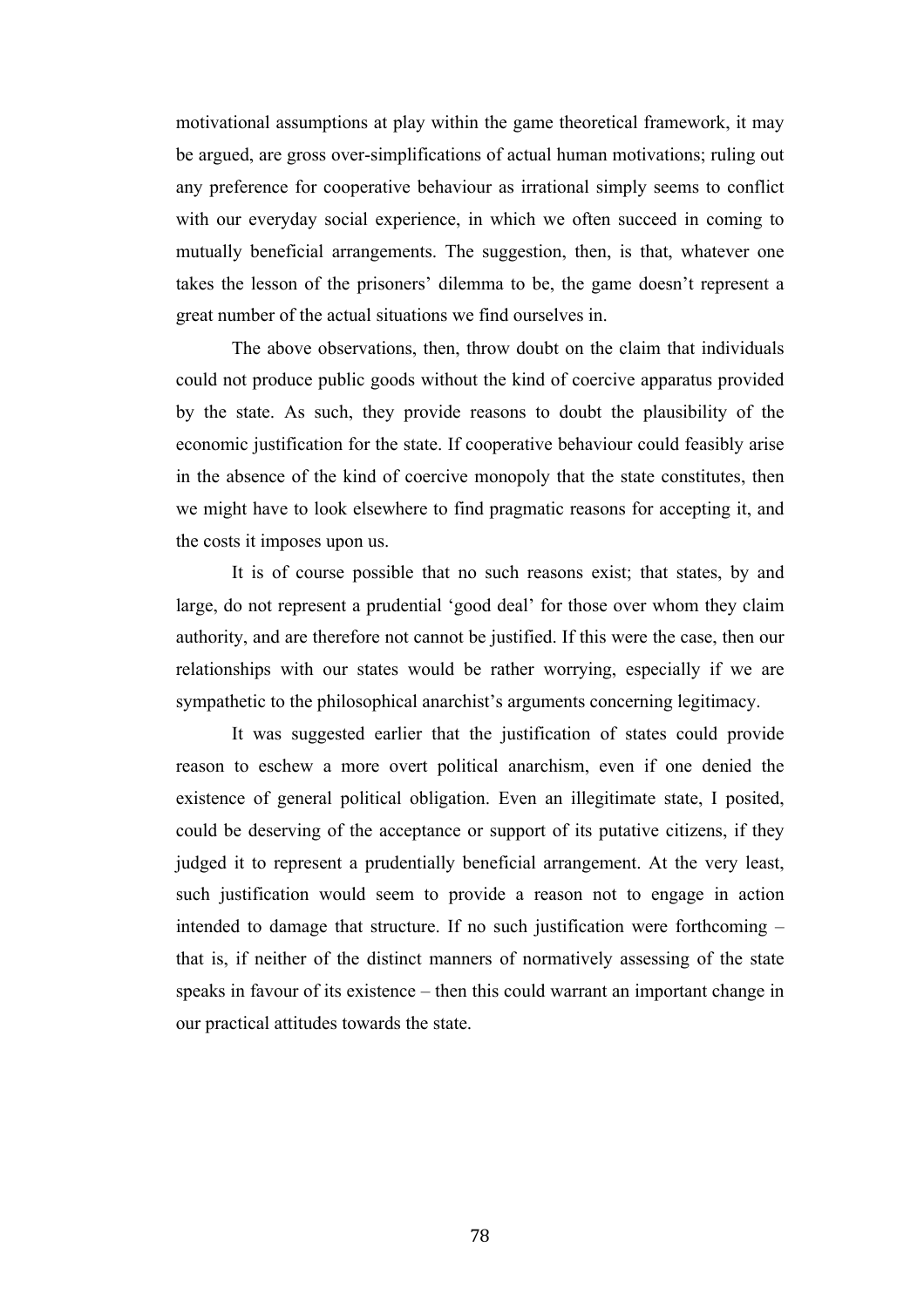## **BIBLIOGRAPHY**

- − Axelrod, Robert. *The Evolution of Cooperation - Revised Edition* (Basic Books, 2006).
- − De Jasay, Anthony. 'Self-contradictory contractarianism,' in Sanders/Narveson ed. *For and Against the State* (Rowman and Littlefield, 1996).
- − Flathman, Richard E. *The Practice of Political Authority* (University of Chicago Press, 1980).
- − Gauthier, David. *Morals by Agreement* (Oxford University Press, 1986).
- − Harriott, Howard H. 'Games, Anarchy, and the Nonnecessity of the State,' in Sanders/Narveson ed. *For and Against the State* (Rowman and Littlefield, 1996).
- − Hart, H.L.A. 'Are There Any Natural Rights?' in *The Philosophical Review*, Vol. 64, No. 2 (April 1955).
- − Luce, R. Duncan & Raiffa, Howard. *Games and Decisions* (New York: Wiley, 1957).
- − Narveson, Jan. 'The Anarchist's Case,' in Sanders/Narveson ed. *For and Against the State* (Rowman and Littlefield, 1996).
- − Nozick, Robert. *Anarchy, State, and Utopia* (New York: Basic Books, 1974).
- −Rainbolt, George W. 'Gauthier on Cooperating in Prisoners' Dilemmas,' in *Analysis*, Vol. 49, No. 4 (October 1989).
- −Raz, Joseph. 'Authority and Consent,' in *Virginia Law Review*, Vol.67: 103 (1981).
- −Raz, Joseph. 'The Problem of Authority: Revisiting the Service Conception,' in *Minnesota Law Review*, Vol.90, No.4 (April 2006).
- − Sartorius, Rolf. 'Political Authority and Political Obligation,' in *Virginia Law Review* Vol. 67, No. 1, The Symposium in Honor of A. D. Woozley: Law and Obedience (February 1981).
- − Schmidtz, David. 'Justifying the State,' in Sanders/Narveson ed. *For and Against the State* (Rowman and Littlefield, 1996).
- − Sen, Amartya. *Rationality and Freedom* (Belknap: Harvard, 2002).
- − Simmons, A. John. *Moral Principles and Political Obligations* (Princeton University Press, 1979).